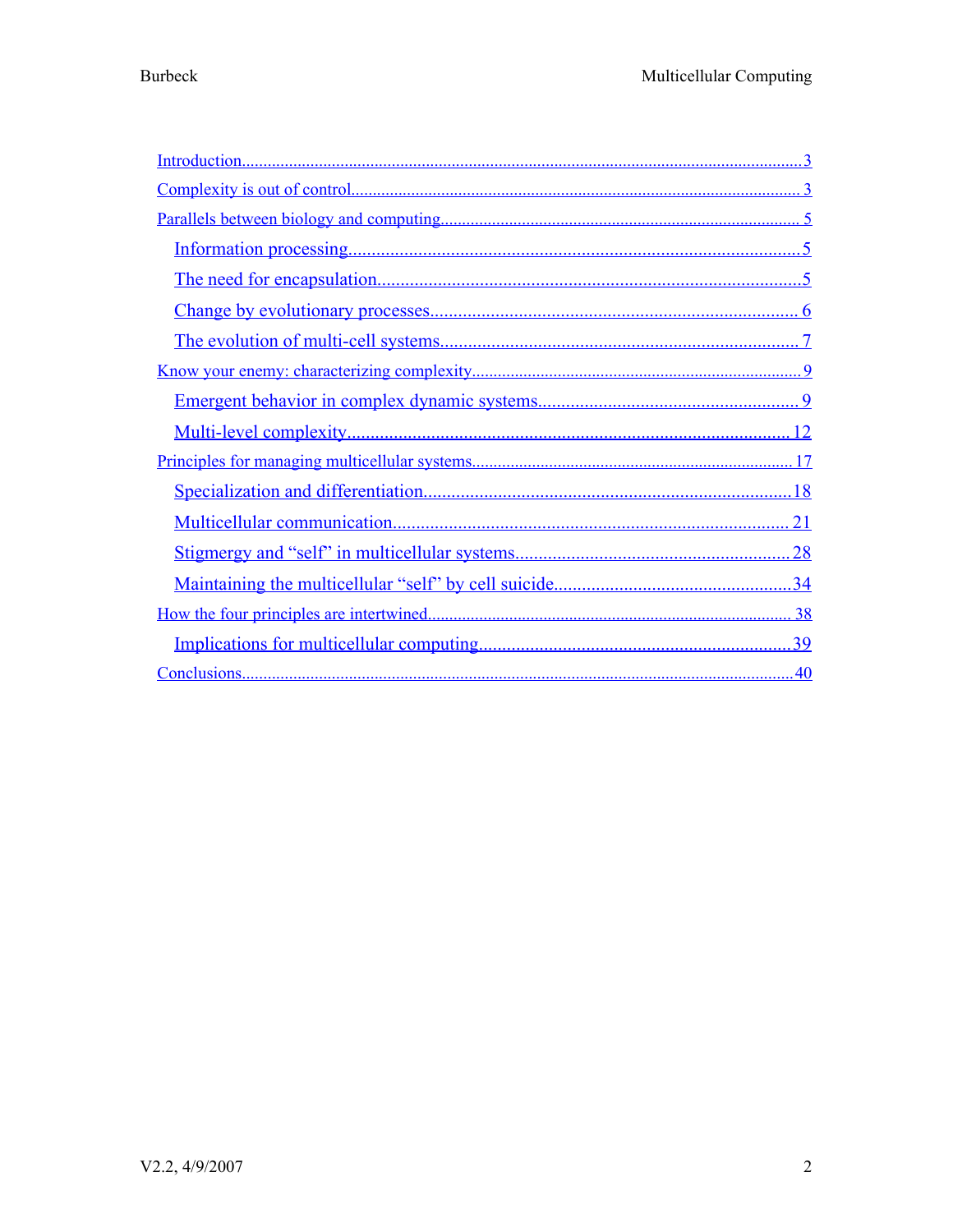# <span id="page-2-1"></span>*Introduction*

Complexity in the digital world is beyond our control. Operating systems, applications, browser plug-ins, clusters and grids, blogs and wikis, peer-to-peer file-sharing networks, and collaborating web-services grow and mutate before our eyes. Computing systems are seldom *designed* these days, they *evolve* and as they do so they become ever more Byzantine and complex. The Internet and the Web are the most obvious example of this evolution. While the underlying protocols were designed, the resulting networks emerged in unexpected ways as people discovered novel ways to exploit those protocols. Precise control and management of these complex systems is no longer possible.

As computing systems evolve and become ever more complex, many people have begun speaking about them in terms of biological analogies. Carver Mead said years ago that, "engineers would be foolish to ignore the lessons of a billion years of evolution."[1](#page-2-2) His observation is even more applicable today since our computing systems increasingly have a life of their own.

Coping with the escalating consequences of complexity requires a new perspective. Computing today is more about what happens *between* computers than what happens *inside* them. That is, it is the interactions between them as they collaborate in networks that provide the most value and generate the biggest challenges. In terms of a biological analogy, we are dealing with the transition from single-cell computing to multicellular computing. Therefore, this paper proposes that we focus on the way complex biological systems made the evolutionary transition from single-cell organisms to multi-cell organisms. I will explore a few broad strategies that multicellular living systems use and that satisfy the following guidelines:

- They are rare in single cell organisms;
- They are nearly universal in multicellular organisms;
- They evolved before or coincident with the emergence of multicellular life;
- And they are suggestive of analogs in computing.

# <span id="page-2-0"></span>*Complexity is out of control*

Civil engineers who create steel bridges have a saying that "rust never sleeps." The comparable maxim in computing ought to be that "complexity never sleeps." And, once complexity is out of control, it takes control. Computing professionals work tirelessly to reduce complexity but all too often their efforts actually exacerbate it because the already complex systems are far beyond our comprehension.

If there is any doubt that complexity is out of hand, think of the various types of IT specialists who are focused on issues that were almost unheard of a decade ago. IT professionals expend substantial resources detecting and cleaning virus and worm infections, patching machines, modifying firewalls, updating virus detection software, updating spam filters, and the like. There are computing epidemiologists who seek to identify new viral outbreaks before too much damage occurs. And there are computing pathologists who dissect new viruses and worms to see how they work. Is this not like the world of multicellular life, where small viruses and bacteria constantly vie for life's energy and replicative power?

<span id="page-2-2"></span><sup>1</sup> Carver Mead, a professor of Computer Science at Cal Tech was talking then (1993) about constructing a silicon retina and silicon cochlea. The rapid growth of the Internet was just beginning at that time. Its current extent and complexity were not imagined then.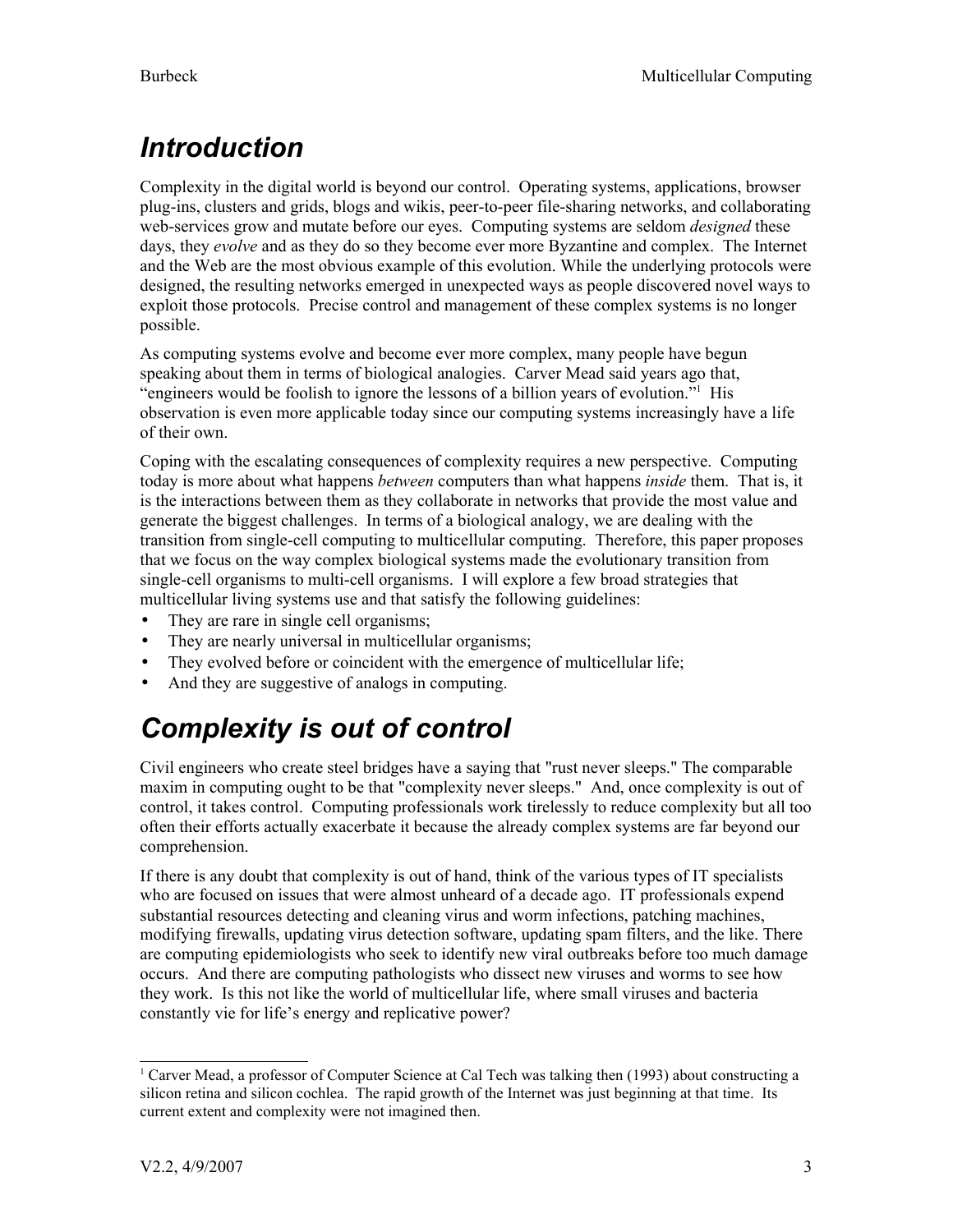Much of the runaway complexity is inherent in what we are now asking computing systems to do: principally to participate in ever more complex networks of machines. In addition to the increasingly complicated human-controlled client PCs on the net, the Internet now includes PDAs, cell phones, wireless routers, web cams, bar-code readers, RFID sensors, credit-card readers, and microphones for VOIP telephony. Effectors such as pumps and valves, traffic light controllers, music synthesizers, and all manner of household appliances increasingly have web interfaces. If a hacker hijacks your "smart" coffee-maker, you may be irritated, but not threatened. If he hacks into your bedroom baby-cam or the system that controls traffic lights between home and work, it goes beyond irritation. If he hacks into the system that controls the pumps and valves at a large oil refinery, chemical plant, or nuclear power plant it can become a disaster. Yet the complexity of the elements, not to mention the complexity of their interactions, seems to provide an ever-growing smorgasbord of unanticipated and unprotected opportunities for hackers.

Truly, the network *is* the computer these days, and that network is under attack. Researchers at the Internet Storm Center estimate that, on average, an unpatched Windows PC connected to the Internet will survive for about 20 minutes before it is compromised by malicious software. We cannot download and install the necessary patches to protect the machine in 20 minutes! And attacks are accelerating. Estimates of the number of new Windows viruses and worms in 2006 ranges between 5,000 and 20,000. The capabilities of viruses and worms continues to evolve as well. For example, many worms try "... to install a 'sniffer,' seeking to use infected computers to capture login and banking information from other computers on the same network."<sup>[2](#page-3-0)</sup>

It is tempting to believe that the only solution to such dangers is to redouble our efforts to control complexity. Certainly we should continue to construct better engineering solutions to each problem: reduce complexity, create more perfect firewalls, and structure the interactions between all computers under our control. But we must also understand that such measures are stopgaps. As Tahar Elgamal points out, "The hard truth of network security is that while many approaches are good, no individual effort makes the network completely safe. Implement enough fixes, and you only succeed at making your network more complex and, hence, more ungovernable, with solutions that wind up acting at cross-purposes."<sup>[3](#page-3-1)</sup> The same can be said for each of the other specialized tasks in managing complex computing systems.

Therefore, while we continue improving our systems in a piecemeal way, we must accept our inability to *control* the computing or networking environment*.* That environment is constantly changing in ways that are beyond the control of any person or organization. Instead, we should look for large-scale architectural approaches that are inherently less susceptible to failure. Where better to look than the biological world where complexity has been evolving for billions of years?

<span id="page-3-0"></span><sup>&</sup>lt;sup>2</sup> http://news.netcraft.com/archives/2004/09/13/new\_worm\_installs\_network\_traffic\_sniffer.html

<span id="page-3-1"></span><sup>&</sup>lt;sup>3</sup> [http://news.com.com/Begging+for+trouble+on+security/2010-1009\\_3-5306242.html](http://news.com.com/Begging+for+trouble+on+security/2010-1009_3-5306242.html)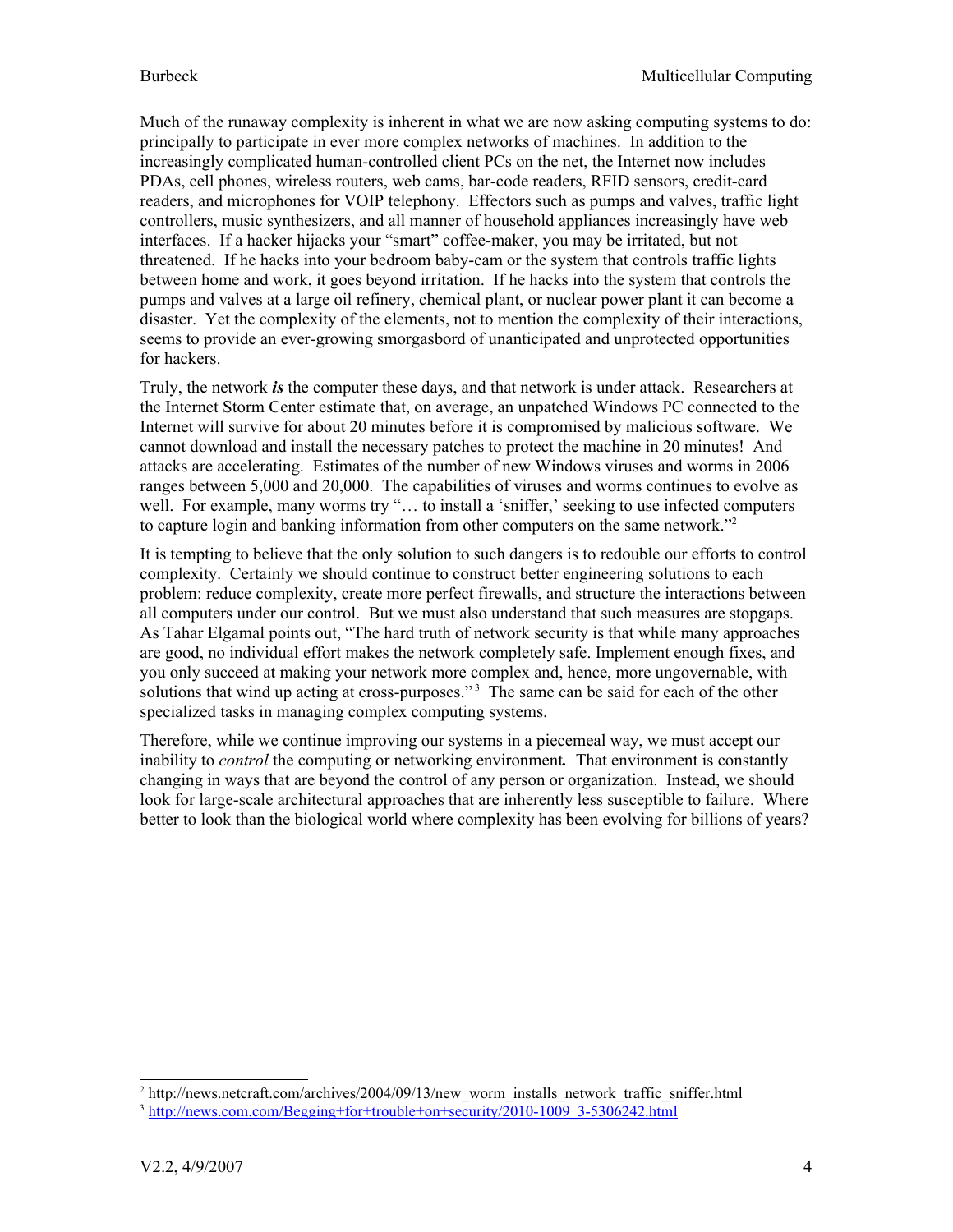# <span id="page-4-2"></span>*Parallels between biology and computing*

# <span id="page-4-1"></span>**Information processing**

In the last decade, it has become relatively common for biologists to think of biological systems in information processing terms. As a National Science Foundation workshop report puts it: "A series of discoveries over the past fifty years have illuminated the extraordinary capabilities of living cells to store and process information. We have learned that genes encoded digitally as nucleotide sequences serve as a kind of instruction manual for the chemical processes within the cell and constitute the hereditary information that is passed from parents to their offspring. Information storage and processing within the cell is more efficient by many orders of magnitude than electronic digital computation, with respect to both information density and energy consumption."[4](#page-4-3)

The central idea of this paper is that computing professionals would do well to understand the parallels too. All living organisms, from single cells in pond water to humans, survive by constantly processing information about threats and opportunities in the world around them. For example, single-cell E-coli bacteria have a sophisticated chemical sensor patch on one end that processes several different aspects of its environment and biases its movement toward attractant and away from repellent chemicals. [5](#page-4-4) At a cellular level, the information processing machinery of life is a complex network of thousands of genes and gene-expression control pathways that dynamically adapt the cell's function to its environment.

Despite the above similarities, we cannot directly compare the information processing "power" of a cell to that of a computer. Size, energy usage, and computational density clearly favor the cell. Memory capability may perhaps be compared somewhat directly. A human cell has about one Giga-byte of program memory (i.e., 3.5 billion bases where each base encodes 2 bits of information) however a modern PC probably uses considerably more working memory than a cell. In terms of computational power, cells use a highly parallel architecture whereas computers use a serial architecture. At this point even the most powerful computer (IBM's Blue Gene) cannot simulate all the processes of a single cell in real-time. In fact, it can't even simulate one process – the folding of a *single* protein molecule – in anything like real-time. Nor can even the most complex cell accomplish what a mundane four-function calculator can do, especially in terms of precision and reproducibility. Cells and computers simply face different tasks and have different capabilities. Still, individual computers and single cells play similar roles in the largescale sweep of evolution. Just as computers are the initial unit of computation, cells are the initial unit of life. And the challenges of communication and collaboration between networked computers are similar to those between cells in a multicellular organism.

# <span id="page-4-0"></span>**The need for encapsulation**

Both biological and computing systems face the issue of encapsulation, i.e., ways of limiting the scale and extent of interactions. If it weren't for the risk – actually virtual certainty – of runaway interactions, a pond, lake, or even an ocean could be one large biochemical "organism" and all computing on the planet could share one vast unprotected address space. However, the probability of unforeseen and unwanted behavior grows rapidly as the number of possible

<span id="page-4-3"></span><sup>&</sup>lt;sup>4</sup> From an NSF Workshop report by Arthur Delcher, Lee Hood & Richard Karp, see www.nsf.gov/pubs/1998/nsf97168/nsf97168.htm

<span id="page-4-4"></span><sup>5</sup> See Dennis Bray article at www.pnas.org/cgi/content/extract/99/1/7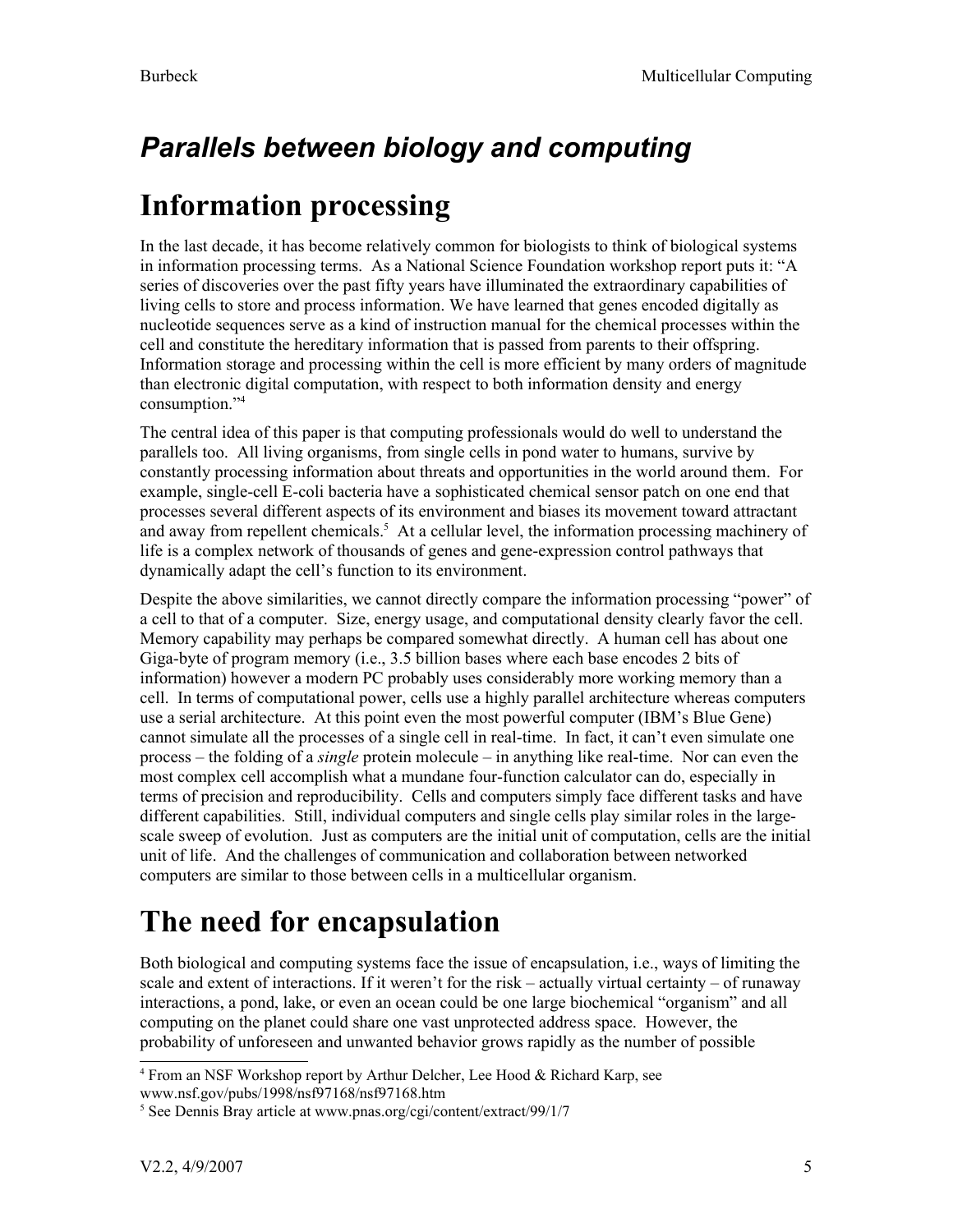interactions grows. So, both life and computing have evolved ways to compartmentalize their activity in small, more controllable units. Life evolved the cell, then other protective walls such as skin, bark, shells, and exoskeletons. Computing evolved segmented address spaces that differentiate between code and data spaces, and then abstract virtual memory spaces. Software encapsulation began with separate functions, elimination of GOTO statements, and finally enforced encapsulation in message-sending object-oriented systems. Barriers in multicellular computing include firewalls, DMZs, and protected network domains, i.e., intranets,

# <span id="page-5-0"></span>**Change by evolutionary processes**

We tend to talk about computing systems as if they were engineered. And some clearly are, particularly hardware systems. Software systems, however, especially large or old software systems, owe much more to evolution than we sometimes wish to acknowledge. Complex software systems may start with good engineering but all too soon the best intentions of software engineers give way to expediency.

While it may be imprecise to refer to a given system as being either evolved or engineered, we intuitively understand what we mean by engineering. Engineered systems reflect a number of accepted principles of good design. For example, the parts in engineered systems have known functions, irrelevant parts are removed, redundancy is explicit, and designers attempt to maintain separation of concerns, i.e., a part participates in just one functional unit and is designed to do one thing and do it well. Engineered systems do everything possible to prevent the emergence of unforeseen consequences. In contrast, parts in evolved systems may have mysterious interactions with several apparently separate functions and may not seem to be optimized for any of those roles.

Biology seeks to understand the frozen consequences of 3.5 billion years of evolutionary accidents. As evolution progresses, the living systems become more elaborate and develop hierarchical levels of complexity from complex chemistry to complex cells to complex organisms and on to complex ecologies. [6](#page-5-1) Biological systems are a triumph of layer after layer of what software professionals would call "clever hacks." Each new layer exploits the hacks that have come before. So, biological systems contain vestiges of the ancestral history of the organism. Vestigial functional units may or may not be relevant to current circumstances. Some may still be functional in unusual circumstances (e.g., rarely used metabolic functions). Others, such as substantial segments of human DNA may have no function.

To any IT manager, the above should sound very familiar. The history of computing may be relatively short but, as we learned in the "year 2000" experience, it is long enough for legacy computing systems to be full of obscure code that may or may not be relevant to current circumstances. The similarity cannot be pushed much further, though. In computing systems, complexity tends to make the systems more fragile whereas in biological systems , redundancy more often reflects a robustness in the face of unforeseen circumstances far beyond the redundancy found in engineered systems.

Evolved systems, be they biological, social, economic, or computing systems, change over time as a result of the interaction between various sources of novelty and various mechanisms for weeding out "undesirable" or "unfit" novelty. In biological evolution, novelty is presumed to occur by various random processes and weeding-out occurs when an organism does not survive long enough to produce offspring. Novelty in computing usually arises from human creativity. Because computers are general purpose modeling tools, there are always new ways they can be

<span id="page-5-1"></span><sup>&</sup>lt;sup>6</sup> "The minor transitions in hierarchical evolution and the question of a directional bias," McShea, D. W., J. Evolutionary Biology, Vol. 14, pp. 502-518, Blackwell Science, Ltd., 2001.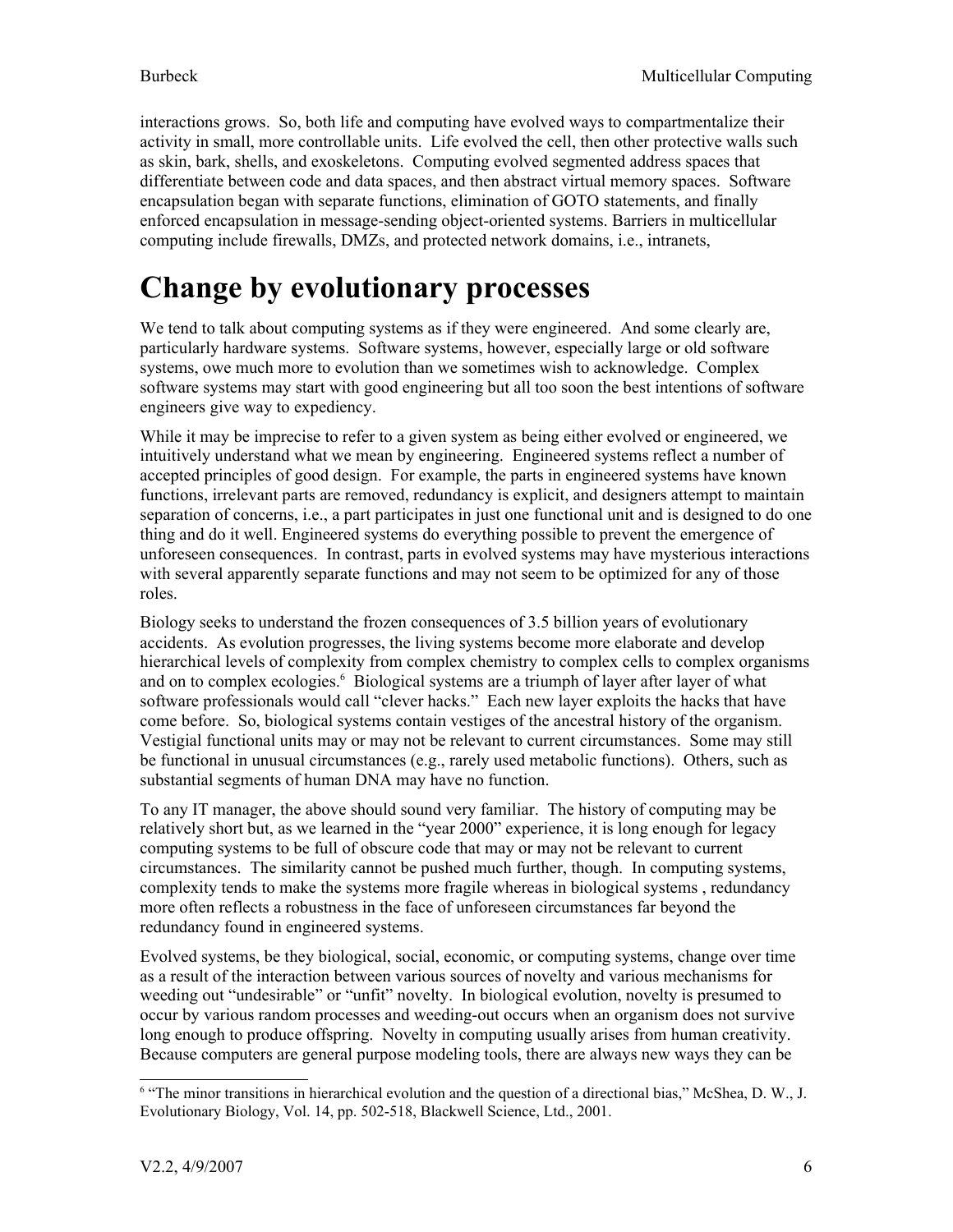used, new ways for them to interact, and new architectures for their design and construction. Novelty is weeded out when the novel systems simply don't work, or don't scale. But most often novelty fails simply because the marketplace rejects it.

The fitness of new variations in either biological systems or computing systems is determined within a constantly changing "fitness landscape." These systems co-evolve with many other biological or computing systems that may compete or cooperate (or both). Co-evolution in predator/prey or symbiotic relationships tends to drive evolution more rapidly, something that should sound familiar as we cope with today's co-evolutionary spiral between computing virus/worm predators and their Windows prey. The interplay between email spammers and spam filter developers is another obvious example.

Artificial monocultures, i.e., large populations of genetically identical organisms such as corn fields or rubber plantations are big, stationary targets for diverse evolving predators. Their lack of diversity puts them at risk in the co-evolutionary arms race. Once any virus, bacteria, fungus or insect manages by mutation to escape the defenses of one plant in the monoculture, all plants are immediately at risk. The Irish potato famine in 1845-50 is an unfortunate example of what can happen. To our dismay, computing professionals are only recently realizing that this same principle applies equally well to the Windows/IE/Outlook monoculture.<sup>[7](#page-6-1)</sup>

# <span id="page-6-0"></span>**The evolution of multi-cell systems**

The transition from single-cell to multicellular life did not happen on one sharp step. We do not know with much precision when and how the strategies that survive today arose nor what alternatives were tried and failed. All we know is that what we see today survived the test of time.

From our current perspective it appears that multicellular life evolved from single cells in two stages. First, single cell organisms evolved the ability to form loose cooperative communities, often called biofilms,<sup>[8](#page-6-2)</sup> that can perhaps be thought of as "training wheels" for multicellular life. The earliest colony bacteria were the cyanobacteria that evolved more than three billion years ago. Their fossil remains are visible today because colonies of cyanobacteria secreted a thick gel as protection from solar radiation unattenuated by an atmosphere that lacked ozone. This gel, in turn, trapped sand and debris from the surf which, together with lime secreted by the bacteria, formed the beautiful patterns of the Stromatolite fossil reefs visible in Australia. These structures are highly variable in size from twig-size to semi-truck size.<sup>[9](#page-6-3)</sup> Biofilms remain common today. Present-day examples of biofilms include slime mold, dental plaque, films on rocks in streams and many more.

About one billion years ago true multicellular organisms formed – plants, animals, and fungi – known generically as Metazoans. All cells in a Metazoan organism share the same DNA. As the organism develops, the cells specialize by sequestering and permanently silencing much of their DNA according to developmental genetic programs. Some organisms have multiple stages of stable forms, e.g., insects that exhibit larval, pupae, and adult forms. But these developmental stages all involve programmed cell differentiation. For most cells, some stem cells being the exception, differentiation is dramatic and irreversible. The full complement of genes and DNA control sequences in the multi-cellular genome is far more complex than that of single cell

<span id="page-6-1"></span><sup>&</sup>lt;sup>7</sup> See <http://www.wired.com/news/privacy/1,62307-0.html> and S. Forrest, A. Somayaji, and D. Ackley, "Building DiverseComputerSystems,"*Proceedings of the6thWorkshopon Hot Topics in Operating Systems(HotOS VI),* May 5–6, 1997,p.67.

<span id="page-6-2"></span><sup>8</sup> www.erc.montana.edu/CBEssentials-SW/bf-basics-99/bbasics-bfcharact.htm

<span id="page-6-3"></span><sup>9</sup> From www.fossilmuseum.net/Fossil\_Galleries/Stromatolite\_fossil\_gallery/Stromatolite\_fossils.htm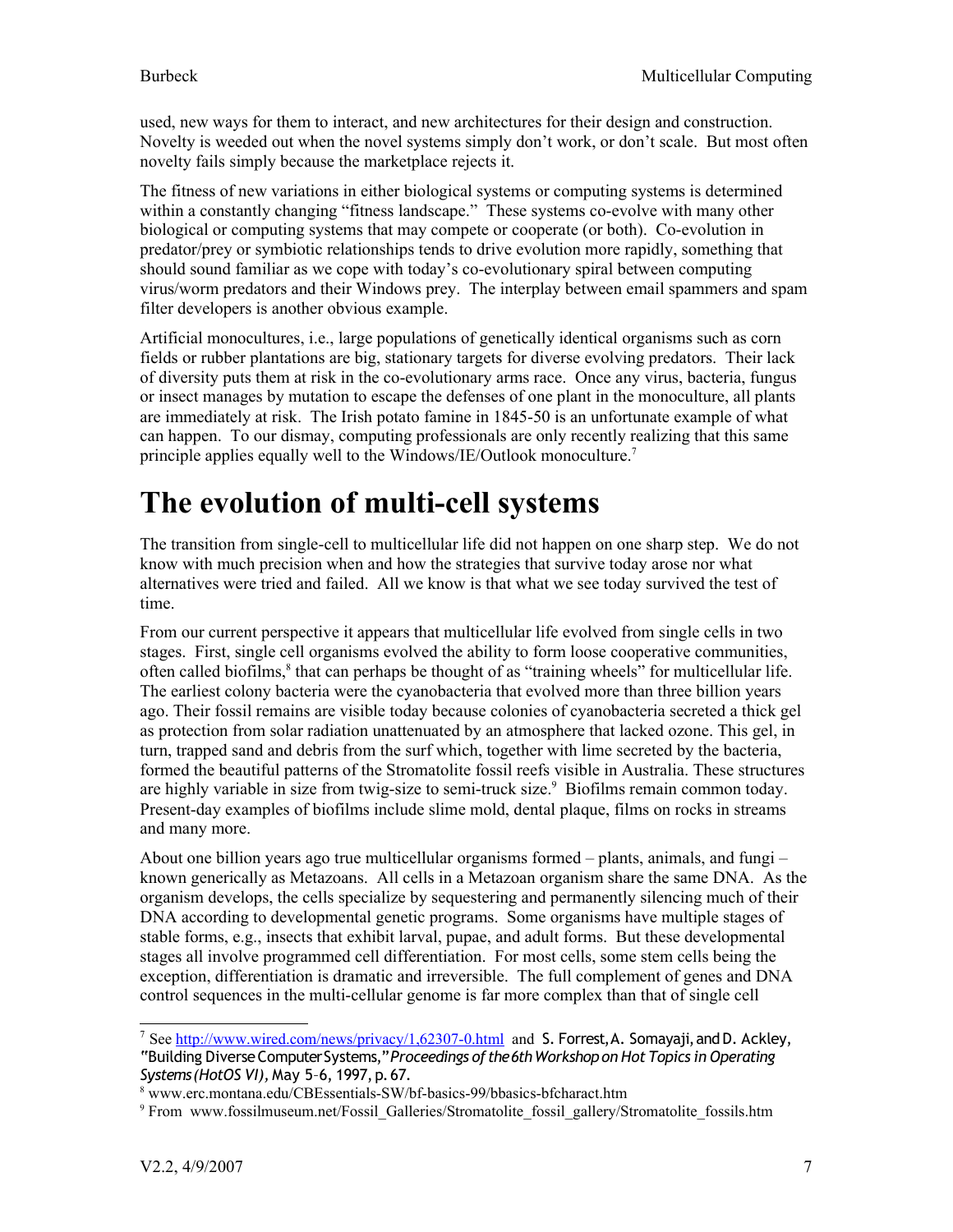organisms. But any given type of cell in a multicellular organism – and there are about 250 different types in humans – is functionally much simpler than free-living single cell organisms. "Each differentiated cell type only makes the proteins coded for by a few percent of the 50,000 total genes."[10](#page-7-0) For example, all cells in the body have the gene for hemoglobin, but only red blood cells express it.

Conventional wisdom asserts that the primary benefit of multicellularity, hence presumably what drove its evolution, is the division of labor, or specialization, provided by differentiated cells.<sup>[11](#page-7-1)</sup> But differentiation evolved slowly. Prior to the emergence of differentiation there was a more temporary form of specialization in cooperating communities of single-cell organisms (biofilms); there was polymorphic messaging between genetically identical cells (e.g., quorum sensing); there was programmed cell death (apoptosis); and there was (stigmergy).<sup>[12](#page-7-2)</sup> And, as we will see later in this paper, the mechanisms that support specialization, messaging, stigmergy and apoptosis are intimately intertwined. So the notion of a "primary" benefit is misleading.

The evolution of multicellular computing shows interesting parallels to that of multicellular organisms. Early large-scale distributed network computing began when personal computers were used as terminals to mainframes in place of dedicated terminals. As more "smarts" migrated from the mainframe to the terminal, the interaction between client and server became richer and more varied. Now we see loosely organized general-purpose computers in web communities, P2P file-sharing, and ad hoc compute grids such as SETI at home. These loosely organized communities are comparable in complexity and organization to biofilms. Some Grid architectures are more formal and specialized and therefore are perhaps analogous to simple Metazoa such as the hydra or perhaps small jellyfish. As computing continues to evolve, I confidently assert that specialization will increase, messaging will become ever more elaborate, stigmergy structures will proliferate and become ever more economically important, and apoptosis-like mechanisms will evolve to shut down or disconnect computers infected by viruses and worms. In other words, computing will adopt architectures more akin to multicellular biological organisms.

<span id="page-7-1"></span><span id="page-7-0"></span><sup>&</sup>lt;sup>10</sup> See [www.bio.unc.edu/courses/2003spring/biol104/lecture8.html](http://www.bio.unc.edu/courses/2003spring/biol104/lecture8.html) Note that since this was written the estimate of the number of human genes has dropped to less than 25,000. The principle remains the same. <sup>11</sup> See Maynard Smith, J. & Szathmáry, E. *The Major Transitions in Evolution,* 1995. Or Pfeiffer and Bonhoeffer, PNAS, 2003, http://www.pnas.org/cgi/content/full/100/3/1095.

<span id="page-7-2"></span> $12$  The terms quorum-sensing, apoptosis, and stigmergy are discussed in more detail later in the paper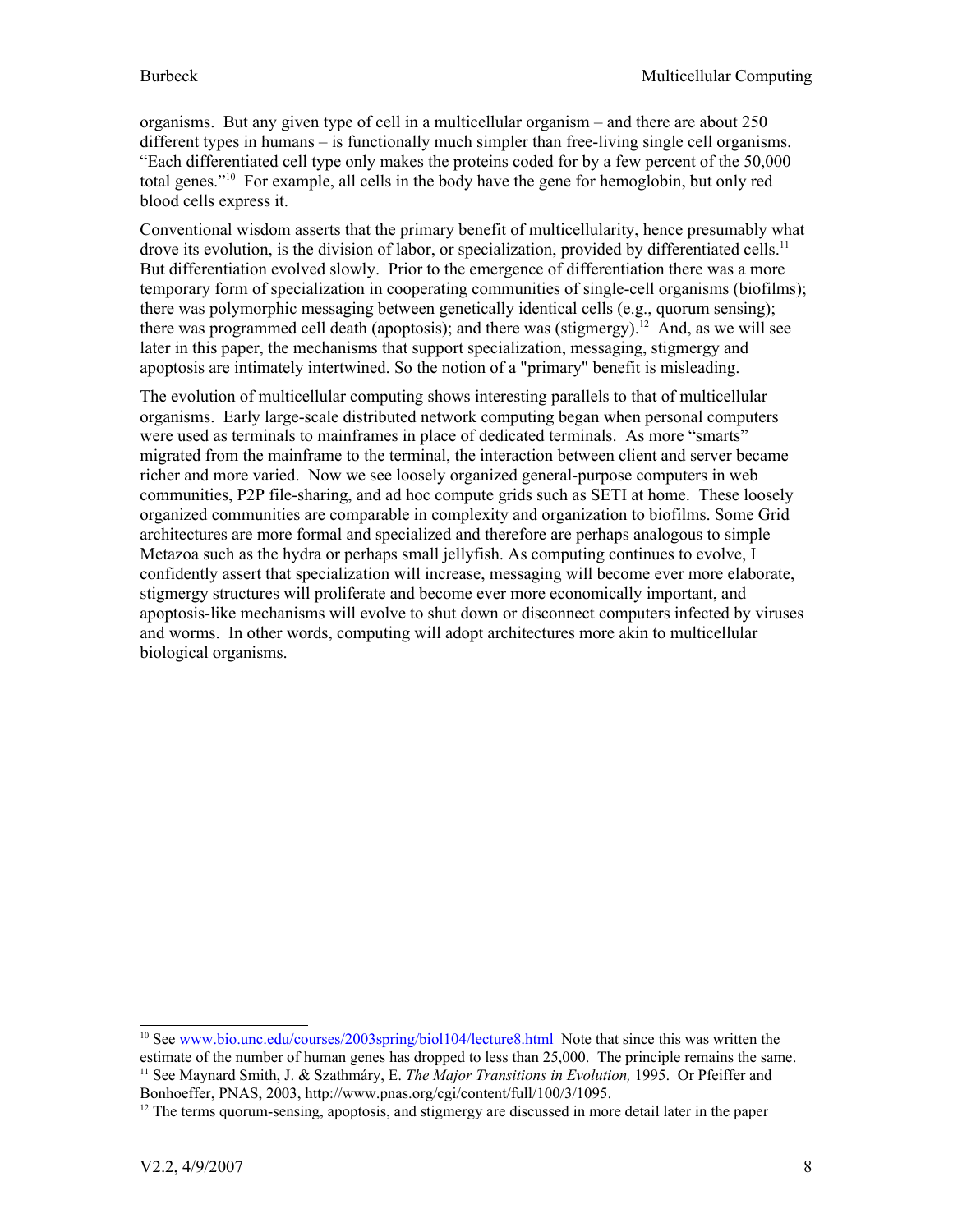# <span id="page-8-1"></span>*Know your enemy: characterizing complexity [13](#page-8-2)*

A crucial similarity between the evolution of living systems and that of computing systems is the way they become ever more complex. But just what does that mean?

There have been attempts by heavyweights such as Andrei Kolmogorov, Gregory Chaitin, Charles Bennett, and Stephen Wolfram<sup>[14](#page-8-3)</sup> to rigorously and formally define complexity. Each of those attempts has captured some properties of complexity but none capture it in a general way. Given that we can't satisfactorily define complexity, it should come as no surprise that we cannot satisfactorily measure complexity in a general way either.<sup>[15](#page-8-4)</sup> So, what could it mean to say that evolving complex dynamic systems have a habit of becoming more and more complex? Without stepping into the deep waters of trying to define complexity, let me say that such systems become less and less predictable without becoming more random. [16](#page-8-5)

We tend to think of complexity as more intricacy than we can comprehend. That describes only one sort of complexity, often called *detail*, *structural*, or *static* complexity. Another sort of complexity, typically called *dynamic* complexity, is inherent in the systems themselves, not in the limits of human comprehension. This second sort of complexity emerges naturally in systems that evolve over time as a function of their operation: e.g., meteorological, cosmological, biological, ecological, geological, social, economic, or computing systems. [17](#page-8-6)

Both sorts of complexity bedevil us in our computing systems. We struggle with static complexity such as program source code and database schema that define structural relationships between networks of interacting elements. These structural descriptions typically become so intricate that they exceed our cognitive ability to understand them. Dynamic complexity is qualitatively different; it is about what happens at runtime as the behavior of a system, e.g., a computer program, unfolds via interactions between elements.

# <span id="page-8-0"></span>**Emergent behavior in complex dynamic systems**

Consider a flock of starlings for example. The birds attempt to stay in the flock while avoiding collisions with other birds. The turns and twists each bird makes while satisfying these goals affect the paths of many nearby birds which, in turn, affect the paths of still more birds. Thus the dynamics of the flock as a whole are complex and inherently unpredictable. Yet anyone who has watched flocks of starlings can see clearly that the behavior of the flock is not random. Note that this sort of complexity has nothing to do with human cognitive limits. It arises from the distributed nature of the task the birds face and the different perspective each bird has.

Unexpected behavior emerges by the continued action of positive feedback in complex systems. Consider an example of positive feedback that is familiar to most of us: a microphone induces a loud squeal from a speaker when the microphone gets too close to the speaker or the amplifier

<span id="page-8-2"></span><sup>&</sup>lt;sup>13</sup> This section on complexity benefits greatly from many conversations over the years with my long-time colleague, collaborator, and co-author Sam Adams. He is a Distinguished Engineer in IBM Research. <sup>14</sup> See [www.complexsystems.org/commentaries/jan98.html](http://www.complexsystems.org/commentaries/jan98.html) or

<span id="page-8-3"></span>www.nctimes.net/~mark/bibl\_science/complexity\_ben.htm

<span id="page-8-4"></span><sup>&</sup>lt;sup>15</sup> See cscs.umich.edu/~crshalizi/notebooks/complexity-measures.html, and "What is complexity,"

Christoph Adami, BioEssays 24:1085-1094, Wiley Periodicals, 2002.

<span id="page-8-5"></span><sup>&</sup>lt;sup>16</sup> We lack satisfactory definitions and measures of randomness too, so I use that term somewhat loosely. <sup>17</sup> There is a brief but useful discussion of the two types of complexity available at

<span id="page-8-6"></span>http://www.stewardshipmodeling.com/dynamic\_complexity.htm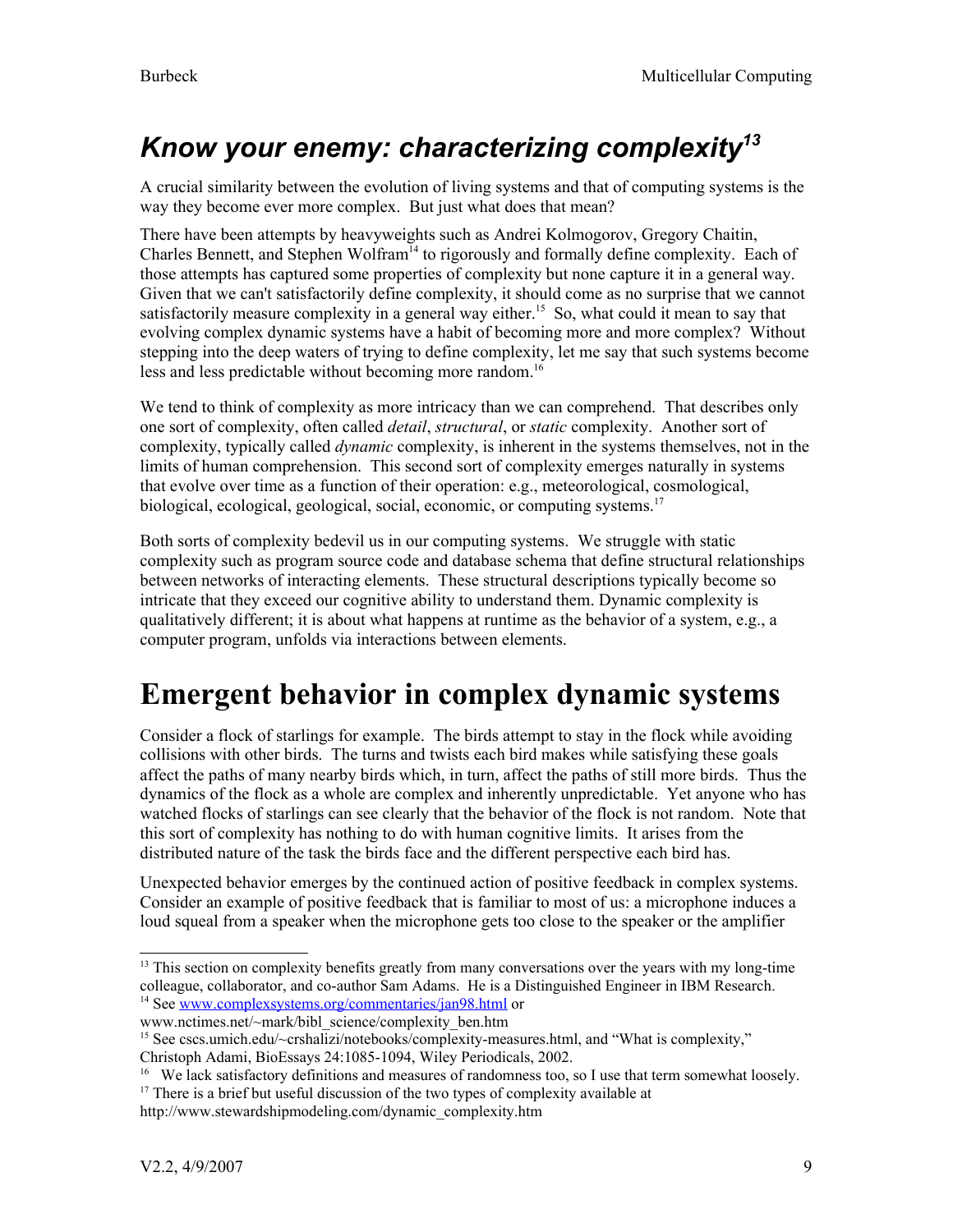gain is turned up too high. The positive feedback occurs because the sound picked up from the microphone is amplified, sent out through the speaker and returns to the microphone to be picked up louder than before. Once you understand the mechanism, it seems unremarkable and controllable. To kill the squeal, simply move the microphone farther from the speaker or turn down the amplifier gain.

Similar, though less manageable, positive feedback tends to emerge in random networks. As a thought experiment, consider a large open space, say a football field, on which a hundred speakers, amplifiers and microphones are placed randomly. Now, begin adding connections (wires), one at a time, between a randomly chosen microphone and amplifier or randomly chosen amplifier and speaker.<sup>[18](#page-9-0)</sup> Sooner or later, a squeal will arise because a speaker happens to be close enough to the microphone that feeds it. Let us call that trio an *autocatalytic set*, i.e., a selfreinforcing set of elements that produces an emergent property of the system (the squeal). Adding more wires will soon create a second squeal, and a third, and so on. There tends to be a threshold beyond which new feedback loops are created very rapidly and shortly thereafter nearly all the speakers will be emitting squeals. Because the output of any given speaker reaches more than one microphone, some of the autocatalytic sets (i.e., feedback loops) may involve more than one microphone/amplifier/speaker trio and, by the same token, a given speaker or microphone may be participating in more than one autocatalytic set, i.e., emitting multiple squeals at different pitches (the pitch of each squeal is determined by the speed of sound and the distance between the speaker and the microphone that generate the feedback).

In 1965, Stuart Kauffman did a more formal experiment analogous to the speakers on the football field using random Boolean nets in a computer simulation. He discovered, to his surprise, that autocatalytic sets (called *state cycles* in these Boolean nets) inevitably emerge very quickly and the number of autocatalytic sets that emerge is roughly the square root of the number of elements in the Boolean network.<sup>[19](#page-9-1)</sup> More generally, mutually reinforcing feedback loops form in all sorts of complex systems. The probability of the emergence of autocatalytic sets increases as more elements are added, more interconnections are added, or the elements themselves become more complex and therefore can interact with others in more complex ways. Familiar natural examples include:

- Sand dunes form from the simple interactions of very large numbers of grains of sand with each other and with the wind. If there is enough sand being blown by the wind, any obstruction can start the formation of a dune: a bush, a fence post or even an ant hill. If the pile of sand is large and steep enough to create a "wind shadow," more sand will collect in the shadow, enlarging the pile. Given a sufficient supply of sand and wind, the emerging sand dune may eventually grow to more than 300 meters in height and move as much as 20 meters per year. In North China and the Sahara, sand dunes threaten to engulf entire towns.
- Money, in the form of chunks of metal or cowrie shells, emerged as early as 5000 BC. But money became really useful once coins with specific values, i.e., denominations, emerged about 700BC in Lydia (now a part of Turkey). Before coins were minted, commerce was done by barter, which limited commercial exchanges to pairs of people who desired what the other had (or perhaps three-way exchanges that were very difficult to arrange). Coins allowed a new kind of commercial interaction between people, one in which the money

<span id="page-9-1"></span><span id="page-9-0"></span><sup>&</sup>lt;sup>18</sup> Note: since this is an abstract thought experiment, we allow multiple microphones to feed the same amplifier, a microphone to feed multiple amplifiers, and an amplifier to feed multiple speakers. We also ignore the likelihood that, in real life, amplifiers may blow fuses and speakers may shred themselves. <sup>19</sup> For an easily read discussion, see Chapter two of *Complexity: Life at the edge of chaos*, by Roger Lewin, 1992l, Macmillan Publishing Co. Kauffman has developed these ideas into a theory, more formally known as NK Systems. See S. A. Kauffman. *The Origins of Order: Self-Organization and Selection in Evolution*, Oxford University Press, New York, 1993.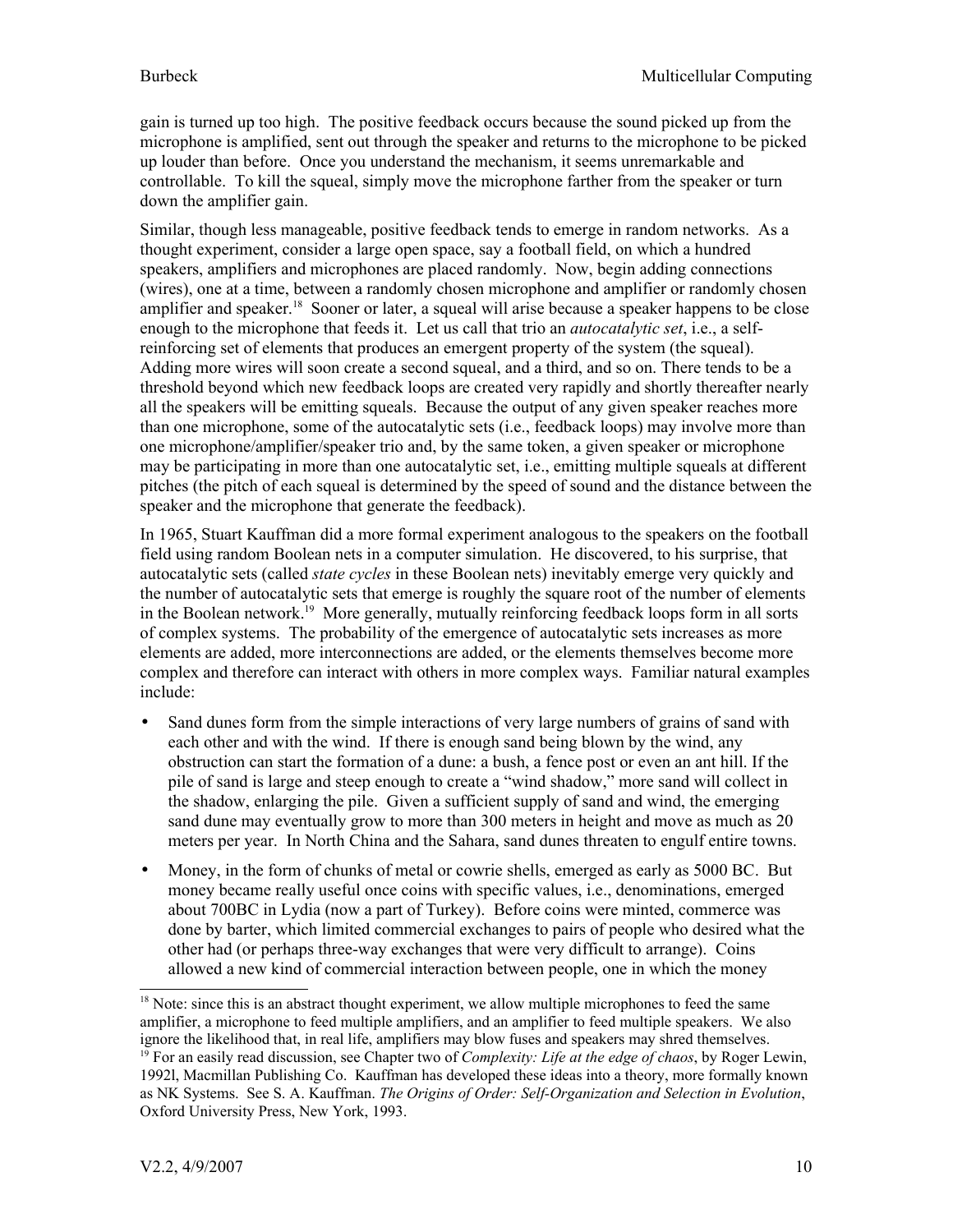provided an agreed upon temporary store of value that was specific neither to a particular commodity or service, nor to a specific place and time. Feedback arose because, as the benefits of using money were made clear, more coins were minted which allowed those benefits to be experienced by more and more traders. Within two hundred years, the idea of using coins with specific denominations had spread as far as China. Commerce was changed forever.

• In computing, TCP/IP and HTTP protocols create new sorts of interactions between computers. The Internet emerged from TCP/IP and the Web emerged from HTTP. P2P protocols are another example. They supported the emergence of Napster and its descendents that now threaten to obsolete the music recording industry. These sorts of systems grow because of positive feedback known as the "network effect." That is, as the network grows it becomes more attractive for others to join the network. Telephones and fax machines are the usual example of prototypical positive feedback network effects.

It is important to note that emergent behavior is *qualitatively* different from that of its elements. Sand dunes are far different from grains of sand, both in scale and in behavior. A marketplace based upon money is qualitatively different from one based on barter because prices emerge that create relationships between all goods and services. More specialized goods and services can participate on an equal footing with everyday commodities. Similarly, the emergent behavior called the Web is dramatically different from communities that swap files by FTP even though the technical differences between FTP and HTTP are relatively minor.

How many elements are required for emergence? The answer depends upon the complexity of the elements and their interactions. Unexpected behavior can emerge from a large number of very simple elements (a sand dune) or a small number of interacting elements if their interactions are rich and they are sufficiently adaptable. At the extreme of complexity -- human beings -- two is enough. Anyone who has been in a long-term relationship can attest that a couple is more than the sum of the behavior of the two individuals. Interactions less complex than a marriage require a few more individuals, e.g., human behavior in crowds. Small flocks of birds or schools of fish can also provide surprising collective behavior. And, as every programmer has discovered, even small software systems all too often demonstrate surprising emergent behavior (bugs).

At a higher metalevel, i.e., where the elements themselves are complex dynamic systems, interactions can be richer. Relatively small sets of more complex elements can create astonishing emergent behavior

- Brains -- Neurons are much smaller than grains of sand yet their interactions are far richer because each neuron is itself a complex dynamic system. Neural "circuits" of only a few hundred to a few thousand neurons can produce amazing behavior. The entire central nervous system of small free-living metazoans such as rotifers and nematodes has less than 300 neurons. The entire nervous system of *Aplysia* (a molusc) contains 18-20 thousand neurons. These animals aren't noted for their intellectual gifts, yet their behavioral repertoire is far greater and more "purposeful" than a hurricane or a sand dune: they seek food, avoid danger, mate, and learn.
- Computers -- The earliest computers had a few thousand gates and programs with a few thousand machine instructions. While their planned emergent behavior was primitive by today's standards, they still could calculate artillery ballistic tables, prime numbers and the like. And unplanned emergent behavior (bugs) popped up even then. In modern computers with upwards of a billions gates and hundreds of millions of lines of code, the behavior, both planned and unplanned, is beyond our comprehension.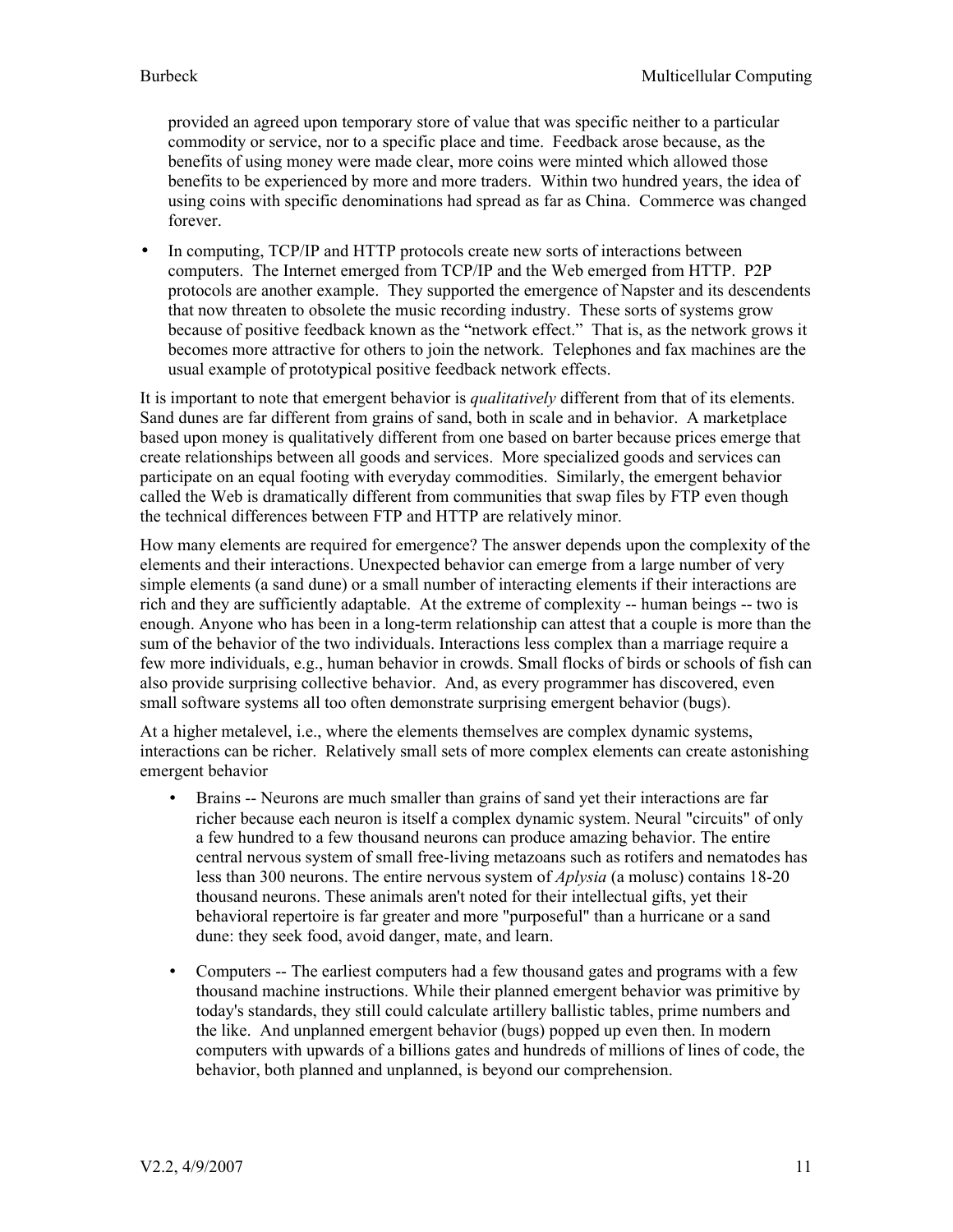# <span id="page-11-0"></span>**Multi-level complexity**

When stable autocatalytic sets of interacting elements emerge, the sets themselves inevitably begin to interact with one another. For example, denominated coins supported the abstract notion of placing a numeric value, or "price" not only upon a cow or basket of wheat, but also upon an arbitrary set of assets, goods, and services that are otherwise incomparable. So a set of goods can become an atomic element to be traded. This allowed us to form banks (around 400 BC) and to assign a value to an entire ship and its cargo for the purpose of investment and risk sharing.<sup>[20](#page-11-1)</sup> Similarly, a company (or eventually a corporation) that can own ships or cargoes can also be assigned a price. Valuing companies and other long-lived collective enterprises gave rise in the Middle Ages to stock markets, known as bourses, which treat the value of shares in a whole company as atomic elements to be traded. Various modern derivatives markets, in turn, treat whole market indexes, e.g., the S&P 500, as the atomic elements upon which another level of trading, such as index futures, can be constructed. Each new level is built upon the one before and, in turn, becomes the atomic elements from which the next level can emerge.

This issue of multi-level emergence is especially important to the present paper for at least two reasons: 1) because both life and computing have resulted from layer after layer of emergent phenomena so the similarities should be instructive; and 2) because multi-level emergence poses severe, sometimes insurmountable, challenges for the predictability and manageability of the resulting systems. To understand how those layers, or meta-levels, interact, it is worth going into some detail on their emergence over time.

The many successive levels of emergence that led to the life on the planet Earth today cannot be known precisely. The short story, as best science can say today, begins at the "big bang." A couple of seconds after the big bang, the universe was a dense sea of solitary neutrons, protons, electrons, positrons, photons and neutrinos. As the universe expanded and cooled over a few hundred thousand years, many of these particles joined into the stable autocatalytic sets we call atoms – mostly hydrogen atoms with some helium and a tiny admixture of the next lightest nuclei: deuterium, lithium and beryllium.<sup>[21](#page-11-2)</sup> Perhaps 600 million years pass until gravity interactions generate the third level organization: galaxies and stars. Inside stars gravitational pressure and temperature ignite fusion reactions in which small, light nuclei fuse together to create the larger, heavier nuclei of elements up to iron, including elements needed for life as we know it such as carbon, oxygen, nitrogen, sodium, potassium, calcium, etc. But fusion cannot create elements heavier than iron. More esoteric "neutron capture" reactions create the remaining elements, some of which are crucial to life.<sup>[22](#page-11-3)</sup> The violent death of stars in supernovas spews all these newly created elements out into interstellar space. Time passes, stellar dust from supernovas again condenses by gravitational attraction to form second generation stars that have planetary systems with the full complement of chemical elements needed for rock, water, air and, ultimately, life. Time passes and one such planet – the earth – slowly cools to temperatures that can sustain life.. All sorts of autocatalytic chemical reactions in the earth's oceans and

<span id="page-11-1"></span><sup>&</sup>lt;sup>20</sup> "At Athens, hundred of ship cargoes were required annually to satisfy Attica's enormous need for food and other items. Virtually all of these cargoes were dependent on loans. These financings, together with the additional loans generated by the Piraeus's dominant position as an entrepôt for the eastern Mediterranean, provided creditors with an opportunity to absorb over many transactions the risk of a total loss from the sinking of a single ship." (See Cohen, Edward E. 1992. Athenian Economy and Society: A Banking Perspective. Princeton University Press, Princeton, pp. 140-141.)

<span id="page-11-2"></span><sup>&</sup>lt;sup>21</sup> (See: www.brainyencyclopedia.com/encyclopedia/t/ti/timeline\_of\_the\_big\_bang.html). Note: this short story ignores the first couple of seconds after the big bang in which matter/anti-matter annihilated each other, and stable sets of quarks become neutrons and protons.

<span id="page-11-3"></span><sup>&</sup>lt;sup>22</sup> For example, nickel, copper, molybdenum, zinc, tin, iodine. Zinc, for example, is crucial to many DNA binding proteins that control gene expression.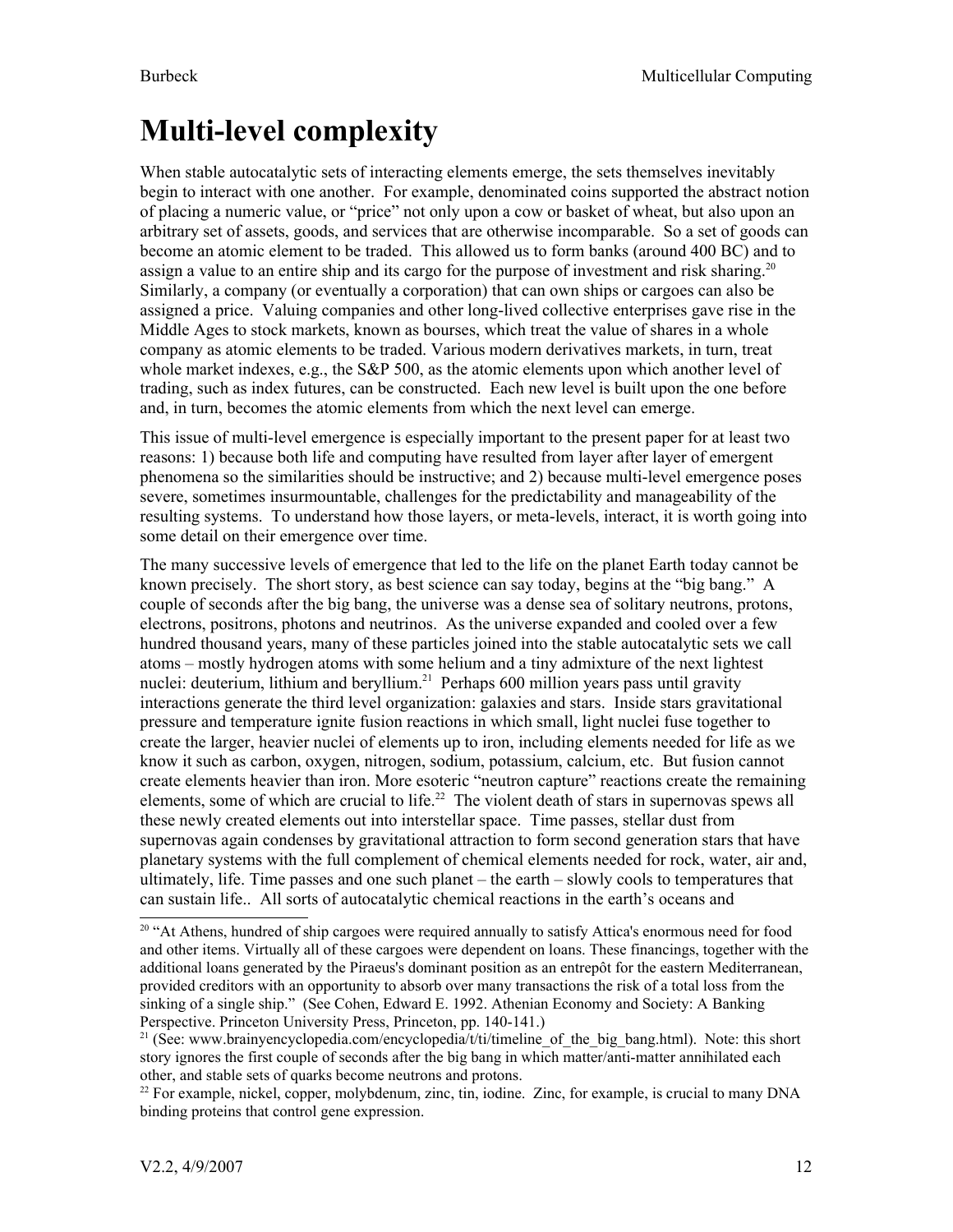atmosphere create the early organic carbon-based compounds that slowly combine to create successively larger and more complex organic compounds.<sup>[23](#page-12-0)</sup> Natural processes create small bilipid membrane vesicles filled with water and complex sets of organic chemicals.<sup>[24](#page-12-1)</sup> They are reminiscent of simple cells, but aren't alive, i.e., they cannot gather energy from the outside world nor can they replicate. Perhaps 3.8 billion years ago, unexplained "magic"<sup>[25](#page-12-2)</sup> creates mechanisms for replication that allows the emergence of simple single-cell life. For a couple of billion years, single cell organisms evolve dizzying complexity in many steps: absorbing mitochondria and chloroplasts, creating the nucleus, and so forth. Perhaps 3.5 billion years ago, cyanobacteria evolved physically co-located cooperative structures held together by sticky secretions from the cells (e.g., gel or slime). These cooperative cyanobacteria are believed to be responsible for the conversion of the early carbon dioxide atmosphere to the oxygen-rich atmosphere of today. Finally true multicellular (Metazoan) organisms form sometime between a billion and  $600$  million years ago.<sup>[26](#page-12-3)</sup>

*All* of the levels described above are evident in *every* living cell or organism today. The biochemistry that emerged in the Earth's oceans clearly operates in every cell. Virtually all of the energy used by every living cell comes from nuclear fusion in the sun via photosynthesis in plants. All the hydrogen in cells was created in the big bang itself. The heavier elements were created in stars and supernovas. And many of the random events that generate novel mutations that evolution can exploit are due to UV radiation from the sun, cosmic rays from distant galaxies, and occasionally even neutrinos from the big bang itself. So, every one of the dozen or so layers of emergent behavior still participate in a great cosmic dance, one small figure of which is Earth's biosphere containing all the species of living organisms.

The evolution of computing is much shorter and better known. Modern computing began during World War II to facilitate code breaking and computation of artillery ballistics. Carefully constructed sets of vacuum tubes, resistors, and capacitors with positive bi-stable feedback became the first logic gates. At first, these gates were wired together by hand to perform higherlevel logic and arithmetic functions. Soon, the notion of a machine instruction emerged. Machine instructions represent coordinated sequences of gate changes with predictable results. Early programs were carefully crafted sequences of machine instructions that exploited very clever (and today verboten) kinds of self-modifying code. As we learned more about programming, we created reusable sub-routines or functions, i.e., sets of machine instructions that can be treated as a unit, again, typically with predictable results. The first levels of code abstractions appeared: assembly language and compiled COBOL, FORTRAN and soon thereafter, ALGOL. At that stage a program ran on the bare metal without an operating system, I/O drivers, or other abstraction layers. The program finished when the computer halted, which was made obvious when all the blinking lights on the operator's panel froze although, given the unreliability of the early machines, frozen lights all too often simply signaled a hardware failure or a program bug. It should also be noted that, at that stage, programs were crafted for a single machine. Without any layers of abstraction between the program and the hardware, a program was unique to that machine. So each of the relatively isolated and rare computers attracted a group of computing people – amateurs of course; it would be years before computing became a profession<sup>[27](#page-12-4)</sup> – that explored what the computer could do and shared their techniques and code. As

<span id="page-12-0"></span> $^{23}$  For example, carbonyl sulfide (COS), a simple volcanic gas, induces the formation of polypeptides from individual amino acids in water solution. Science, vol 306, 8 October, 2004, pp. 283-286. <sup>24</sup> See www.msu.edu/user/ottova/chap1.html

<span id="page-12-2"></span><span id="page-12-1"></span><sup>&</sup>lt;sup>25</sup> We don't know the steps that led to the evolution of the fantastic mechanisms of RNA, DNA, protein, etc. that support replication, hence life. I use the term "magic" simply to reflect our ignorance.

<span id="page-12-3"></span><sup>&</sup>lt;sup>26</sup> The time is very imprecise because the earliest metazoans were probably small, soft, creatures like hydra that did not leave fossils,

<span id="page-12-4"></span> $27$  The first issue of the Communications of the ACM was published in January, 1958.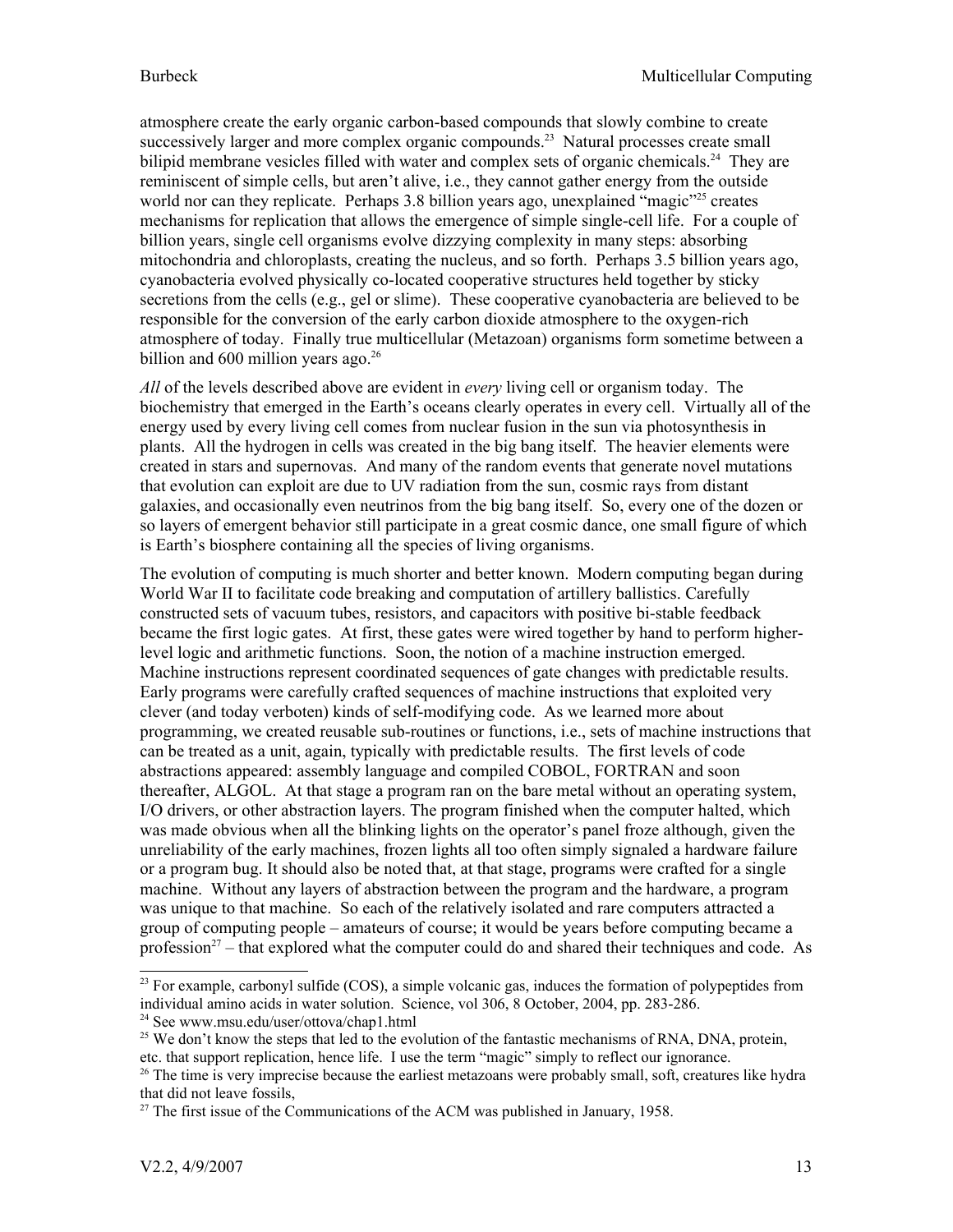computers became more alike and people began using computers for more routine tasks, operating systems emerged as did outboard I/O processors, databases and other kinds of middleware. The previously separated communities of computer people had much to share with one another. The emergence of minicomputers and then "microcomputers" (which morphed into PCs), based on the early microelectronic CPU chips, opened computing up to the rest of us and completely changed the common notions of what a computer was for. The rapid decrease in price/performance due to Moore's Law continued the expansion of computing into new areas and in unheard-of numbers. In the mean time, in the '60s, the early efforts to connect computers arose. Rather than moving rolls of paper tape, boxes of punch cards, or reels of magnetic tape from machine to machine, it would be convenient to send data over a wire. This line of evolution eventually led to the ARPAnet in the early '70s, which led to the modern Internet. And, finally, in 1989-1991, Tim Berners-Lee and collaborators proposed and built a combination of HTTP, HTML, and a crude browser that became the World Wide Web. All of these emergent levels, from individual gates (now made with microscopic transistors on silicon wafers rather than vacuum tubes) to collaborating web services, participate in our everyday experience of computing.

What is amazing is that the evolution of the "virtual" world occurred so rapidly. Computing had become so complex by the '70s (a mere three decades after the first general purpose computer) that different threads of evolution – hardware, software, networking, and cultural/economic – were operating separately but in parallel, dependent upon each other and reinforcing each other in completely unexpected ways. Finally, in the mid 90's, the Internet/Web and the dot.com boom supercharged the evolution of computing by driving it into every nook and cranny of modern culture. We now see amusing consequences such as adults asking their middle-school kids to help them with some computer problem, or business executives with expensive laptops that are considerably less powerful than their kid's three hundred dollar game box. Many of us walk around with one or two computers more powerful than a 1960 mainframe in our pockets. And some of them such as cell phones and pocket email devices are hooked to the Internet at least intermittently. Now human society, arguably the pinnacle of the evolutionary path that evolved step by step from atoms, is influenced as much by bits as by atoms. That is, *the evolution of life and the evolution of computing are merging, bringing the complexity of both realms together in completely unpredictable ways.*

## **The "three-level rule"**

In order to predict and manage the behavior of multi-level complex systems, we must be able to reason about *how cause-and-effect crosses the levels*. Unfortunately, there are cognitive, and even physical, limits to our ability to trace cause-and-effect through multiple levels. We can focus on the elements of one particular level and contemplate the "part/whole" relationships in two directions. For example, we can think about how the elements, say molecules or machine instructions, are made up of atoms or orchestrated gates and how the properties of those atoms or gates affect the properties of the molecules or instructions. With a switch of cognitive repertoire, we can also contemplate how the molecules interact with other molecules to form crystals or participate in various chemical reactions or how machine instructions cooperate to carry out a function or subroutine. A skilled practitioner – a chemist or programmer – may be able to think about interactions in both directions at once. That is, a skilled practitioner may be able to reason simultaneously about three levels of abstraction. But it is quite difficult and seldom even useful to do so. Reasoning about four levels of abstraction at one time is, arguably, beyond the ability of the human mind.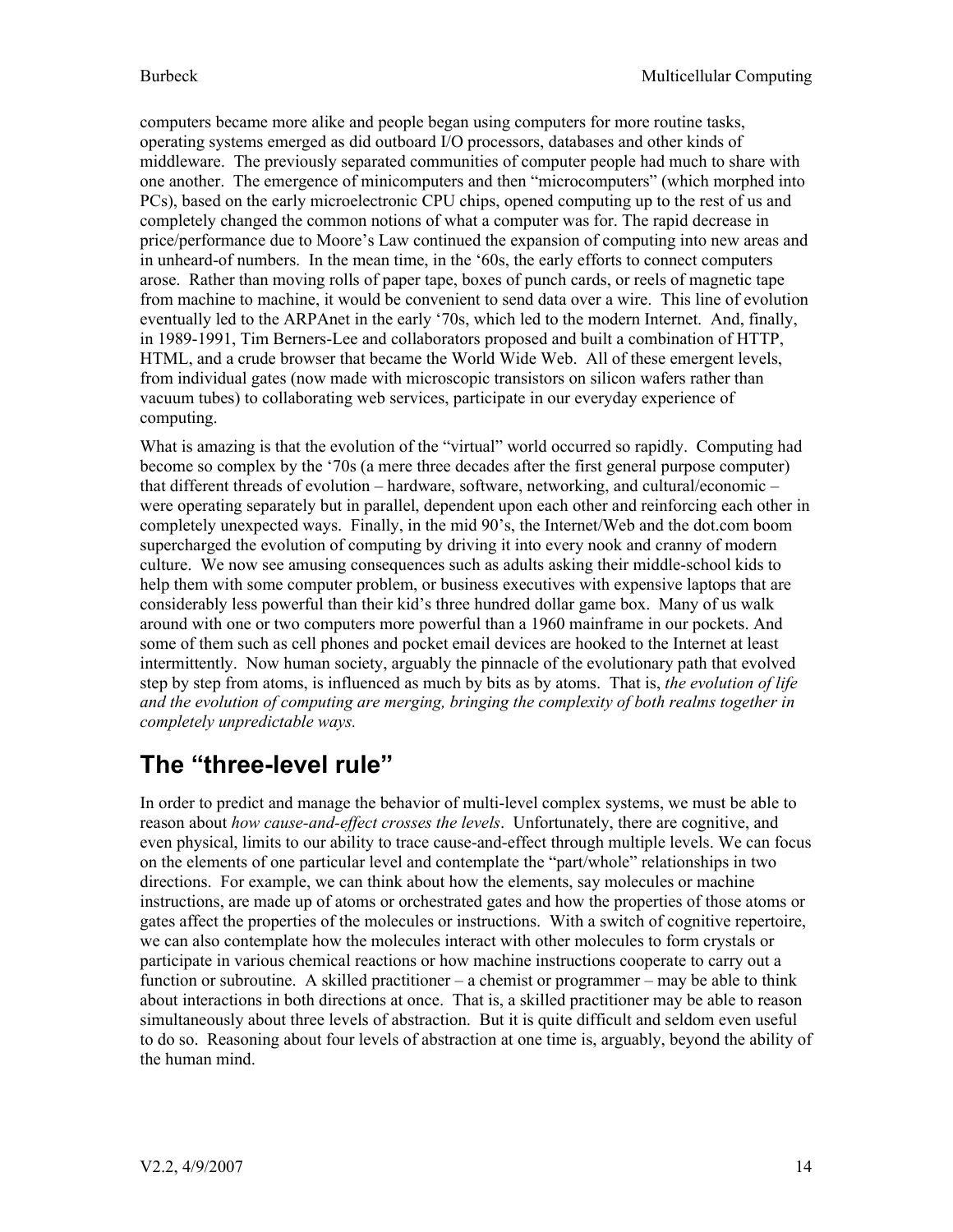### **Unpredictability in multi-level complex systems**

Cause and effect in complex systems does not necessarily reach across levels. For example, except for exceedingly rare interactions with neutrinos, the quarks that collaborate to form protons and neutrons interact solely with each other; only their collective mass, charge, and strong nuclear force has external effects. Quarks are an extreme example of isolation, but both evolved and designed systems tend to use mechanisms to restrict interactions simply because unrestricted interactions tend to devolve to chaos. Most of the chemicals inside a living cell are isolated from the external environment by cell walls and perhaps also isolated within internal organelles. Modern computers are designed to prevent the inappropriate reading, writing, or execution of memory contents. Firewalls seek to prevent inappropriate interactions between computers over Internet connections. And so forth.

Nonetheless, most systems, certainly most biological and computing systems, are inherently multi-level systems in which some of the complexity within a level *i*s, and often must be, exposed to the level above and/or the level below. Tracking cause and effect through these sorts of multiple levels is exceedingly difficult and often impossible. The details of a hurricane or tornado are *fundamentally* not explainable by invoking the physics of individual air and water molecules.<sup>[28](#page-14-0)</sup> Nor can a computer be understood by pondering the behavior of electrons, or logic gates. Similarly, the behavior of even a single cell cannot yet be predicted by understanding its chemistry at a molecular level. We also intuitively recognize these sorts of limits and their consequences for predictability in business, social, economic and ecological spheres.

Occasionally, multi-level phenomena become explicit and our inability to manage them has profound, and usually unpleasant, consequences. For example, pharmaceutical drug discovery is a biochemical discipline in which we face many levels of complexity between the "cause" and the "effect." We seek to find a small-molecule, i.e., a drug, that modulates an intracellular biochemical pathway in a way that desirably affects the human body (or even the human mind, e.g., anti-depressants) yet does not affect *any other* cellular process in a deleterious manner. The major reason it is so difficult to find drugs and even more difficult to determine that they are safe and effective is that there are so many levels of complexity between intracellular chemical reactions and whole-body effects and side-effects. Similarly, in the computing realm, multi-level problems account for some of the most recalcitrant bugs we face. Perhaps the most egregious example in computing is the prevalence of buffer-overrun exploits in Windows. A bufferoverrun takes place, essentially, at the machine language level, i.e., the necessary code for arraybounds checking translates to perhaps a dozen extra machine instructions. Yet the effects of buffer-overruns can be Internet-wide. The "SQL Slammer" denial of service worm that slowed or blocked 80% of all Internet traffic for a few hours January  $25<sup>th</sup>$ , 2003, was due to a bufferoverrun in Microsoft SQL Server software caused by a handful of ill-considered machine instructions. [29](#page-14-1)

<span id="page-14-0"></span><sup>&</sup>lt;sup>28</sup> Weather is inherently very sensitive to initial conditions. Since the motions of the underlying molecules are random and obey Heisenberg's Uncertainty Principle, there is a limit to the detailed accuracy with which it can be predicted.

<span id="page-14-1"></span><sup>&</sup>lt;sup>29</sup> See [www.byteandswitch.com/document.asp?doc\\_id=27509](http://www.byteandswitch.com/document.asp?doc_id=27509). Programmers allow buffer-overruns in part because of laziness or incompetence, but also out of a misplaced concern for saving the few CPU machine cycles (a few nanoseconds on a 2-GHz processor) needed for bounds-checking array references in C code. That misplaced concern threatens the entire Internet, which is a dozen levels of abstraction above the machine language level. This is the epitome of "penny-wise and pound-foolish."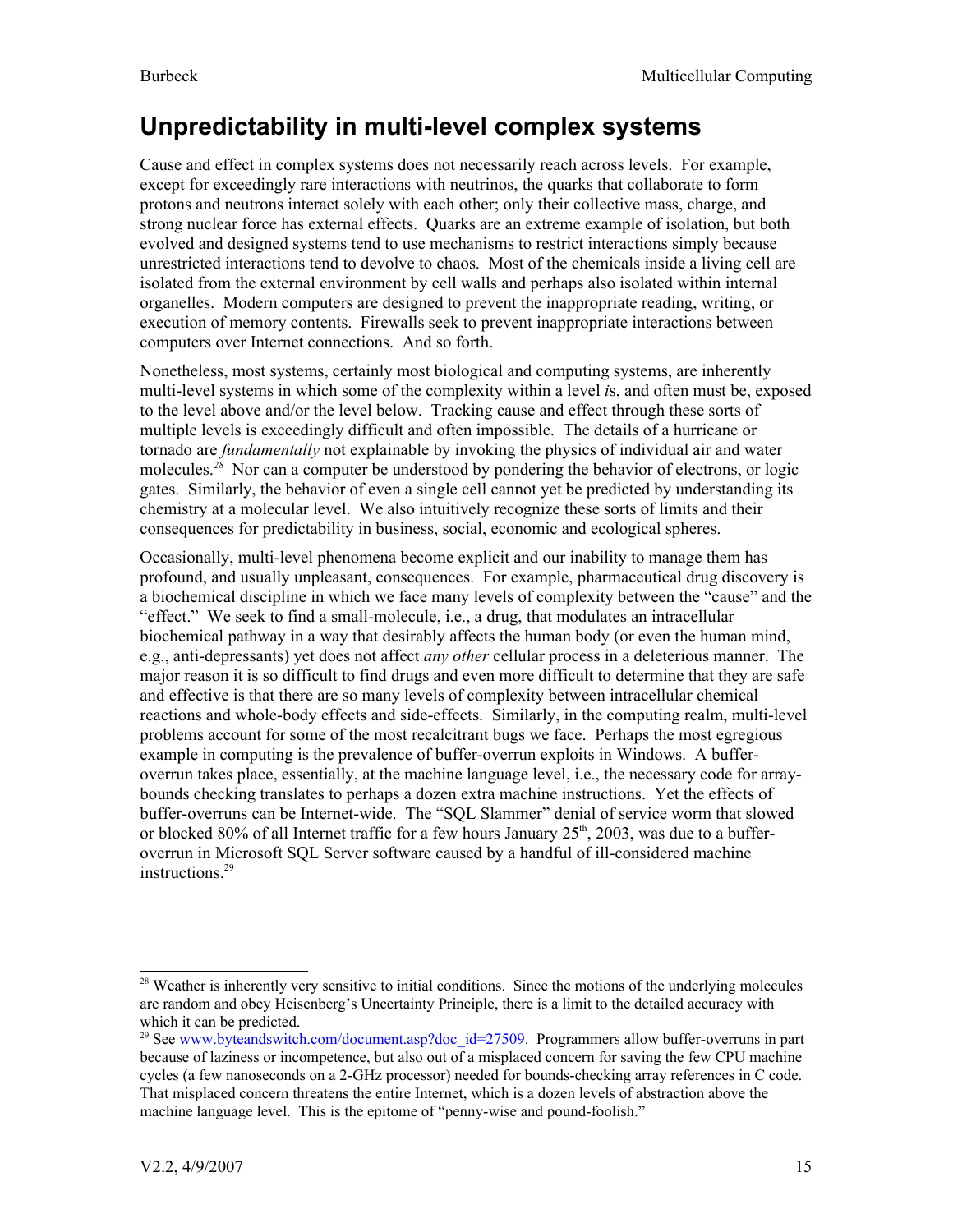### **Constraints on freedom to evolve**

Interactions between levels can constrain the possible evolutionary paths of adjacent levels. Every level other than the "highest" is at least somewhat constrained to evolve more slowly because changes that invalidate an implicit "contract" with the higher level tend not to survive long. Thus, single-cell organisms (and viruses) can mutate rapidly because their behavior is relatively free from higher-level constraints. Individual cells within multi-cell organisms are not so free to explore new behavior. Similarly, unconnected digital devices (PDAs or cell phones for example) change at a dizzying pace whereas PCs and servers become more powerful and cheaper but must generally retain the ability to run almost all applications from the prior generation. In multicellular computing, we see most innovations happening at the highest level where new kinds of collaboration are being proposed every month. These innovations seldom require changes to the underlying ecology of computers, operating systems, or Internet/Web protocols. Those that do, tend to fail.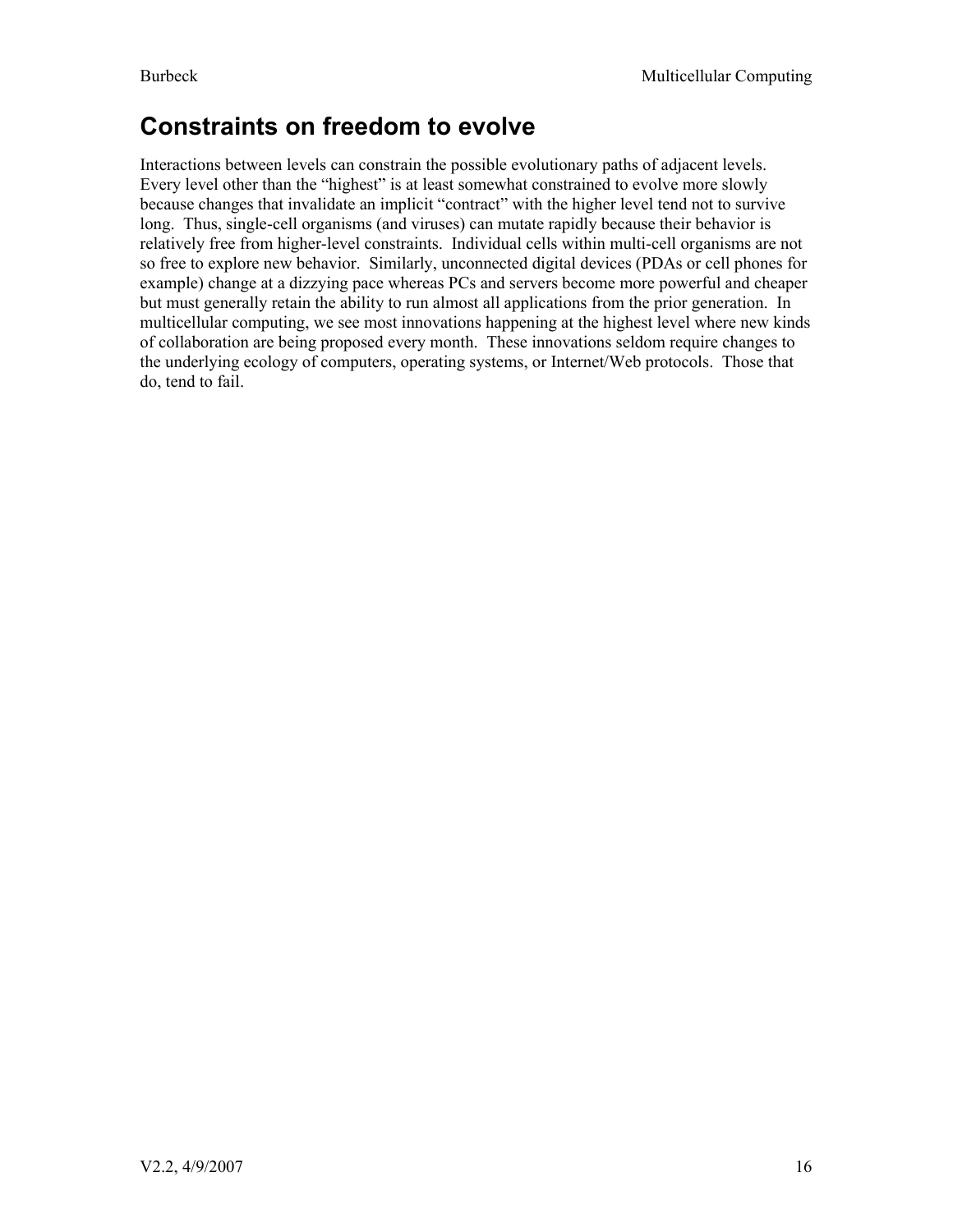# <span id="page-16-0"></span>*Principles for managing multicellular systems*

Our computing systems *are* recapitulating the evolution from single-cell to multicellular life. The above discussion was intended to show that we might profitably look at living systems for strategies that could apply to computing. The thesis of this paper is that multicellular life exploits four broad strategies – see table below – that 1) are rare in single cell organisms, 2) are nearly universal in multicellular organisms, and 3) evolved before or concurrent with the emergence of multicellular life. Subsequent sections examine each of these strategies in some detail for insight into how we might use their analogs to help manage the further evolution of computing.

|                                                                                                  | <b>Multicellular Organisms</b>                                                                                                                                                                                                          | <b>Networked Computing</b>                                                                                                                                                                                                                                                                             |
|--------------------------------------------------------------------------------------------------|-----------------------------------------------------------------------------------------------------------------------------------------------------------------------------------------------------------------------------------------|--------------------------------------------------------------------------------------------------------------------------------------------------------------------------------------------------------------------------------------------------------------------------------------------------------|
| <b>Specialization</b><br>supercedes<br>general<br>behavior                                       | Cells in biofilms specialize<br>temporarily according to "quorum"<br>cues from neighbors.<br>Cells in "true" multicellular<br>organisms specialize (differentiate)<br>permanently during development.                                   | Today most computers, especially<br>PCs, retain a large repertoire of<br>unused general behavior susceptible<br>to viral or worm attack.<br>Biology suggests more<br>specialization would be<br>advantageous.                                                                                          |
| Communication<br>by polymorphic<br>messages                                                      | Metazoan cells communicate with<br>each other via messenger molecules,<br>never DNA. The "meaning" of cell-<br>to-cell messages is determined by the<br>receiving cell, not the sender.                                                 | Executable code is the analog of<br>DNA. Most PCs permit easy, and<br>hidden, download of executable<br>code (Active-X, java, or.exe).<br>Biology suggests this should be<br>taboo.                                                                                                                    |
| "Self" defined<br>by a stigmergic<br>structure                                                   | Metazoans and biofilms, build<br>extracellular stigmergic structures<br>(bone, shell, or just slime) which<br>define the persistent self.<br>"Selfness" resides as much in the<br>extracellular matrix as in the cells.                 | Intranets and databases are<br>stigmergy structures in the world of<br>multicellular computing, as are<br>many Web phenomena such as<br>search engines, folksonomy sites,<br>wikis and blogs. But they are ad<br>hoc structures.<br>Stigmergy and definition of "self"<br>needs to be more systematic. |
| "Self" protected<br>collectively by<br>programmed<br>cell death<br>(PCD), or<br><b>Apoptosis</b> | Every healthy Metazoan cell is<br>prepared to commit suicide -- a<br>process called apoptosis.<br>Apoptosis reflects a multicellular<br>perspective - sacrificing the<br>individual cell for the good of the<br>multicellular organism. | A familiar example in computing is<br>the Blue Screen of Death which is a<br><i>programmed</i> response to an<br>unrecoverable error.<br>A civilized metazoan computer<br>should sense its own rogue<br>behavior, e.g., download of<br>uncertified code, and disconnect<br>itself from the network.    |

|  | Table 1. The four broad strategies |
|--|------------------------------------|
|  |                                    |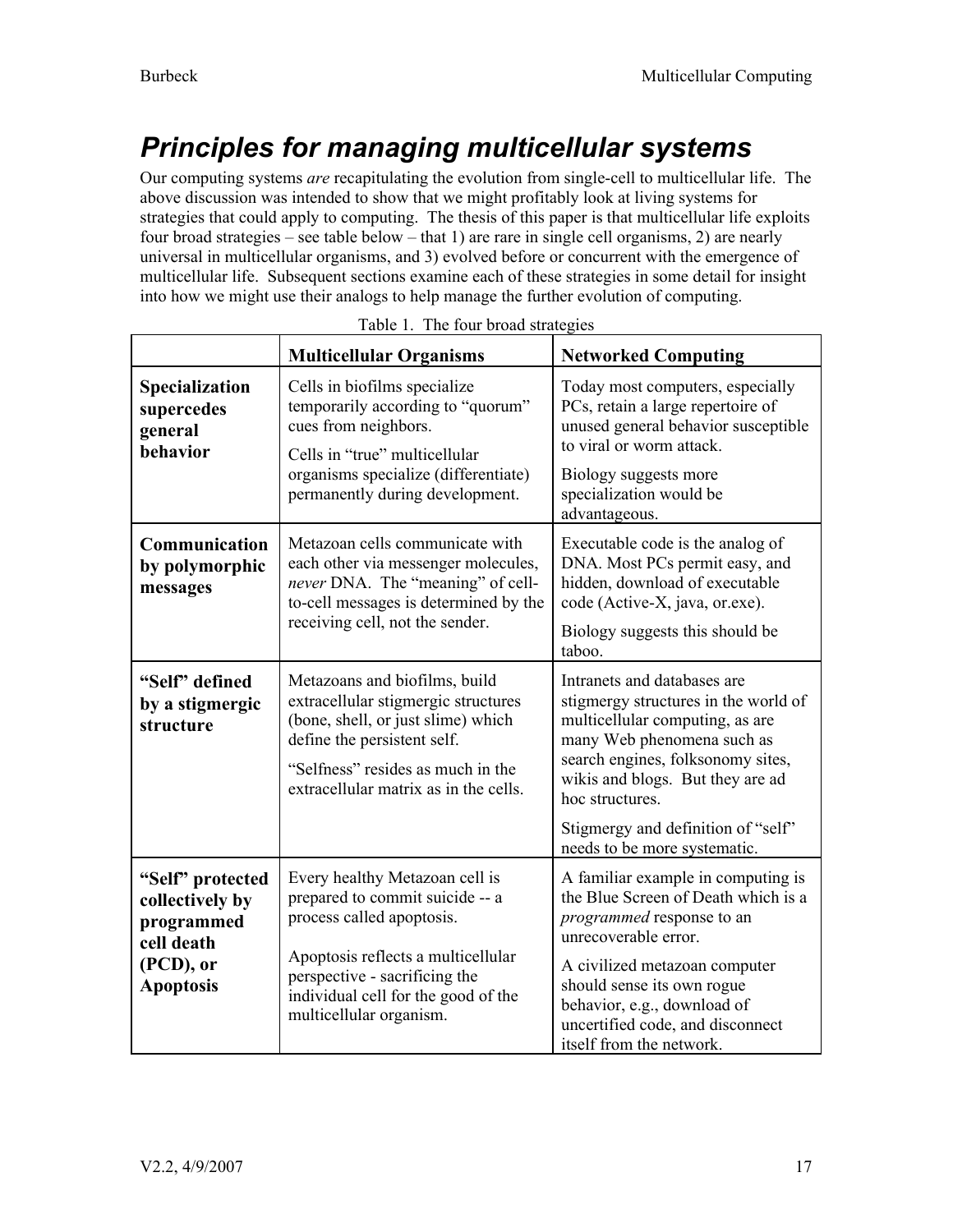# <span id="page-17-0"></span>**Specialization and differentiation**

Specialization is a *general* characteristic of multi-level biological systems that supports a useful trade-off in complexity; "...in evolution, as higher-level entities arise from associations of lowerlevel organisms, and as these [higher-level] entities acquire the ability to feed, reproduce, defend themselves, and so on, the lower-level organisms will tend to lose much of their internal complexity."[30](#page-17-1) This principle appears to apply to social insects as well. For example, "...individuals of highly social ant species are less complex than individuals from [socially] simple ant species."<sup>[31](#page-17-2)</sup>

Specialization begins at the level of individual cells in multicellular organisms. Bacterial cells capable of participating in biofilms (cooperative communities of single-cell organisms) can usually also live as isolated cells. But when the single-cell organisms participate in a cooperative biofilm, they temporarily specialize. Metazoan cells, i.e., the cells in "true" multicellular organisms, don't just temporarily specialize, they permanently differentiate as the organism develops from a fertilized zygote to an adult. "The different cell types in a multicellular organism differ dramatically in both structure and function. If we compare a mammalian neuron with a lymphocyte, for example, the differences are so extreme that it is difficult to imagine that the two cells contain the same genome."<sup>[32](#page-17-3)</sup> Occasionally, through some mischance, a cell loses some of its differentiation. The cells in which this occurs are called neoplastic (i.e., newly changeable). Neoplastic cells are not just abnormal, they are a forerunner of cancer.

Specialization is *possible* because the environment faced by a cell in a multicellular organism is quite different from that faced by a single-cell organism. Metazoan cells live in a cooperative homeostatic environment protected and nourished by the whole organism. In contrast, a singlecell organism must be prepared to deal with all sorts of unfavorable environments. That flexibility requires a large repertoire of behavior. E coli, a commonly studied bacteria, can use flagella to move toward nutrients and away from toxic chemicals. But they only create these flagella when they need them. If they are in a favorable environment, they dispense with flagella.

Specialization is *necessary* because maintaining the full complement of all possible behavior is costly and/or dangerous. For individual cells, one obvious cost is in energy consumption; the maintenance of all the unnecessary cellular machinery is not free. Since specialized Metazoan cells use only a small fraction of the total genome, their energy costs are dramatically reduced. But also cell specialization induces very different and incompatible cell chemistry, shape, and function. A nerve cell could not function as a reliable communication channel between point A and point B if it also builds bone around itself, fills itself with hemoglobin for carrying oxygen, accumulates fat, and secretes stomach acid. Specialization is also necessary to reduce the number and type of messages to which the cell can respond. There are thousands of different types of molecular messages active in a complex multicellular organism. Each cell responds to only a small subset. It would be worse than meaningless for a cell to retain the ability to respond to all these messages – it would be chaos. A general-purpose cell also would be susceptible to *all*

<span id="page-17-1"></span><sup>30</sup> A Complexity Drain on Cells in the Evolution of Multicellularity, McShea, D. W., *Evolution*, Vol 56, No. 3 Pages: 441-452, 1997. And, "The hierarchical structure of organisms: a scale and documentation of a trend in the maximum." McShea, D.W., *Paleobiology* 27:405-423, 2001.

<span id="page-17-2"></span><sup>&</sup>lt;sup>31</sup> "Individual *versus* social complexity, with particular reference to ant colonies," Anderson, C & McShea, D. W. *Biol. Rev.*, vol 76, pp. 211-237, 2001. Note: the individual ants of highly social species are not only less complex, but more specialized and more varied in size and shape. Yet, as with specialized metazoan cells, they all have the same genetic complement.

<span id="page-17-3"></span><sup>&</sup>lt;sup>32</sup> See "An overview of Gene Control" at

[www.ncbi.nlm.nih.gov/books/bv.fcgi?tool=bookshelf&call=bv.View..ShowSection&searchterm=control&r](http://www.ncbi.nlm.nih.gov/books/bv.fcgi?tool=bookshelf&call=bv.View..ShowSection&searchterm=control&rid=cell.section.1981) [id=cell.section.1981](http://www.ncbi.nlm.nih.gov/books/bv.fcgi?tool=bookshelf&call=bv.View..ShowSection&searchterm=control&rid=cell.section.1981)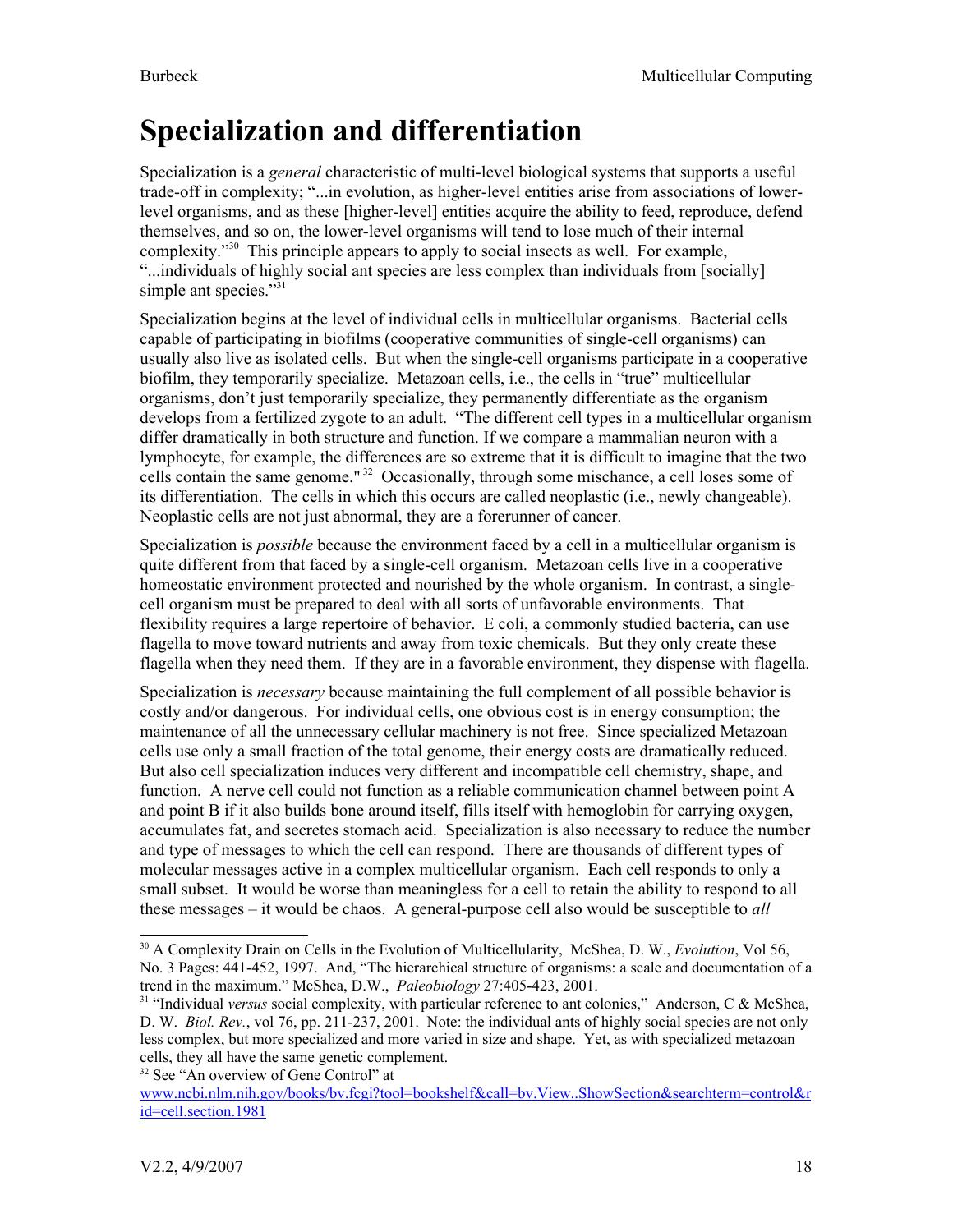viruses. Viruses infect a cell by binding to surface proteins. Since different surface proteins characterize different specialized cells, each kind of virus can infect only certain types of cells. The cold virus infects cells in the nasal passages, the hepatitis virus infects certain liver cells, the HIV virus infects certain cells in the immune system, and so forth. If every cell expressed all cell markers, any virus could bind to and infect all cells. Catching a cold would be fatal.

Finally, specialization is *deeply intertwined* with the other three principles. The orchestration of many kinds of simpler specialized elements requires a polymorphic messaging strategy in which each specialized cell may interpret received messages differently. Moreover, the existence of a higher-level entity with a physically co-located body or social group requires an additional sort of communication strategy, called stigmergy, in which messages are attached to specific locations in the body, or colony. And, because cells that have for some reason lost their specialization are dangerous to the organism as a whole, all cells must be capable of programmed cell death, or apoptosis.

### **Specialization in computing**

Computers too are becoming more specialized both in hardware and in software. Routers are specialized for bandwidth and, increasingly, for different quality of service. Data base servers are specialized for I/O, caching, and query. Web servers are specialized for small transactions and throughput. Computational engines such as Linux clusters and the even more specialized machines such as IBM's BlueGene are specialized for parallel operation and FLOPS. Portable devices such as PDAs, cell phones, and MP3 players are specialized for low power and long battery life. Game boxes are specialized for rapid graphics calculations. And the many embedded devices such as those in cars are further specialized for reliability, durability, precise real-time control, and the like.

Specialization in computing is *possible* for at least two reasons. First, because the various roles computers are asked to play in modern life have become more specialized. The role of a router is nothing like the role of an iPod. The computing industry continues to provide more options in both hardware and software at different costs. CPU chips vary in cost from less than a dollar to several hundred dollars depending upon speed, function, and power usage. Different types of memory, disk, display, and communications are also available at different prices. Software options affect costs too. For example, the PalmOS, which is popular for PDAs and some cell phones, requires considerably less compute power and memory than its Windows CE competitor. Hence a Palm PDA can last longer on a battery charge than a WinCE PocketPC device. Software

royalties are also a direct cost that can be avoided, e.g., by using Linux. The second reason specialization is possible is the growing multicellularity of computing – specialized computers can rely on other specialized computers for services it does not provide itself. No longer does one computer have to do everything. That's the point of Service Oriented Architectures (SOA).

Specialization is *necessary* for at least three reasons. First, many of the specialized requirements are incompatible. A PDA or cell-phone, for example, must run on minimum battery power whereas a computation engine must expend power with abandon in order to maximize FLOPS. Second, excess generality, especially in software, imposes costs on the manufacturer in terms of size of the software engineering team needed for development and maintenance. Software that supports a larger than necessary set of functions also lengthens time-to-market, is almost inevitably more buggy, and thus requires a larger and more expensive customer support staff. Finally, the more function a system supports, the larger the "surface area" exposed to attack by viruses, worms, spyware, sniffers, and other malware. It is no accident that most "malware" enters our systems by first infecting a general-purpose end-user PC.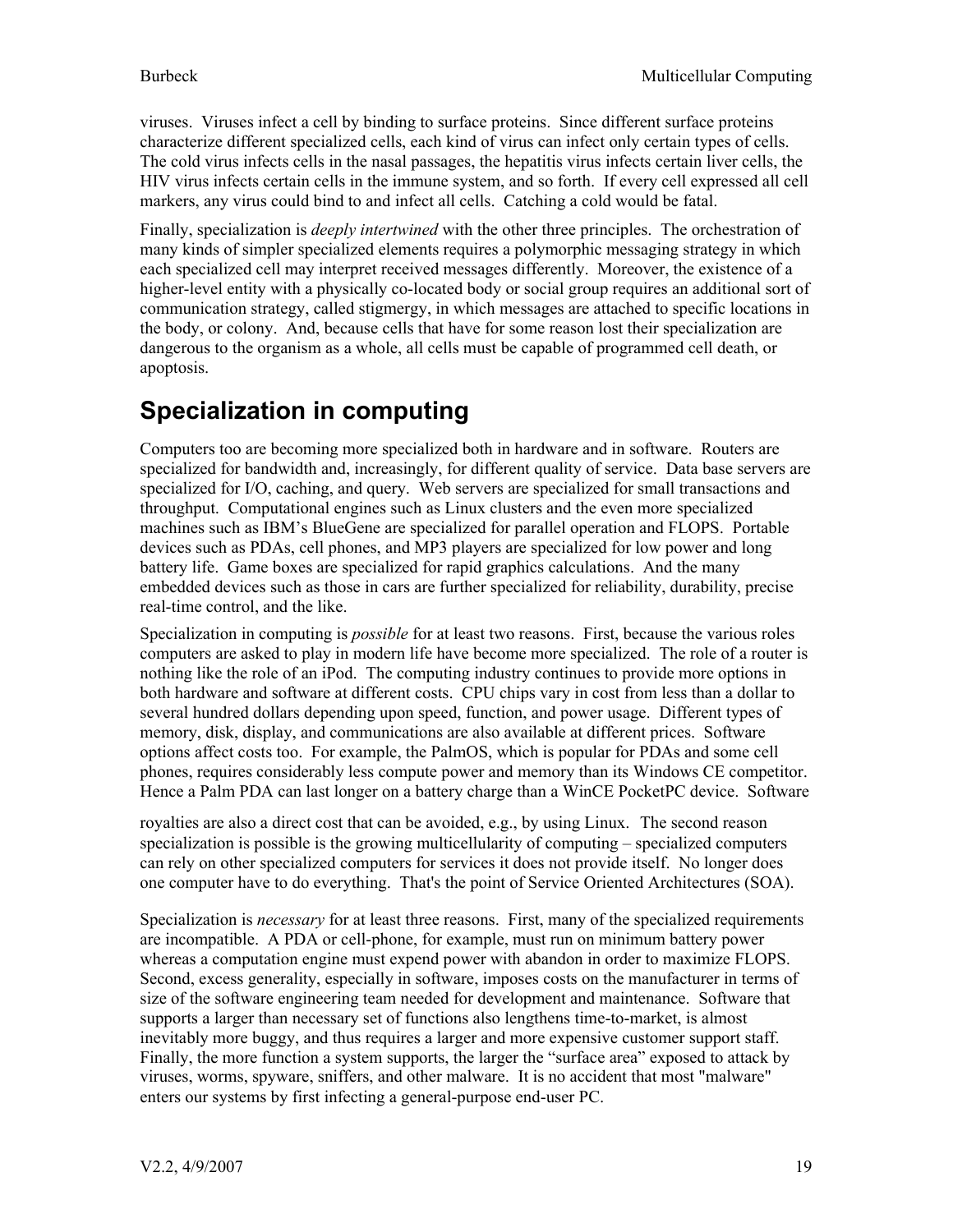### **Factors opposing specialization**

At first blush, there appears to be one glaring exception to increasing specialization in computing. Windows PCs continue to agglomerate all possible function. That is deceptive. Windows is the pinnacle of single-cell computing, not the basis of multicellular computing. Windows is specialized for the goal of maintaining its monopoly by being all things to all people. Microsoft's acknowledged ambition is to have Windows functionality, APIs and proprietary protocols in every server, PC, cell phone, PDA, MP3 player, and game box on the planet. The very opposite of specialization. As the evolution toward multicellular computing gains speed, that ambition is doomed! An API compatible Windows for all these applications is required to support a wide range of general behavior, making it difficult to specialize and making it a large monoculture that is a ripe entry point for Internet viral and worm infections. Windows supports a rich ecology of third-party applications that rely on the large Windows marketplace as well as the Windows API. That ecology is strongly supported by many programmers who have, at great cost in time and effort, learned how to use the Win32 API set. This self-reinforcing ecology guarantees that any transition to more specialized personal computers will be slower than it otherwise might be.

But Microsoft is not the only factor opposing specialization. Computing systems differ from biological systems in important ways. First, the elements of biological systems are self configuring, self protecting, and self optimizing in ways that computing systems are not. IBM's efforts to create *autonomic* computing systems are, in large part, an attempt to redress this deficiency. But those efforts will move slowly. In the mean time, we must configure, provision, and maintain our systems by the mostly manual efforts of IT professionals (or gifted amateurs). The more specialization in computing, the more specialization will be required in already hardpressed IT staffs. So, until computers are primarily self-configuring there will be a countervailing force against specialization that is not present in biology.

Economic forces and user needs also tend to counter specialization. A few years ago there was a flurry of interest in what then was called "Thin Client." That meant, in effect, a replacement for the ever-present Wintel PC that would be specialized to support the needs, and *only* the needs, of the knowledge worker. That is, a specialized PC. Other somewhat related efforts have come and gone over the last decade. These efforts come up short in part because of the economies of scale of a one-size-fits-all PC, and in part because it isn't as easy as it seems to determine what functionality the employees really need, especially given the rapid innovation in computing that tends to emerge first in the Wintel ecology (e.g., P2P and VOIP). A similar issue has surfaced more than once with respect to Microsoft Office. Most external commentators (and many inside Microsoft as well) admit that Office has grown obscenely bloated. Few users actually use more than a small percent of all that functionality. The problem is that there is little if any consensus about which functions are essential. Nor can IT directors easily agree on exactly what functionality a putative Thin Client should support. The recent emergence of an "office" Linux PC is shaking things up a bit because, by starting from scratch, the question becomes what functions do we need to *add*, not what can we *subtract*.

So, we will see accelerating specialization in most, if not all, areas of computing, especially in small low-power personal computing devices and special-purpose sensor/effector devices. Worldwide shipments of new cellphones, PDAs and iPods already far outstrip those of Wintel boxes. Specialization moves forward whether or not the Wintel world cooperates.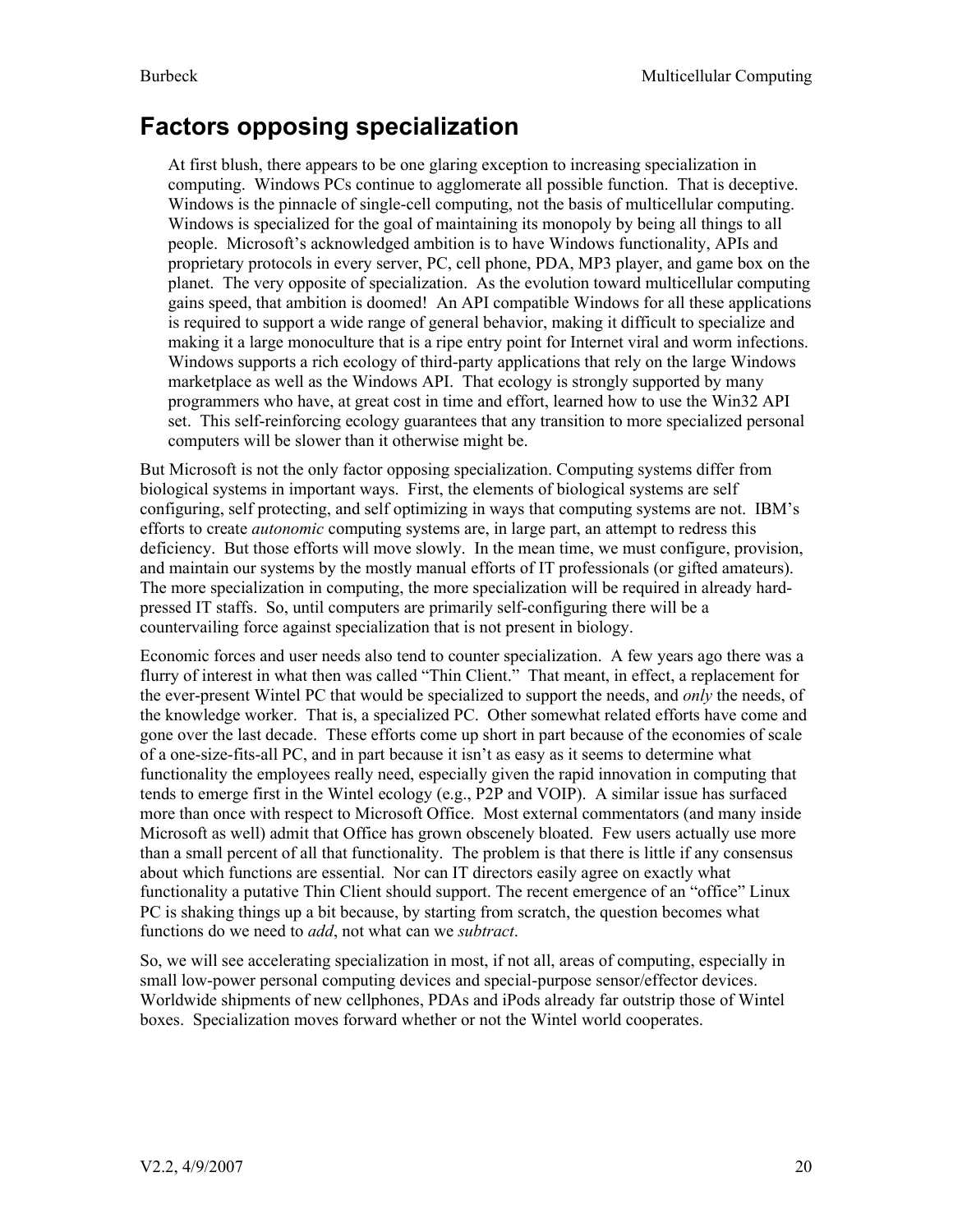# <span id="page-20-0"></span>**Multicellular communication**

Both living and computing systems are information processing systems. Necessarily, then, they must export and import information. Living organisms import information about their environment to find food or avoid danger. And their unavoidable need to export biochemical byproducts of their metabolism provides information to surrounding organisms. Computers likewise must import and export information. Isolated computers used to communicate in various ad hoc ways determined by their programmers without much regard for the needs of other computers – hence the thousands of proprietary binary formats developed over the years. Because multicellular organisms and computers are specialized, hence their behavior requires more orchestration, the way they exchange information has become far more important. Cooperation between specialized elements requires complex and selective messages.

Both biological messages and digital messages are transmitted by linear sequences of interchangeable elements – "alphabets" if you will. Cells use messenger molecules constructed of chains of simple chemical subunits. Computers use messages that are sequences of bytes.

Life has evolved two sorts of chain molecules: proteins, which are chains of amino acids, and DNA/RNA, which are chains of nucleotides<sup>[33](#page-20-1)</sup> that carry the genetic 'program' of the cell. DNA/RNA differ from messenger proteins in their relationship to the cellular CPU (its nucleus in which complex control mechanisms determine which chunks of genetic material will be expressed). DNA and RNA are "executable" by the cellular machinery whereas proteins are not. Transfer of messenger proteins causes the cell to select behavior from its existing repertoire whereas transfer of genetic material changes the repertoire itself.

Digital messages in computing are strings of bytes that range from idiosyncratic binary codes to highly structured XML messages such as SOAP or other Web Services messages. Some strings are executable and some are not depending on the computer's CPU (or interpreters for scripting languages such as Java or ActiveX). Thus, both life and computing have evolved two forms of complex information media: one executable and the other not.

The distinction between the two kinds of message is central to communication strategies both in biology and in computing. The parallels are instructive for understanding multicellular computing. Whereas single-cells and computers benefit by exchanging executable code, code exchange in multicellular systems is dangerous. Polymorphic non-executable messages are far better suited to multicellular systems. In fact, DNA exchange is shunned by multicellular life. We are learning about the dangers of exchanging code the "hard way" as we cope with increasingly dangerous digital viruses and worms in multicellular computing.

## **Communication in biology**

There is no more stark divide between single-cell and multicellular organisms than the way they pass information from one to another. Single-cell and multicellular organisms use almost completely opposite strategies for communication. Most information communicated directly from one single-cell organism to another is passed by transferring DNA (a process known as conjugation). In contrast, multicellular organisms exchange DNA *only* in the process of sexual reproduction. This rule against multicellular genetic transfer is so universally obeyed that

<span id="page-20-1"></span><sup>&</sup>lt;sup>33</sup> Protein chains tend to be from a few dozen to a few thousand amino acids in length. Functional RNA chains can be as short as 10-20 units or as long as a million units. Bacterial DNA molecules are a few million bases long. Human chromosomes, each of which is one contiguous chain of paired nucleotides, range in length from 50 million to about 250 million base-pairs.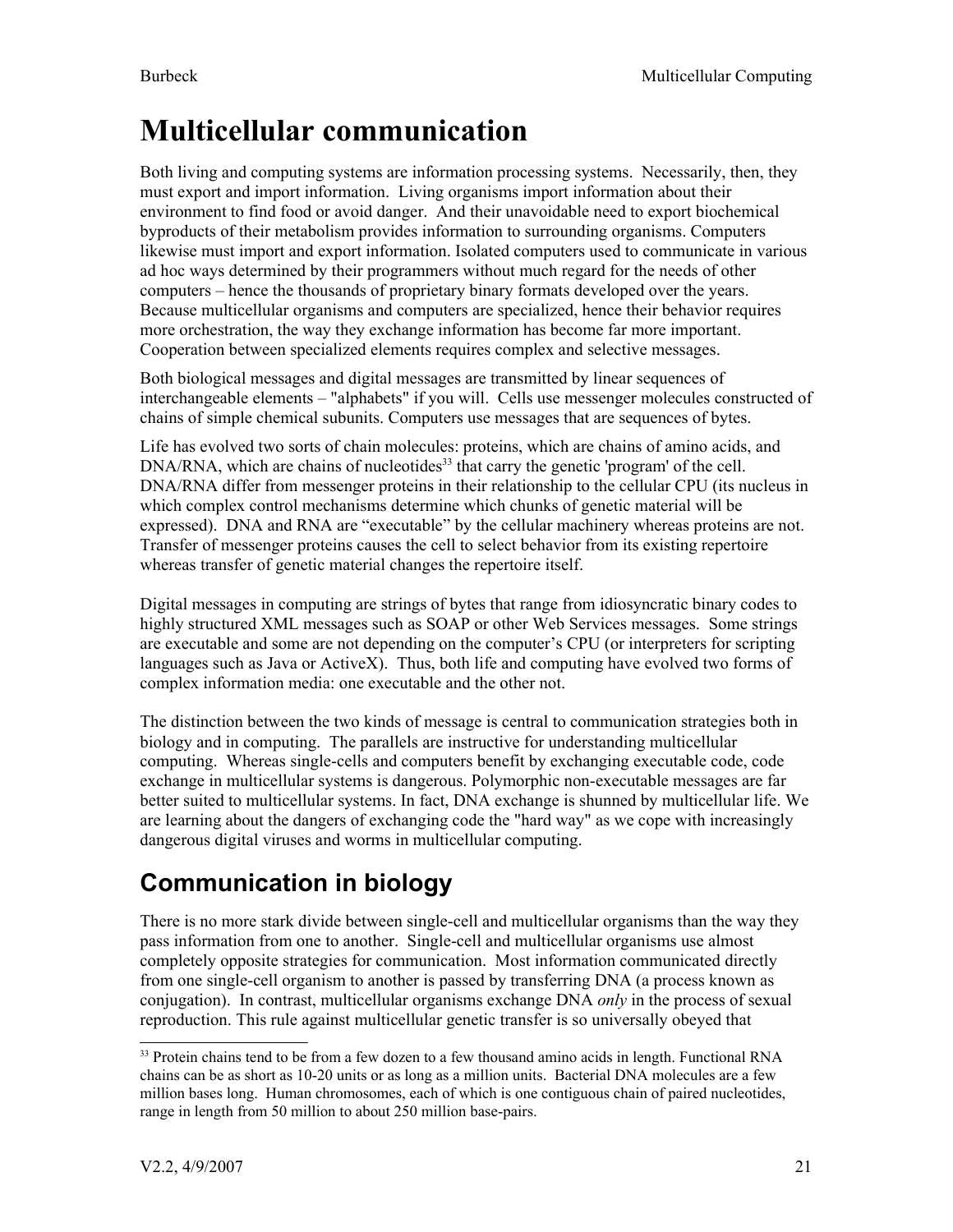Loewenstein<sup>[34](#page-21-0)</sup> calls it "...the taboo of intercellular transfer of genetic information." Virtually all cell-to-cell communication in multicellular organisms is transmitted by protein messenger molecules.

That is the state of affairs today. There likely was a lengthy transition period in the evolution from single-cell to multicellular life in which cells continued to use DNA and RNA for communication in addition to a growing dependency upon protein messenger molecules. Over time, though, organisms that did not obey the taboo against exchange of DNA lost out in the contest of survival of the fittest.

### *Communication by DNA transfer*

Bacterial DNA transfer is a normal and powerful means for single-cell organisms to communicate information about new ways to compete and survive in their shared chemical environment. It allows successful mutations to quickly spread to a large population of bacteria. For example, DNA transfer is responsible for the rapid spread of antibiotic resistance among bacteria. DNA transfer does not just occur between cells of the same species. Perhaps 25% of the E. coli genome has been acquired from other species. Such cross-species gene transfer speeds the spread of new traits by a factor of 10,000.<sup>[35](#page-21-1)</sup>

We do not have to look far to understand why multicellular organisms shun DNA transfer. Importation of DNA essentially "reprograms" the cell.<sup>[36](#page-21-2)</sup> If such a transfer turns out to be beneficial to a single-cell organism, so much the better; it survives to pass the new DNA on to its progeny. If not, it dies, is quickly replaced, and is mourned by no one. Multicellular organisms are made up of differentiated cells that all contain the same complement of DNA. Specialized Metazoan cells may have completely different function from nearby cells. These differences are required for the survival of the organism. Transferring active DNA between cells would undermine differentiation in unpredictable ways. For example, a motor neuron touches many muscle cells in order to direct their contraction. Imagine the chaos if a muscle cell could inject its active DNA, which makes contractile proteins, into the nerve cell. Then the nerve, rather than telling the muscle to contract, would itself contract detaching it from the muscle. Moreover, even if such DNA transfers provided potential evolutionary advantage, they would be of no long-term value unless they could somehow make their way into the germ line and be passed on to progeny.

#### *Communication by protein messenger molecules*

Metazoan cells, instead of exporting DNA, export messenger molecules, primarily proteins, which bind to receptor proteins on the surface of other cells. These messenger molecules cannot reprogram the receiving cell. In fact, they cannot even guarantee a given behavioral response. A particular messenger molecule, in general, elicits different behavior in different receiving cells. Insulin, for example, triggers very different responses in skeletal muscle cells, two kinds of fat cells, and cells in the liver. In computing terms, therefore, these messages are *polymorphic*, i.e., their meaning is determined by the receiver. Because single-cell organisms function for the benefit of only one kind of cell (themselves), they do not need polymorphism whereas multicellular organisms cannot do without it.

Cooperative communities of single-cell organisms, e.g., biofilms, also exploit molecular messengers, if only in a simplified manner. For example, "quorum sensing"<sup>[37](#page-21-3)</sup> bacteria sense the concentration of a kind of messenger molecule that they, themselves, export. When enough

<span id="page-21-0"></span><sup>&</sup>lt;sup>34</sup> See "The Touchstone of Life, Werner Loewenstein, Oxford University Press, New York, 1999 [p. 277]

<span id="page-21-1"></span><sup>35</sup> Science, vol. 305 no. 5682, pp. 334-335, July, 2004

<span id="page-21-2"></span><sup>&</sup>lt;sup>36</sup> In the extreme case of a viral infection, it completely hijacks the cell and often kills it.

<span id="page-21-3"></span><sup>37</sup> See www.nottingham.ac.uk/quorum/what.htm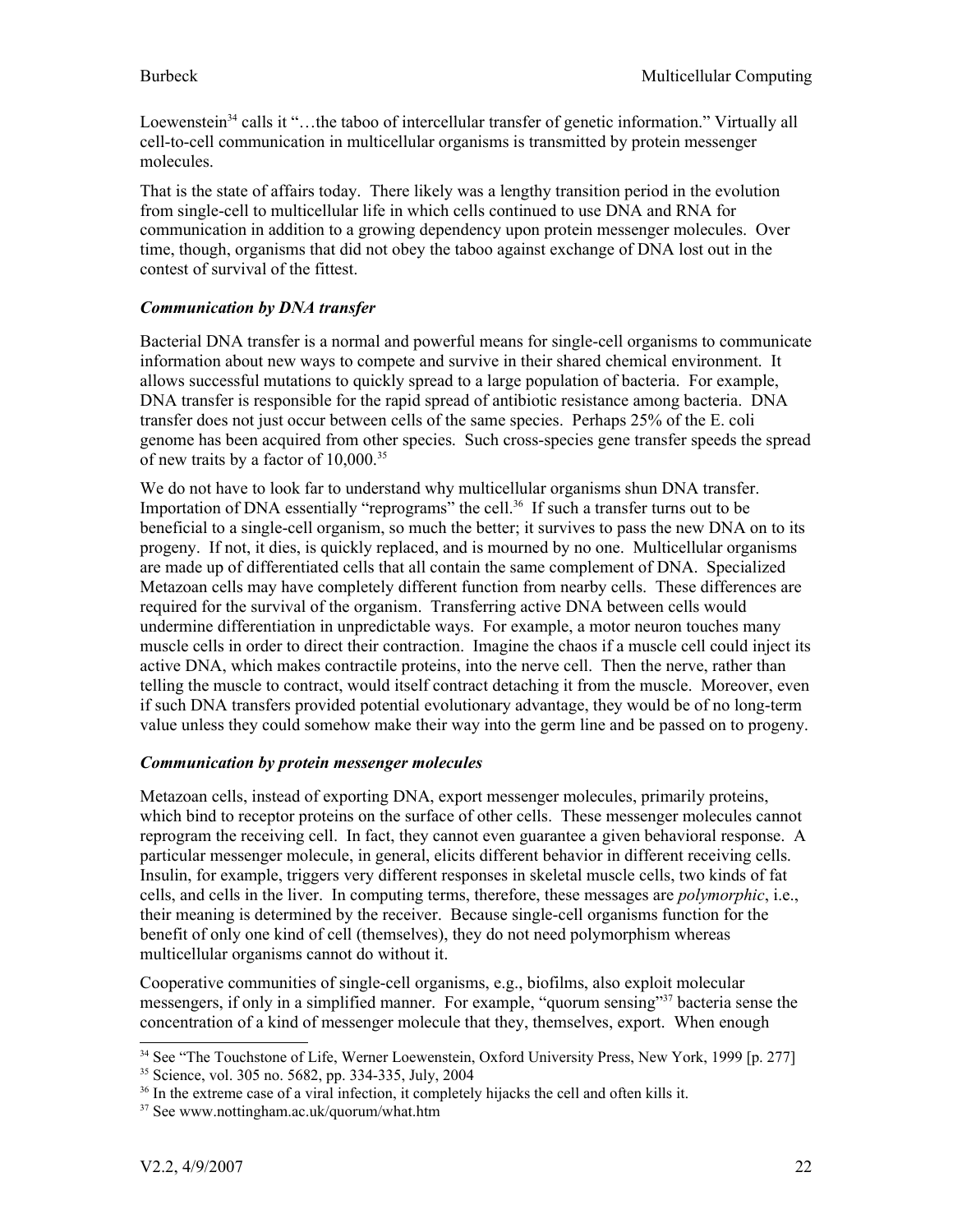similar bacteria are present, the concentration rises and all of them sense a "quorum." They then change their gene expression behavior, for example to turn on the production of virulence factors. When acting cooperatively in real-time, their most important communication is via messenger molecules whereas, when acting as separate cells, they exploit DNA transfer via conjugation. When a virulent biofilm, e.g., of Staphylococcus or Salmonella is treated by antibiotics, any bacteria that happen to survive because they are more resistant to the drug are left as free singlecells that can then pass on their resistance by conjugation.

Interestingly enough, social insects echo the communication strategies of cells much the way they echo the consequences of specialization. Ants and termites, for example, use polymorphic molecular messages to organize their specialized behavior. Differently specialized ants, e.g., workers and defenders, respond differently to chemical markers (*pheromones*). Pheromones, are simply intercellular molecular messengers that happen to be exported into the environment. They play important roles in the behavior of many species, including mammals and probably humans<sup>[38](#page-22-0)</sup>.

### **Communications in multicellular computing**

Computers send messages via strings of bytes rather than strings of chemical subunits. The bytes may represent either executable code or data. These days, executable code may be in a variety of formats. Of course, .exe files are directly interpreted by the Wintel hardware/OS. On other platforms there are comparable executable formats. Various scripting languages become executable too if the right interpreter is available. Data can be in many forms including binary formats agreed upon by the two communicating computers. Graphics, video and audio formats abound. And newly emerging Web-Services exchange messages in the form of structured XML dialects.

### *The need for a Taboo against transmitting code*

Multicellular computing is beginning to evolve a taboo against code transfer. Computers have "owners" that set the agenda of the machine and generally frown on having their computer hijacked by whoever happened to sneak in rogue code. Many organizations, most especially sensitive government or financial organizations, already do their best to enforce such a taboo. Enforcement is complicated by the fact that it is not always possible to separate code from data, especially when end users can still be so easily tricked into executing an email attachment. Code sneaks in as supposedly innocuous files like .jpg images and gets executed as a result of a buffer-overrun exploit.<sup>[39](#page-22-1)</sup> For the foreseeable future, the computing industry will continue to improve its enforcement efforts and attackers will continue to sneak code past the defenses by ever more clever tricks. The only strategy likely to settle this arms race is a basic change in system architecture that presupposes a taboo.

Specialization tends to work against code transfer. As in the case with multicellular organisms, each machine in a community of specialized machines may function in a very different context. Code for a router is meaningless in a PDA or a parallel computation engine. The Windows monoculture, with its common APIs, permits meaningful, if dangerous, code transfers. But without such a monoculture to provide a common context across machines, it simply makes little sense to base multicellular computing on transmitting code.

<span id="page-22-0"></span><sup>&</sup>lt;sup>38</sup> See <http://www.cf.ac.uk/biosi/staff/jacob/teaching/sensory/pherom.html> for a review of the evidence of human pheromones.

<span id="page-22-1"></span> $39$  Note that new hardware capabilities from Intel and AMD allow memory to be marked "no execute" which will eventually make buffer-overruns less of a problem. See for example: msdn.microsoft.com/security/productinfo/XPSP2/memoryprotection/execprotection.aspx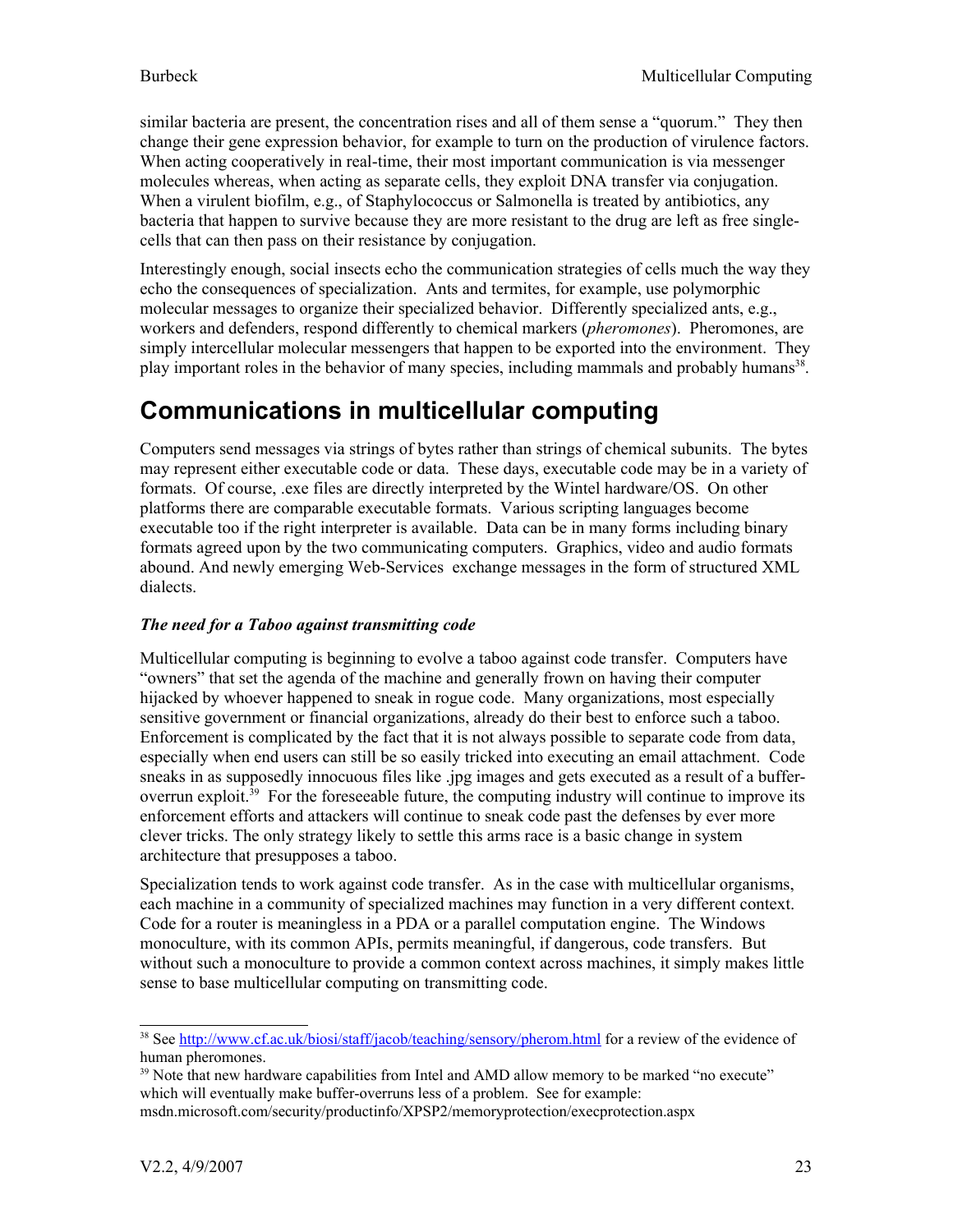What, then, can we say about computing paradigms that fundamentally depend upon the transmission of code? For example, robots, whether on the surface of Mars, in orbit around Jupiter, or in a battlefield situation often require code updates on the fly. But such robots are simply not going to be connected to the open Internet (except perhaps as toy examples for the enjoyment of netizens). Communication with battlefield robots is no doubt encrypted and secured in multiple ways. Still, history shows that such efforts are never perfect. More generally, computer scientists have spent a decade or more exploring mobile agents that move code from one machine to another. Mobile agent systems can probably be sufficiently guarded if they are used with specialized hardware and operating systems rather than general-purpose Windows clients. Finally, a small industry is growing around the notion of cycle-scavenging, light-weight peer-to-peer (P2P) grids for distributed computing that require the transmission of code. These P2P scavenging systems may be protected sufficiently given that they tend to be aimed only at strictly computational problems to be run in the background. As long as they are carefully designed to suspend themselves as soon as the user needs the CPU, they *may* not represent a risk. Nonetheless, the whole point of such systems is to scavenge cycles from millions of Windows machines. That is, they depend upon a large monoculture which is an inherently dangerous climate. Moreover, CPU cycles are getting increasingly cheap and light-weight grids are useful only for a narrow range of "embarrassingly parallel" problems. So one wonders why taking the risk is worthwhile.

#### *Communication by polymorphic non-executable messages*

As code transfer loses popularity, a different and rapidly growing trend, Service Oriented Architectures (SOA) and Web Services, is gaining popularity. It mimics living system's use of polymorphic message sending. The meaning of all SOA and Web Services messages is determined by the receiving computer, not the sender. So the multicellular computing world seems already to be evolving the same basic architecture that evolved in biology. Today, it looks like future orchestrated collaborations between computers on the Internet will be based upon one variety or another of SOA. Heavyweight SOA, based upon SOAP, WSDL, and a host of other standards, is gaining favor in corporate IT systems. Lighter weight SOA mashups, e.g., those based on AJAX are growing rapidly in the Internet at large. In either case, useful Web Services are emerging on the net and multicellular combinations of Web Services are becoming much more common. Still, legacies live on. We must coexist for many years with legacy systems that use proprietary communication protocols, old EDI protocols, HTML protocols, and many less common formats. If biology is any guide, many of these will never fully disappear. They will become frozen historical accidents to puzzle future students of the history of computer science.

### **The evolution of semantics**

The *form* of future collaborations between computers seems on its way to being settled, i.e., by moving towards SOA. But the substance is not. Polymorphic messages encoded in XML are syntactically but not *semantically* self-describing.<sup>[40](#page-23-0)</sup> If polymorphic messages are to be the basis of communication, there has to be some agreement on the *meaning* of the messages. SOA messaging semantics will be sorted out by various standards bodies, conventions, and much evolutionary trial and error. None of these are completely satisfactory – standards are slow, conventions conflict, and evolution is messy. But, if biology is any guide, evolution will dominate.

<span id="page-23-0"></span><sup>&</sup>lt;sup>40</sup> XML does *not* encode semantics. Only the syntax is self describing. When people read XML, they perceive the human-readable tags as carrying semantics. But those words mean nothing to the receiving computers. Semantics remains in the minds of the reader and writer of the text, not in the XML itself.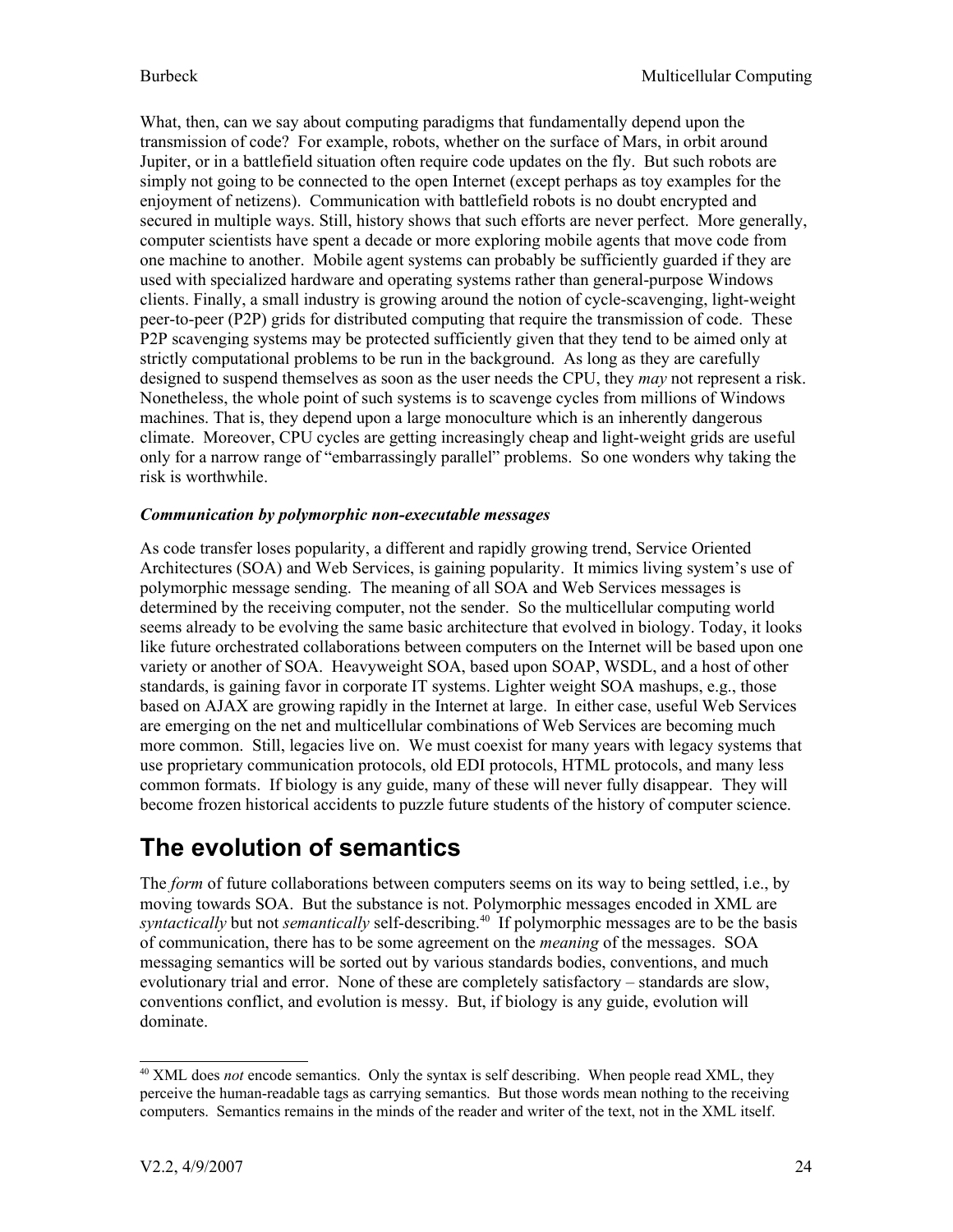Evolution of messaging semantics in multicellular organisms operates upon all aspects of the message process at once. An individual organism begins with a fertilized egg that divides. Its daughter cells all share the same DNA. These daughter cells differentiate, staying physically colocated. Hence, the organism's DNA codes for *all* aspects of the messaging behavior: the behavior of the "sending" cell, i.e., how and when it synthesizes and exports a given messenger molecule, the shape and lifetime of the messenger molecules, <sup>[41](file:///C:/Documents and Settings/Steve/My Documents/HomePage/EvolutionOfComputingHomepage/Multicellular/MessagingInComputing.old.html#MICftnote3)</sup> and the behavior of the "receiving" cell(s), i.e., which ones have binding sites for a given molecule and what pathways are triggered by receipt of the message. If the semantics of the resulting message transfer are not beneficial or at least neutral to the health of the organism, the whole organism is at higher risk of death before it can pass the DNA on to the next generation. Thus survival of the fittest, which operates at the whole organism level, simultaneously punishes poor "syntax" and muddled "semantics" by culling mistakes at either end of the communication.

A single corporate network infrastructure may play an evolutionary role similar to that of a single multicellular organism. That is, it is a unitary, logically contiguous, dedicated collection of computers that supports the whole organization, for good or ill. Its routers, firewalls, VPN links, LDAP servers, DMZs, and specialized application servers must share an agreed upon and internally compatible architecture and implementation. And the semantics of pairwise collaborations must be sensible. The corporate IT staff work to ensure this. If the system is not up to the job, disaster may well ensue for the whole organization. A corporation with a seriously flawed infrastructure may well go out of business, thus failing to pass on its ineffective infrastructure architecture and semantics. Bank mergers are a classic case. A bank's competitiveness often depends in large part upon its IT infrastructure, which is a carefully (or not so carefully) crafted multicellular computing organism. The weaker bank, when acquired by a stronger one, typically remakes its IT infrastructure to be compatible with the winning bank's architecture. This sort of system evolves its messaging architecture in a manner similar to that of a multicellular organism, by a remorseless process of survival of the fittest.

The evolution of message semantics in the open Internet is more complicated. A person's computer may play a different role in many different sets of multi-computer collaborations, some for private uses and some in their role as an employee, customer, or supplier in business relationships. This is similar to the more fluid and ambiguous semantics in ecologies of organisms where a single organism plays many different roles in different ecological collaborations. Predators recognize prey, and vice versa, by all sorts of chemical signals. So, chemical signals mean one thing between individuals of the same species and another to their predators or prey. For example, the musky smells of animals travel on the wind. Thus predators attack from downwind so as not to warn the prey. The "come hither" scent of a desert mouse is intended to attract a mate. That it also attracts a hungry snake is not just an unfortunate accident. Snakes coevolve with the mice. In a similar manner, especially valuable services (e.g., Google, eBay, Amazon or SalesForce.com) support an API with defined semantics that attracts third party services. Or, services with plentiful and demographically valuable users attract competing services that will offer the same API with the same semantics to attract those users. Successful poachers of either sort can then add to the API and the semantics in an attempt to freeze out competitors (this is the familiar Microsoft "Embrace, Extend, and Extinguish"<sup>[42](#page-24-1)</sup> strategy). Such coevolution can result in richer and more useful semantics.

<span id="page-24-0"></span><sup>&</sup>lt;sup>41</sup> Intracellular mechanisms degrade almost all proteins, some quite rapidly. The rate at which degradation occurs depends in large part upon the precise sequence of the amino acids. The resulting half-life determines their range and the duration of their effect – that is, messenger half-life is an explicit aspect of control that evolves along with the sending and receiving cells.

<span id="page-24-1"></span><sup>&</sup>lt;sup>42</sup> http://en.wikipedia.org/wiki/Embrace, extend and extinguish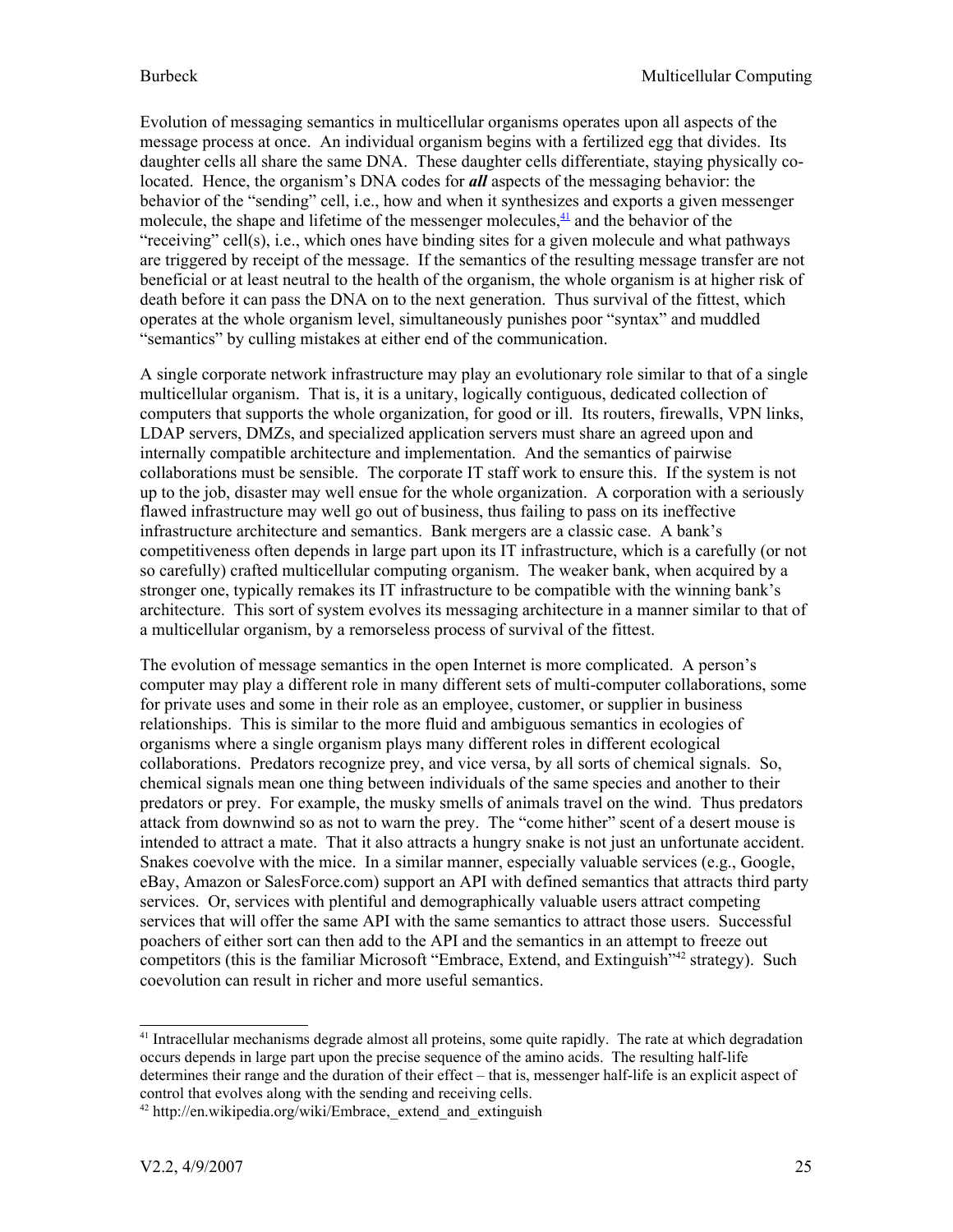Some efforts, such as UDDI<sup>[43](#page-25-0)</sup> have attempted to provide a semantic "yellow pages" service as a rendezvous point for finding services with the "right" semantics and to organize such semantic information into useful taxonomies. So far, these efforts have been premature, over-engineered and overly complex. It has been like attempting to start a telephone Yellow Pages before there are enough phones to matter. So, the semantics problem in the Internet remains difficult.

Alan Kay<sup> $44§$  $44§$ </sup> proposes that the semantics travel with the message by using objects as the message carrier rather than just data. An object carries both data and the code that provides some of its meaning. Security issues would be handled by assuming that the machines are specialized as object engines that provide separate address spaces for all objects so that one cannot interfere with another. However, object collaboration still requires some shared understanding of the semantics of the polymorphic messages. Reflexive systems, those in which metadata is available with which objects can "reason" about message interfaces of other objects, might be agreed upon and such reasoning might support the bootstrapping of enough semantics to dramatically speed the evolution of useful ways of collaboration. Or, SOA brokers could match up "compatible" parties. This object approach might offer real advantages, however it is a radical departure from the way our current machines work and would require substantial evangelism and investment to succeed. Nonetheless, one day perhaps some classes of computer applications might work very well in general object engines.

### **The power and accessibility of interpreters**

Computers march to the beat of more than one type of code. The CPU defines the machine language. But today most computers also run interpreters that execute different sorts of script or byte-codes. In addition to Java and C# byte codes, end-user machines may well also support Javascript, Perl, PHP, Python, Ruby and many others. Even Postscript and some image formats are interpreted. All of these transform data to executable code if the right interpreter is available. And all can be dangerous. For example, Javascript recently has been shown to open cross-site scripting vulnerabilities.<sup>[45](#page-25-2)</sup> Javascript is vital to SOA or Web 2.0 implementations using the increasingly popular AJAX techniques. [46](#page-25-3)

Interpreters are dangerous in large part because they may allow unfettered access to the OS's API set, ActiveX controls, disk storage, the TCP/IP stack, the keyboard, the screen or even the PC's microphone. All of these can provide exposure to misuse by malware. Access to the TCP/IP stack enables the machine to replicate worms and be hijacked to implement zombie DDoS and other denial of service attacks. Access to the keyboard enables spyware to sniff passwords and credit card numbers. Ability to write to the screen can enable phishing or spoofing. Access to the microphone can enable a browser application to capture sounds in the room. For example, Google has been experimenting with determining what TV shows the user is watching from snippets of sound captured by the PC's microphone.<sup>[47](#page-25-4)</sup>

<span id="page-25-0"></span><sup>&</sup>lt;sup>43</sup> See [www.uddi.org/.](http://www.uddi.org/) This approach is part of a more general strategy for harnessing human abilities (as the final arbiter of true semantics) to electronic brokering of that information. See "The Tao of e-Business Services," S. L. Burbeck, 2000, www.ibm.com/developerworks/webservices/library/ws-tao/

<span id="page-25-1"></span><sup>&</sup>lt;sup>44</sup> This paragraph is based on a personal communication with Alan Kay. Multicellular computing was the context for that discussion. He has often voiced the view that "dumb" data should be avoided.

<span id="page-25-2"></span><sup>45</sup> See http://news.com.com/JavaScript+opens+doors+to+browser-based+attacks/2100-7349\_3- 6099891.html?part=rss&tag=6099891&subj=news

<span id="page-25-3"></span><sup>46</sup> See http://en.wikipedia.org/wiki/AJAX

<span id="page-25-4"></span><sup>&</sup>lt;sup>47</sup> See http://www.technologyreview.com/read\_article.aspx?id=17354&ch=infotech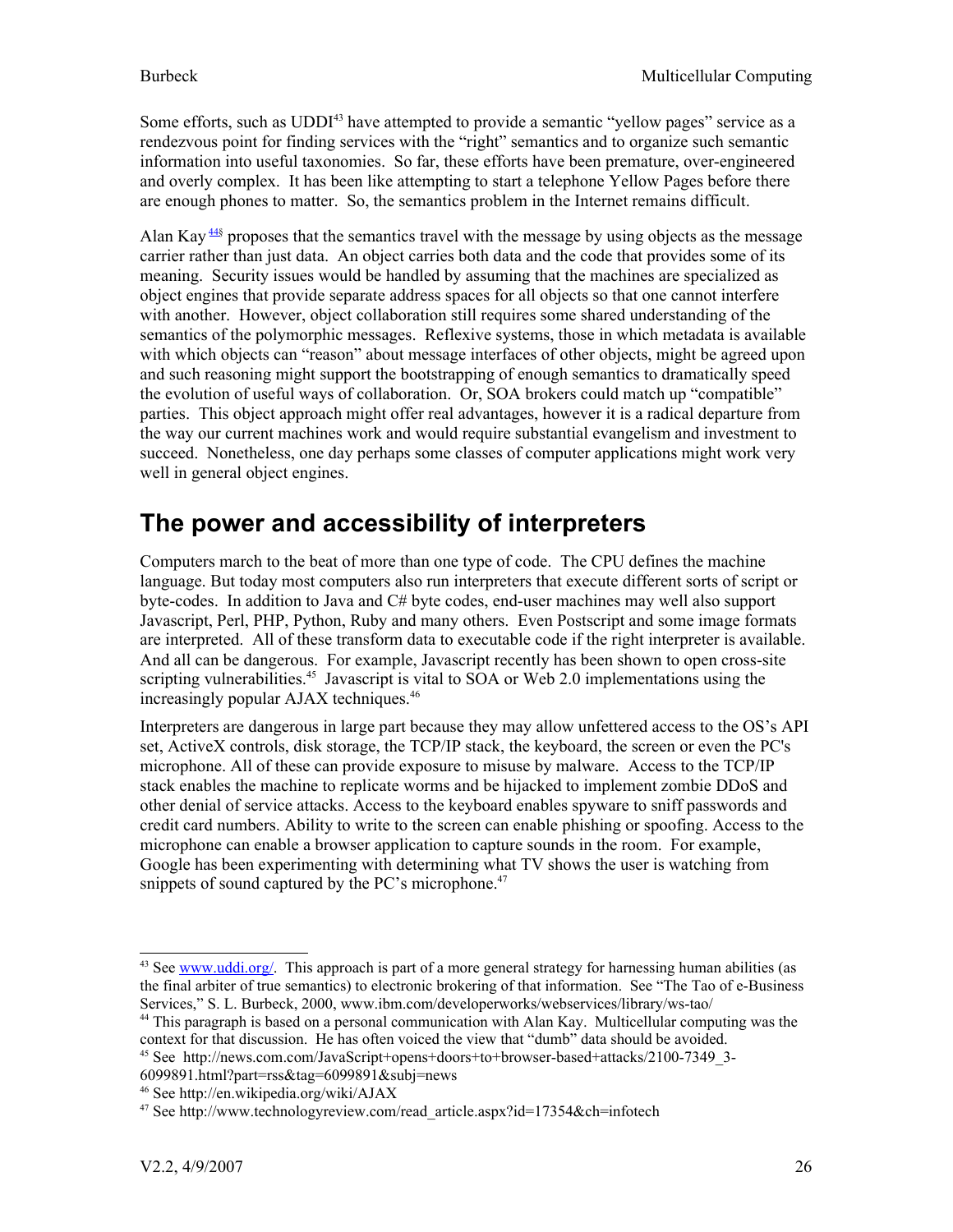In the single-cell computing world, the machine's hardware and software facilities were assumed to be under the control of the local user of the machine. In a multicellular world, they can too easily become extensions of a remote multicellular system without our knowledge or consent. We must therefore improve our ability to control (or neuter) interpreters so that their behavior cannot compromise the computer. One approach might be to provide better low-level access protection or permission facilities. The familiar Unix "permission" structure, in which applications and users have predefined permission to read, write or execute files, was designed to protect a single-cell world where the disk was the central, key resource. From a multicellular computing perspective, communication traffic between computers and between the computer and its user, not management of its file system, will usually be the most important task the computer does. Hence communication between machines (e.g., TCP/IP) and with the user (keyboard, mouse, screen, microphone and speakers) should be controlled with a revamped permission structure appropriate to modern attacks on networked computers.

### **The issue of loading code**

The historical notion that what one does with a computer is load it with code early and often is outdated in this brave new world swarming with viruses and worms. That attitude assumed that the person loading new code was an expert that knew what the code did and where it came from. Those assumptions still apply today in IT organizations that maintain corporate servers and perhaps in the case of skilled amateurs maintaining their own PCs. They emphatically do not apply to the average computer user let alone the average cell phone or PDA user.

What is needed is a new perspective based upon the principle that loading code, while essential for the operation of a single computer, is fundamentally threatening to the multicellular computing system of which it is a part. Until very recently, virtually all our practices for installing and maintaining software were legacies of the single-cell computing world. The programming priesthood would determine what code should be installed on important machines and the rest of the users were largely on their own. Then corporate networks found themselves compromised by end-user machines and we began to recognize the risks of loading code onto *any* machine within the firewall. Lots of stopgap measures have been tried including individual firewalls for each machine, encrypted wireless nets, anti-virus software, rules and more rules. Yet little has been done in the way of fundamental rethinking and each month brings discoveries of new security holes not covered by existing band-aids.<sup>[48](#page-26-0)</sup>

Biological systems do not provide much insight into this issue since all cells in all multicellular organisms begin with a full complement of DNA. Loading code is a problem unique to computing systems. Other than the few embedded computers for which all code comes in ROM, code must be installed before a computer can do anything. With current practices and economics, we must also maintain and enhance the code, e.g., distribute and install patches, new versions, or new applications. In the long run, many computers may be so cheap and ubiquitous that maintenance, patching, and enhancing their code is neither practical nor worthwhile – the user simply throws away the computer (e.g., a cell phone) and buys a new one. However, at present and for the foreseeable future, we must continue to deal with code distribution, patching and versioning.

<span id="page-26-0"></span><sup>&</sup>lt;sup>48</sup> Microsoft made claims that Vista would make major contributions to this issue. So far, however, Vista has not fulfilled such claims. As of April, 2007, several serious security holes already have been found. Instead of fundamental rethinking, it appears that Microsoft has merely redoubled their efforts to round up the usual suspects and offloaded responsibility for permitting code installation onto woefully unprepared end-users.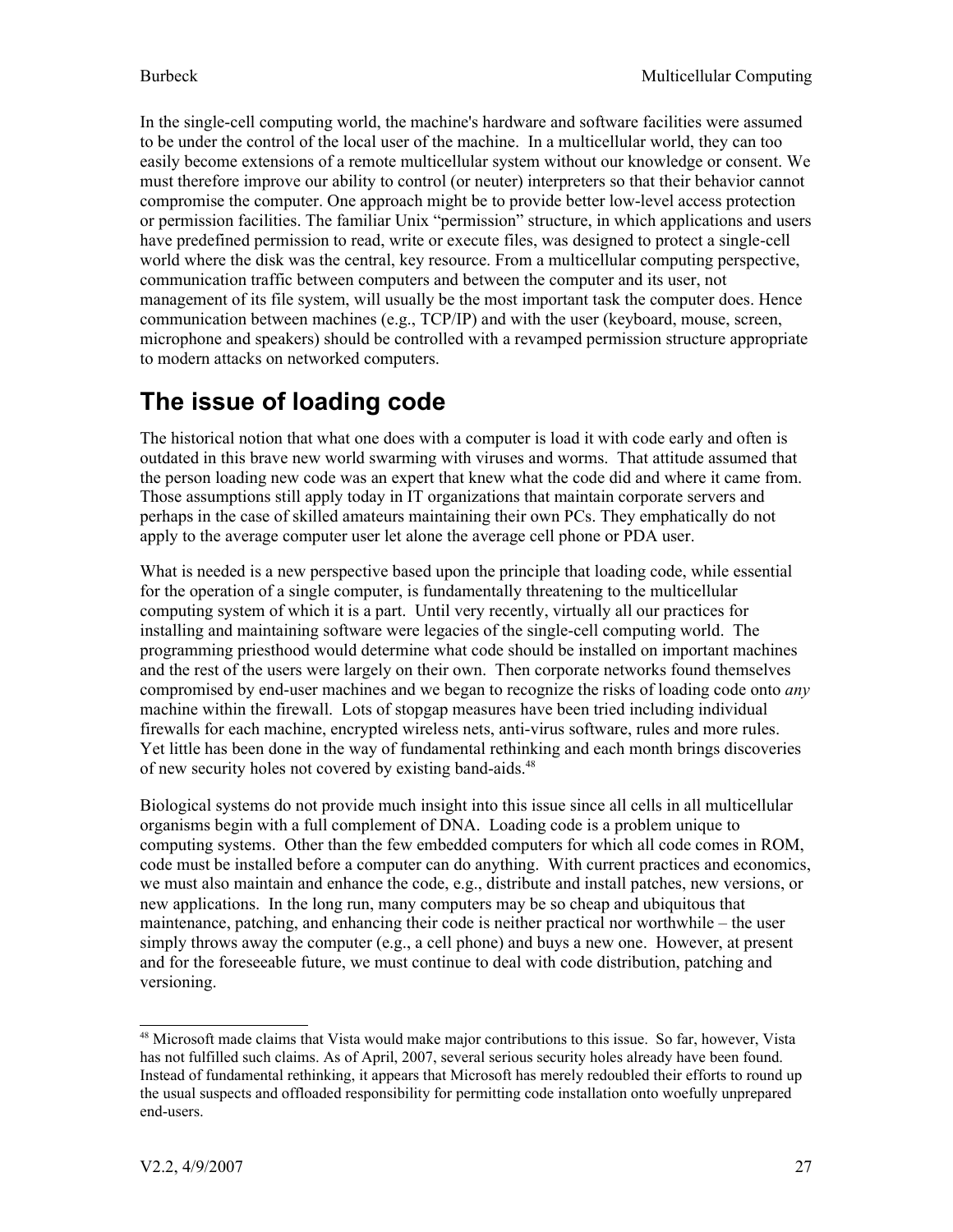# <span id="page-27-0"></span>**Stigmergy and "self" in multicellular systems**

As multicellular computing becomes more and more complex, we face an increasingly difficult problem of protecting large diverse systems, such as corporate IT systems, from intruders, viruses, worms, denial-of-service attacks, etc. One idea that comes up periodically is to somehow mimic an immune system. Yet that's not quite as straightforward as people often assume. The underlying assumption in the immune system metaphor is that a biological "self" is a collection of cells with the right genetic IDs. Therefore, determining self is just a matter of "checking the IDs" of all the cells, perhaps via certificates or other nominally incorruptible tokens. However, that is a misreading of what "self" versus "other" means in the biological world. While it is indeed crucial for a Metazoan to distinguish its own cells from *predatory* bacteria or virus infected cells, that is only part of the story. It turns out that most multicellular organisms include cells other than those directly related to the metazoan's cells, e.g., many species of symbiotic bacteria and fungi.

For a single-cell organism, the boundary of "self" is straightforward. It includes the outer cell wall and all the structures, e.g., organelles, that exist within the cell wall. Inside is "self" and outside is "other." For multicellular organisms, the answer is more complicated but it comes down to one simple fact: the organisms share a *physically co-located structure* – their "body."

A multicellular "self" begins with a fertilized egg. As this single cell divides repeatedly according to its developmental program, the organism grows. In the process, the living cells create or assemble nonliving structures that provide form, cohesion, containment, stiffness, moving parts and protection. Examples include bone, sinew, connective tissue, fur, shell, skin, scales, chitin, bark, wood, and all manner of other non-living extracellular material. That is, Metazoan cells construct and continually maintain the very bones, sinews, etc. that help to protect, organize and provide the physical structure of the multicellular body. This body, together with all the cells that live within it, defines the self. Therefore, a multicellular self is a *unit of benefit* in the competition for survival of the fittest. Although only the germ line is passed on when an individual survives long enough to reproduce, all the cells in a multicellular organism, together with their non-living constructs, compete as a unit and therefore live or die as a unit. The body of such a multicellular "self" is a *stigmergy* structure that is created by the organism's cells. That means that the cells build the body and the body, in turn, helps to coordinate the actions of the cells. We will explore the notion of stigmergy in considerable detail below. The important point here is that evolutionary processes select for the fitness of the whole organism, i.e., the whole stigmergy structure.<sup>[49](#page-27-1)</sup>

## **Defending the "self"**

Multicellular organisms are under constant attack from viruses and various single-cell organisms. Clearly, multicellular life evolved surrounded by these predators. To this day the cells of all the Metazoan organisms on the planet are far outnumbered by single-cell organisms that are, in turn, far outnumbered by viruses. Without powerful defenses, the multi-cell organisms would be overwhelmed very quickly. So multicellular organisms evolved defenses based upon distinguishing self from "other."[50](#page-27-2)

<span id="page-27-1"></span><sup>&</sup>lt;sup>49</sup> Note that this is a mechanistic definition of self that does not, and is not intended to, deal with philosophical, psychological or theological notions of a human *conscious* self. We are talking about the body, not the mind or the soul.

<span id="page-27-2"></span><sup>&</sup>lt;sup>50</sup> The issue of maintenance of "self" is called morphostasis. One useful discussion of morphostasis can be found in www.morphostasis.org.uk/Papers/Evolving.htm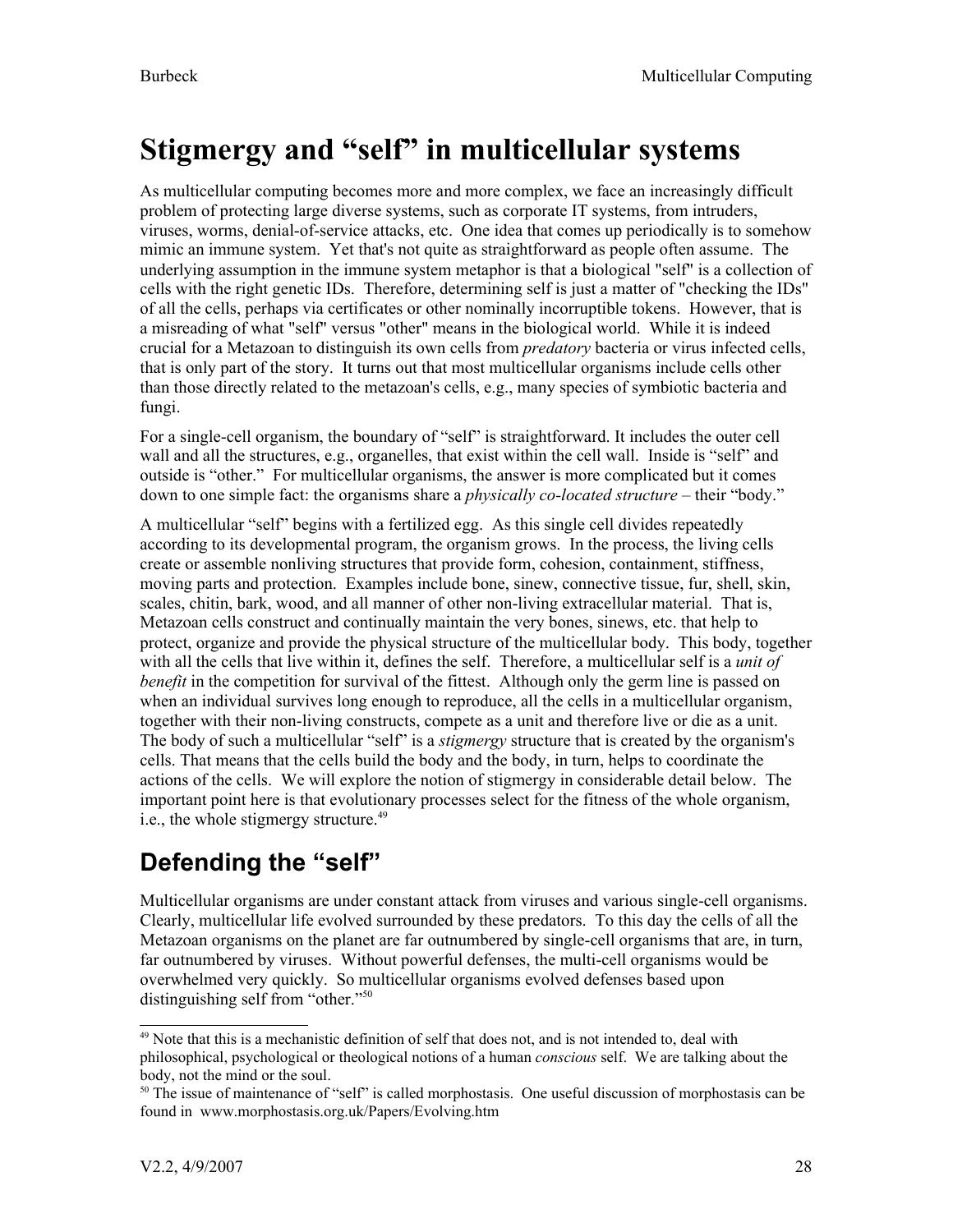The common belief is that "self" is determined by the immune system. That is only partly true. While the immune system "identity" of individual cells is helpful for defense, multicellular organisms did not evolve to support a more perfect *defense*. They evolved to support a more perfect *offense*, i.e., to exploit the evolutionary advantages of added complexity and specialization.

Genetic identity of all cells in the body is *not necessary* nor even desirable within a multicellular organism because most multicellular organisms benefit from symbiotic relationships with a wide variety of single cell organisms that live within them. Complex organisms are typically ecologies in which many various species of single-cell organisms play vital cooperative roles. In humans, at least a thousand species of bacteria and yeasts cohabit with us and play beneficial roles.

"It has been estimated that there are more bacterial cells associated with the average human body than there are human ones and one of the most important functions of our normal flora is to protect us from highly pathogenic organisms. … A few of our normal flora produce essential nutrients (e.g., vitamin K is produced by gut flora) and our normal flora may prevent pathogenic microorganisms from getting a foothold on our body surfaces. ... Like it or not, we have large amounts of many types of bacteria growing almost everywhere in and on our bodies. About 10 percent of human body weight and 50 percent of the content of the human colon is made up of bacteria, primarily the species known as Escherichia coli, or E. coli."<sup>[51](#page-28-0)</sup>

These single-cell protectors are often the first line of defense against infection. Our formal immune system only comes into action when the first line fails. An immune system that insisted upon destroying these symbiotic organisms would destroy itself.

Nor is the genetic identity of cells in Metazoans *sufficient* to determine self. Starfish generate new selves from pieces of themselves when dismembered. Many plants generate new selves from cuttings. And human identical twins have identical genetic makeup. In all these cases, multiple distinct selves share the same DNA. That is, each of these genetically identical selves benefits separately from surviving long enough to pass on its genes to the next generation.

## **Stigmergy: the organizing principle in multicellularity**

Much of the communication between cooperating entities (cells, social insects or computers) is indirect. The entities deposit cues, i.e., persistent messages, in external structures – connective tissue, termite mounds, or databases as the case may be – that help to organize the behavior of other entities that later encounter these cues. The information embedded in external structures is created or organized by the collective action of the cells/computers/insects whose behavior is then, in turn, organized according to the persistent embedded information. The term stigmergy was coined in the 1950's by Pierre-Paul Grasse<sup>[52](#page-28-1)</sup> to refer to the reciprocal relationship between social insects and the structures they build, e.g., termite mounds, ant hills, beehives and even the pheromone-marked ant trails of nomadic ant species such as army ants.

Although the term was coined to describe social insect behavior, the "active" elements and the "passive" structures they build arose during the evolution of multicellularity. The very bodies of all multicellular organisms are stigmergy structures. In the earliest and simplest multicellular organisms the extracellular matrix may be nothing more than a "slime" excreted by the cells that forms a clump or thin film in which the cells live and through which messenger molecules diffuse from one cell to its neighbors. More complex multicellular organisms have much more complex extracellular matrix structures that support more subtle complex communication. The cells

<span id="page-28-0"></span><sup>51</sup> From bioweb.wku.edu/courses/BIOL115/Wyatt/Micro/Micro2.htm

<span id="page-28-1"></span><sup>52</sup> See "Self-organization in social insects." Bonabeau, E., Theraulaz, G., Deneubourg, J.L., Aron, S. & Camazine, S., *Trends in Ecology and Evolution*, vol 12, pp. 188-193, 1997.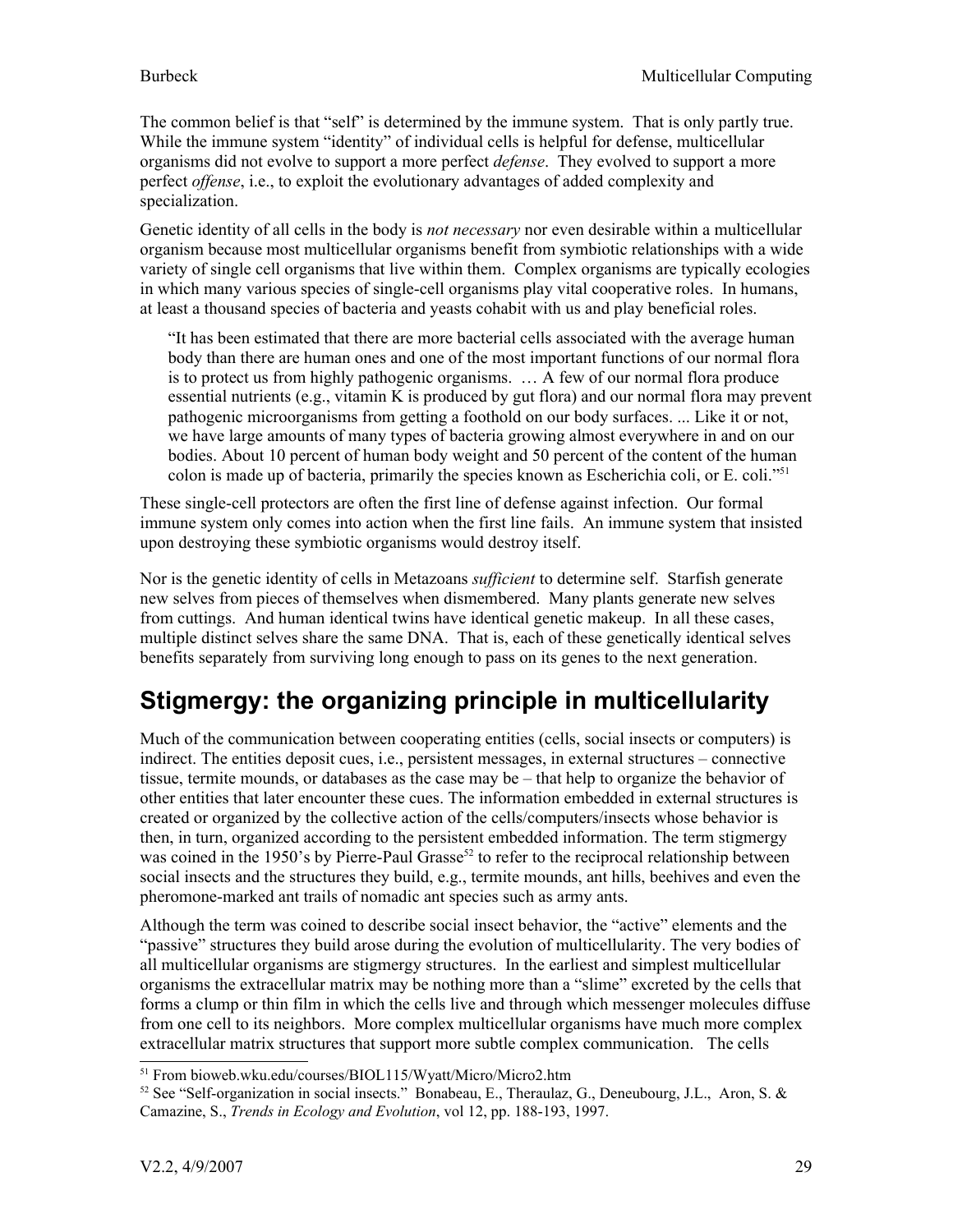deposit all sorts of molecular cues in the extracellular matrix that influence the behavior of other cells. Plants create rigid stigmergy structures made largely of cellulose and other complex sugars. Complex animals create connective tissue that gives structure to their various organs and generally holds their bodies together and protects it: molluscs create shells, insects create chitinous exoskeletons, and vertebrates create bone.

Social insects, cooperating cells, and cooperating computers communicate both with *signals* and *cues*. The distinction is that signals are active short-lived communication events whereas cues are information embedded in the stigmergy structure to be read and reread many times. Both are specialized messages in the sense that they mean different things to different specialized receiving cells (or insects or computers). However cues are further specialized by their location. In addition to the information intrinsic to their molecular form or digital content, there is also information inherent in their location in the stigmergy structure. Cues support more complex kinds of communication than do signals, hence cues play the larger role in complex ant societies whereas signals play the larger role in simple ant societies.<sup>[53](#page-29-0)</sup>

As is the case with social insects, cells in multicellular organisms communicate both by signals (polymorphic messenger molecules moving indiscriminately through blood, lymph or other liquids) and by cues (polymorphic messenger molecules attached to the extracellular matrix). For example, bone, when stressed, provides cues to osteocytes and other bone cells for its own reshaping to better handle the forces placed upon it. And smooth muscle cells in the walls of blood vessels modulate their contractility according to cues from the extracellular matrix.<sup>[54](#page-29-1)</sup> Not surprisingly, as with social insects, simple multicellular organisms communicate primarily by signals whereas complex multicellular organisms communicate more by cues. Here again, multicellular computing recapitulates biology.

## **Stigmergy in computing systems**

Digital stigmergy structures are models populated with digital data by a distributed community of "clients" that also interrogate the current state of the data. That shared data plays an emergent organizing role in otherwise independent entities. Examples in single-cell computing include:

- The Windows Registry -- its model is a hierarchical key-value dictionary. That is, values can contain more keys. It is populated by and queried by various applications and by the operating system itself. Unix has similar structures that support cooperative behavior by cues left in structures accessible to the participants.
- Cut and paste buffers -- the model is a single (or sometimes a time-ordered set) of structured and typed data recognizable to one or more applications. The applications deposit this data when the user "cuts" or "copies" data from within an application. Any other application that recognizes the data type may "paste" it into its document.
- Blackboards in AI systems -- blackboards were first developed in the mid '80s for emergent communication and control of various expert-system inferencing subsystems. A blackboard is shared read-write memory in which assertions and/or goals are posted by the various inferencing "agents" and read by others. These days blackboards are finding application in first-person shooter game software.

<span id="page-29-0"></span><sup>53</sup> "Individual *versus* social complexity, with particular reference to ant colonies," Anderson, C & McShea, D. W. *Biol. Rev.*, vol 76, pp. 211-237, 2001. p. 228

<span id="page-29-1"></span><sup>&</sup>lt;sup>54</sup> Extracellular matrix controls myosin light chain phosphorylation and cell contractility through modulation of cell shape and cytoskeletal prestress." Polte, TR, Eichler, GS, Wang, N, & Ingber, DE. Am J Physiol Cell Physiol 286: C518-C528, 2004.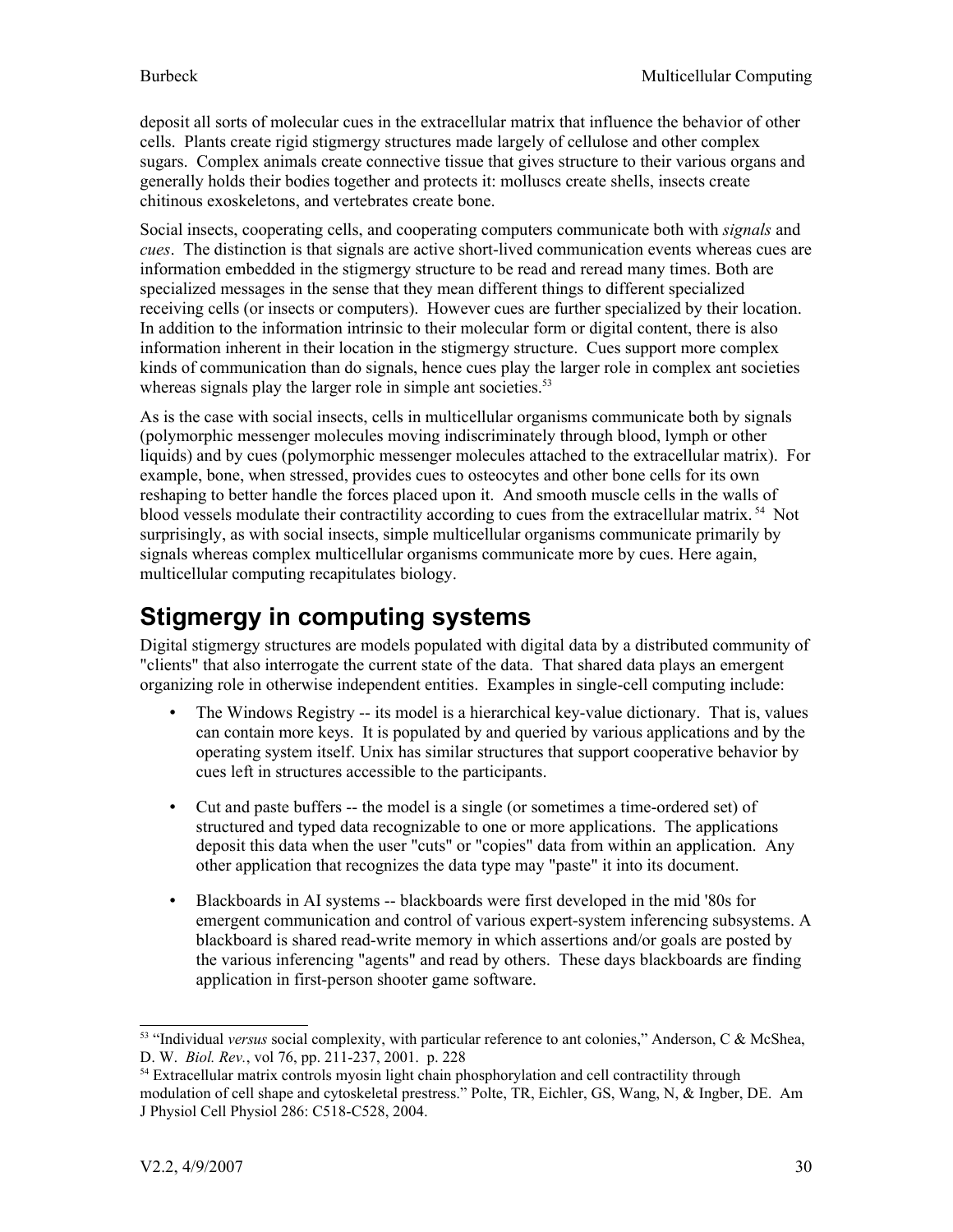Familiar examples of stigmergy in corporate intranets include databases, file servers, DNS servers, email servers, and all manner of routers and other communications structures. Consider for example a customer database for a corporation. Its model is typically a relational data model of customers, their orders, and their accounts. It is populated and read by sales personnel, the shipping dept., accounts receivable personnel, and perhaps to some extent by the customers themselves if there is a Web interface for orders.

Most complex computing systems support persistent organization such as corporations, universities, governmental agencies or large web services such as Google, Amazon, eBay, Yahoo, and the like. Corporations are not only a type of collective "self," recognized in law, but also are a "self" based upon their stigmergic structures. The people in the company create external structures that serve, in turn, to help organize their activity. These typically include buildings (offices, factories, warehouses, etc.), equipment (ships, trucks, milling machines, desks, copiers, and computers), records (the "books," the contracts and other documents), and persistent financial structures such as bank accounts and shares of stock and bonds issued by the corporation. Increasingly today the most important structure in a corporation is not the bricks and mortar, but the IT infrastructure – the physical and logical networks (VPNs), databases, and applications that manage and transform business-critical information.

As with the temptation to think that the biological self is defined by the immune system, "selfness" in computing systems is often misconstrued to be about the identity of the connected leaf devices and the identity of authorized users. Yet the identity of a given machine can't be the determining factor since machines can be lost, stolen or compromised by a virus or worm. Nor can the identity of the person be the determining factor since people move from company to company, they forget their passwords, they leave their passwords around on sticky-notes, or they choose trivial easily guessed passwords.

For these and other reasons, we are beginning to recognize that the perimeter of a corporate network, i.e., the collection of PCs and other personal devices used by employees, is inherently indefensible. Moreover, the perimeter is also becoming undefined because it now intersects with supplier and customer systems and the corporate employees themselves work remotely, sometimes in a disconnected mode. Yet just inside the indefensible perimeter lies the core of the corporate infrastructure, i.e., the definable and defensible network, databases, and corporate application servers. That core stigmergy structure is the corporate IT "self." The fundamental job of the staff in an IT organization is to maintain this vital corporate computing infrastructure. They play a role similar to ants maintaining the nest, or bees maintaining the hive.

That does not mean that IT staff can abandon the perimeter – certainly not today. While the IT infrastructure can, in theory, be defended, its defenses are not yet sufficiently strong to ignore the perimeter. The network is susceptible to denial-of-service attacks if nothing else. All too many databases and corporate applications are protected primarily by passwords, with all their known weaknesses. All possible efforts must still be bent toward minimizing the danger represented by the perimeter devices, especially Windows machines that are the target of almost every attack. One day, however, the IT infrastructure will protect itself even when the perimeter devices are compromised. To that end, IBM and Cisco are collaborating on a new approach based on a smart network defense, i.e., a self-defending network. Defense is enforced at first level routers, hubs, and access points – that is, at the edge of the IT stigmergy structure.

## **Novel stigmergy structures in the Internet**

Stigmergy in computing is about creating a persistent self. However "self" in computing isn't about the persistence of a physical body, it's about the persistence of a reliable means of communication between the individual machines and a reliable way to store the persistent data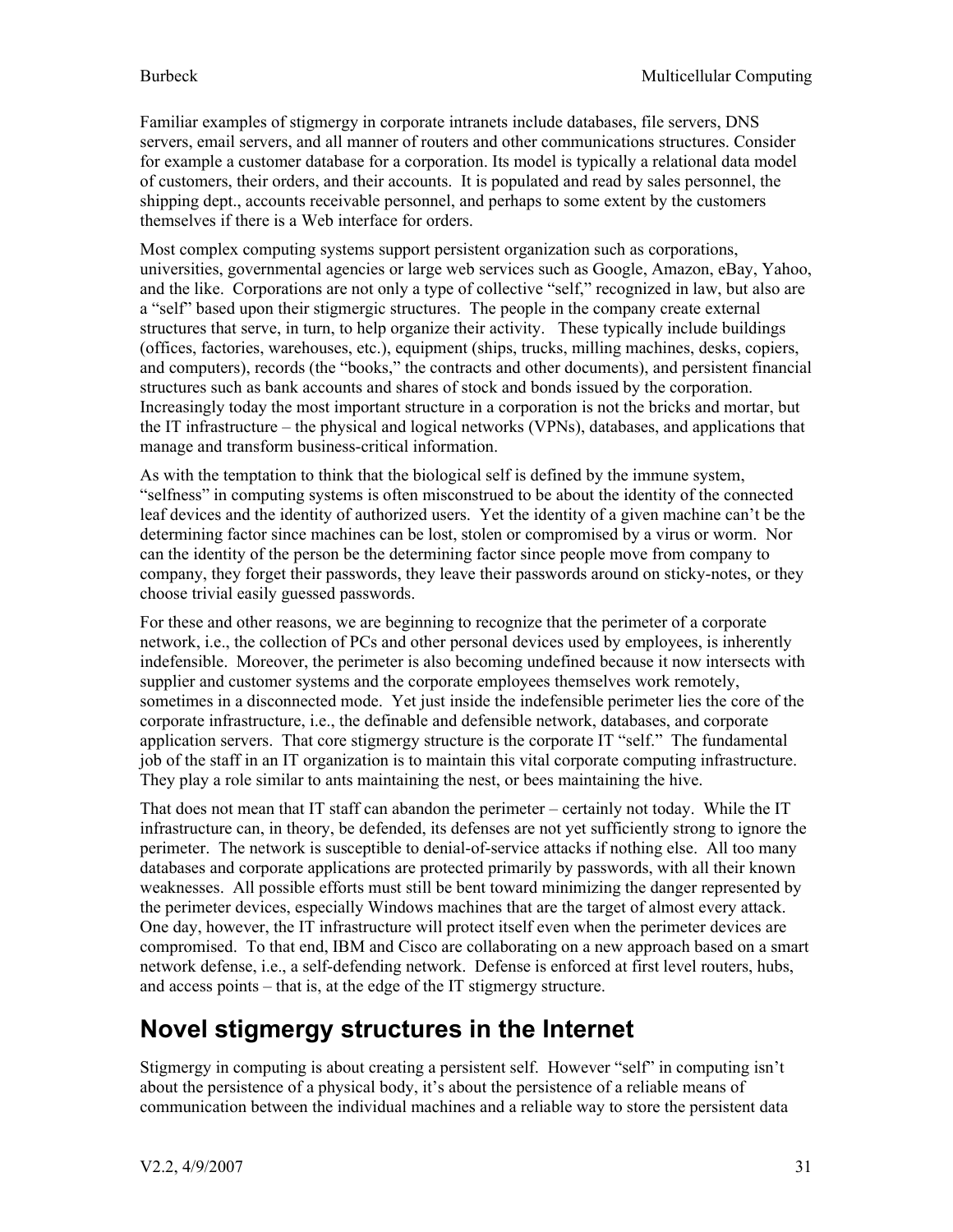required for the organization to survive and grow. That is, stigmergy in computing is about persistent structures in a world of bits not atoms. Since the world of bits changed dramatically with the birth of the Internet and then the World Wide Web, notions of stigmergy in computing are changing too.

Linux, for example, can be thought of as a software termite mound. The stigmergic structure is provided by the "blessed" Concurrent Versions System (CVS) code repository servers that are under the control of the Linux "inner circle" (Linus Torvalds, Alan Cox, etc.). Clearly, the Linux CVS code tree is built by and helps to organize the efforts of a worldwide community of Linux programmers. While Linux is perhaps the best known example of an open-source stigmergy structure, Apache web server software, MySQL database software, Mozilla browser software (in its new and very popular Firefox incarnation), and OpenOffice (a Microsoft Office replacement) are having a similar impact. Before the success of Linux and Apache, it was pretty much taken for granted that large-scale, robust software had to be built by a corporation dedicated to its success that provides a co-located stigmergy structure of servers, programmers, buildings, marketing arms, PR flacks, and large financial resources. However, Linux, Apache, MySQL, Mozilla and OpenOffice all directly compete with key portions of the Windows monopoly that is supported by Microsoft's well funded organization. They are doing well enough to strongly suggest that an open, distributed development structure has strengths that were previously underestimated.

The open Internet supports many other public stigmergy structures that are collectively managed and used by humanity as a whole<sup>[55](#page-31-0)</sup>. The most obvious examples are, of course, web sites which are persistent and which organize human browsing behavior via links. Other examples include:

- Web search (e.g., Google) where the stigmergy structure is their huge infrastructure of crawler data plus the crawlers and servers that create and use it. The search engines react as humans change the Web and human browsing is, in turn, organized by the results. Many people these days go to Google rather than manage bookmarks trusting that the site they want will come up near the top of the search results and enjoying the serendipity of exploring other top links.
- MMORPGs -- Massively Multiplayer Online Role Playing Games such as World of Warcraft, EverQuest, Second Life, and many others are based on servers that maintain "models" of their virtual worlds (in the Model-View-Controller sense) acting as the stigmergy structures around which tens of thousands of online gamers organize their play. The game model is altered in "real-time" by the behavior of the players and the player's behavior is altered by the constantly changing model. WoW has some 6.5 million users and claim that they have supported over 250 thousand simultaneous users. EverQuest has at least 430,000 players and has supported over 100,000 simultaneous players. Second Life supports about 250,000 users on 2,579 dual-core Opteron servers organized in a semi-decentralized architecture
- Instant messaging communities (AOL, MSN and Yahoo) where the stigmergy structure is the "presence registry" that tracks who is online at any given moment. People who use instant messaging recognize how their behavior is modified by being aware of which of their friends and colleagues are accessible online.
- Free VOIP services (Skype) are similar to the instant messaging communities except that they communicate with higher bandwidth voice rather than just small text messages. The ability to set up free phone conferences via Skype with up to five people anywhere in the

<span id="page-31-0"></span><sup>&</sup>lt;sup>55</sup> "As a whole" is an exaggeration. Only the digitally literate can participate. Moreover, more or less successful attempts have been made to balkanize the Internet into censored and controlled subnets, e.g., in oppressive countries such as China, North Korea, Singapore, Saudi Arabia and Iran.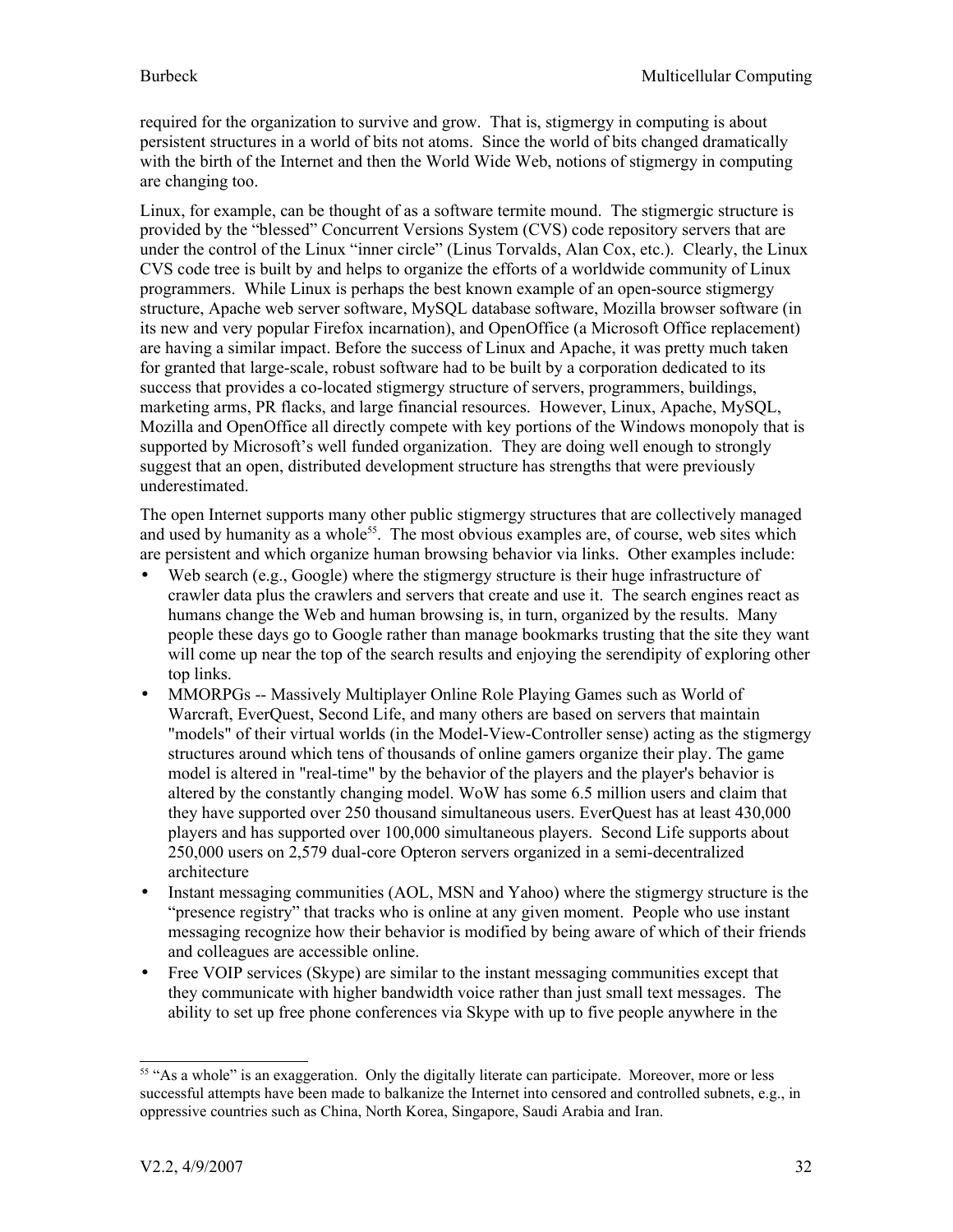world has the potential to change global business behavior, not to mention family communication.

- Free and open file sharing networks (e.g., Gnutella, eDonkey, Freenet, Grokster and BitTorrent), construct a virtual stigmergy structure comprised of a constantly shifting collection of client machines that support the appropriate set of P2P protocols. Each participating machine makes available some files. Music file sharing communities, together with the new end user iPod devices, are reshaping the way people relate to music and thus reshaping the entire music industry. They threaten to do the same for the movie industry.
- Public databases. For example, most medical and post-genomic bioinformatics research world-wide is completely dependent upon public databases such as GenBank, PDB, Pub Med, and BIND<sup>[56](#page-32-0)</sup>. Most academic and/or public affairs disciplines, where data is usually assumed to be a public good, have similar sorts of communities organized around major databases. These databases, which are clearly stigmergy structures, often support easy-touse, yet sophisticated domain-specific search functions. Social incentives, such as mandates by granting agencies are encouraging researchers to put their new data into these databases and most researchers focus much of their activity around use of that public data.
- Blogs and Wikis are other examples of public stigmergy "selves." Wikipedia, for example, is an open encyclopedia with about 400,000 entries that is created and maintained by users all over the world.
- Social networking sites such as MySpace and Facebook help form and organize human digital social groups.
- Folksonomy sites such as Flikr, del.icio.us, and YouTube collect and organize tags for unstructured data. Folksonomy stigmergy structures consists of both the data (e.g., photos, bookmarks, or videos) and the database of tags that support search. Thus, while the data and the tags are each stigmergy structures, their interdependence strengthens both.

Note that all of these novel communities are organized around new stigmergy structures, i.e., new selves, of a sort that didn't exist previously. Their worldwide scope, speed, and enablement of new kinds of interaction emerge out of the scope, speed, and protean flexibility of the Internet.

The rapidity with which open Internet-based systems mutate provides an interesting challenge for corporate IT infrastructures that inevitably mutate slowly. One of the goals of "On Demand Computing" is to make corporate infrastructures more flexible so that they can evolve to exploit changing conditions more quickly. Yet, ad hoc P2P networks are already "On Demand" in the sense that their infrastructure grows at the same rate as their "customer" base since each user contributes some resources to the network in exchange for participating in the network. Thus Skype, a free VOIP network is growing very rapidly with almost no expenditure of its own resources while the old-fashioned telephone companies struggle to adapt. Similarly, public databases, once accepted in their relevant communities, can grow much more rapidly than can a competing proprietary database. Many a bioinformatics startup company has found it impossible to provide proprietary for-fee databases in competition with free public databases.

The open question is: what other models of "smarter" interactions might emerge. Friend-of-afriend networks have been tried by startups such as Friendster, Tribe, Tickle, Ryze, LinkedIn and others. Apparently they haven't worked or haven't been done quite right. Yet similar sites such as MySpace and FaceBook are growing rapidly. Clearly, something along those lines will succeed when it combines the right stigmergy structures that generate some sort of persistent larger "self" with ongoing value. Anticipating and/or understanding how to create new types of stigmergy structures in the open Internet will be a powerful force for innovation.

<span id="page-32-0"></span><sup>56</sup> GenBank manages DNA sequence data, PDB manages protein structure data, Pub Med manages biological and medical publications, and BIND manages protein-protein interaction data. There are hundreds of other useful bioinformatics databases freely available on the Web.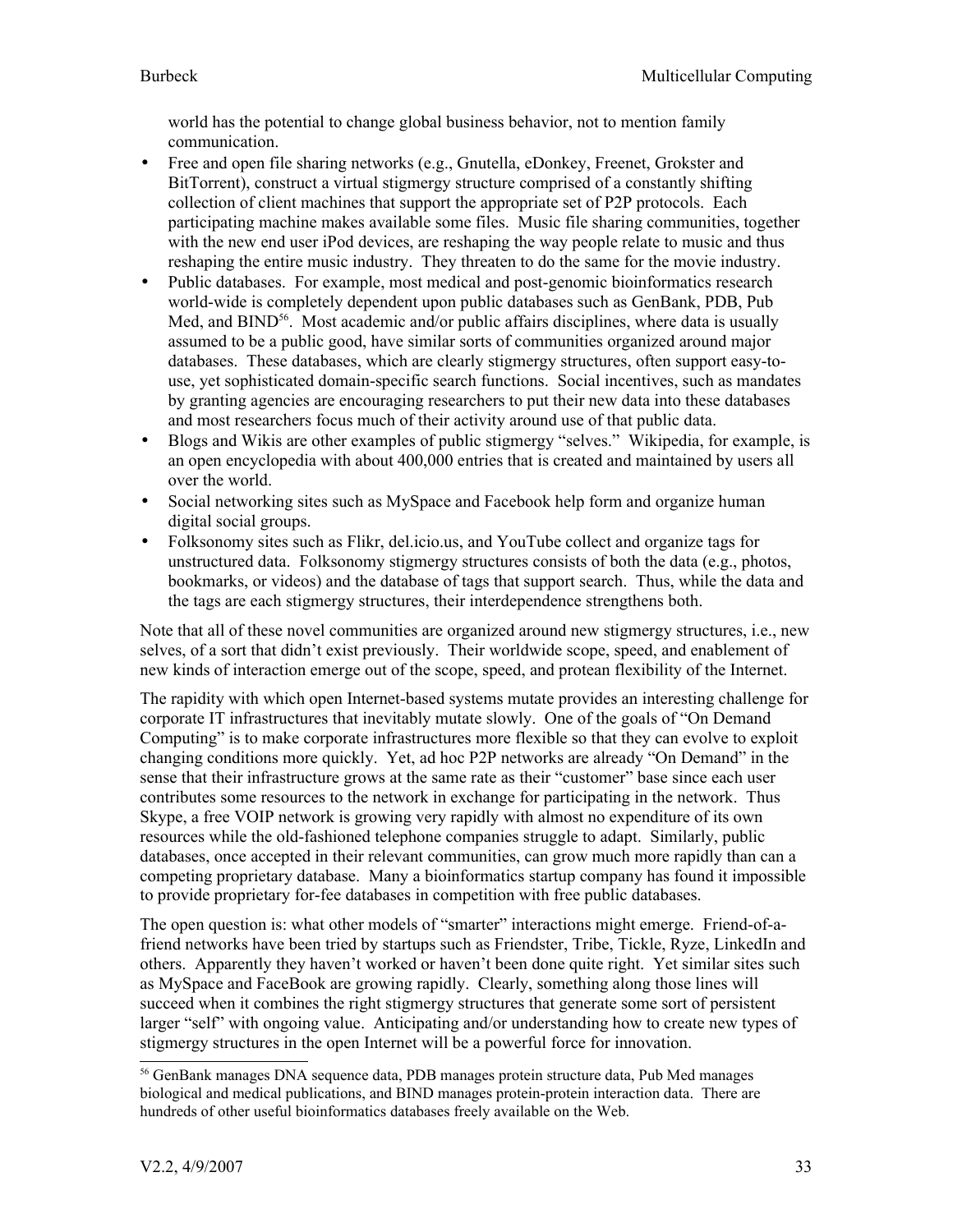# <span id="page-33-0"></span>**Maintaining the multicellular "self" by cell suicide**

Perhaps the least obvious of the four principles of multicellularity is apoptosis (sometimes spelled aptosis or apotosis and also known as Programmed Cell Death). The basic principle is that, for the good of the organism, all of its cells must be prepared to suicide. They do it in a very carefully programmed way so as to minimize damage to the larger organism. And they don't do it just when things go wrong! The apoptosis mechanism is a normal and a *creative* aspect of multicellular life. Every year the average human loses half of his/her body weight in cells via apoptosis. And orchestrated apoptosis helps the growing embryo to sculpt many aspects of its final form. Because apoptosis is so crucial to multicellular organisms, it is very carefully intertwined with the other three multicellular principles.

Self-organization of a Metazoan organism, aided by stigmergy, is not the end of the story. No sooner has a Metazoan begun to organize itself, than it is subject to the slings and arrows of fate. Constituent cells can become infected with viruses or bacterial predators, their DNA can be damaged by replication errors, radiation or mutagenic chemicals, or they can lose their differentiation and thereby become neoplastic and eventually cancerous. Infected cells will in turn infect their neighbors. DNA replication errors or mutations will be passed on to the cell's progeny. Cancer cells, of course, grow rapidly without bound and disrupt vital bodily functions.

The solution multicellular life evolved is a set of mechanisms that trigger apoptosis, or cell suicide. Metazoan cells have evolved mechanisms for detecting internal errors that might threaten the whole organism and react to such errors by killing themselves. For many types of cells, loss of contact to the extracellular matrix (the body's stigmergy structure) triggers apoptosis. That is, if they somehow become detached from their proper place in the body, they suicide. In general, each cell in advanced Metazoans has two specialized sorts of receptors on its surface that connect to the apoptosis mechanism. One type receives messages that suppress apoptosis and the other type receives messages that encourage apoptosis. Cell survival is determined by the balance between these two types of message.

Needless to say, the semantics of the "live or die" messaging mechanisms have evolved with care – all the more so because apoptosis is used not only to kill dangerous cells, but also to sculpt many body structures during development from an egg to an adult. For example, apoptosis causes the disappearance of a tadpole's tail and apoptosis removes the webbing between embryonic human fingers so that the fingers can separate<sup>[57](#page-33-1)</sup>.

Apoptosis is a highly ordered process that removes the cell with a minimum of risk or damage to nearby cells. In an orderly manner, apoptosis shrinks the cell, degrades the DNA in their nucleus, breaks down their mitochondria, and then breaks the cell into small, neat, membrane-wrapped, fragments. Finally, phagocytic cells like macrophages and dendritic cells engulf the cell fragments. The phagocytic cells also secrete cytokines that inhibit the inflammation<sup>[58](#page-33-2)</sup> that otherwise would be a danger to the surrounding cells. Apoptosis removes cells in such a careful and well controlled manner because removing cells is just as important to the health of the multicellular organism as growing new cells.

<span id="page-33-1"></span><sup>&</sup>lt;sup>57</sup> See [www.knowledgerush.com/kr/jsp/db/viewWiki.jsp?title=Apoptosis](http://www.knowledgerush.com/kr/jsp/db/viewWiki.jsp?title=Apoptosis) for more discussion of apoptosis.

<span id="page-33-2"></span><sup>58</sup> From http://users.rcn.com/jkimball.ma.ultranet/BiologyPages/A/Apoptosis.html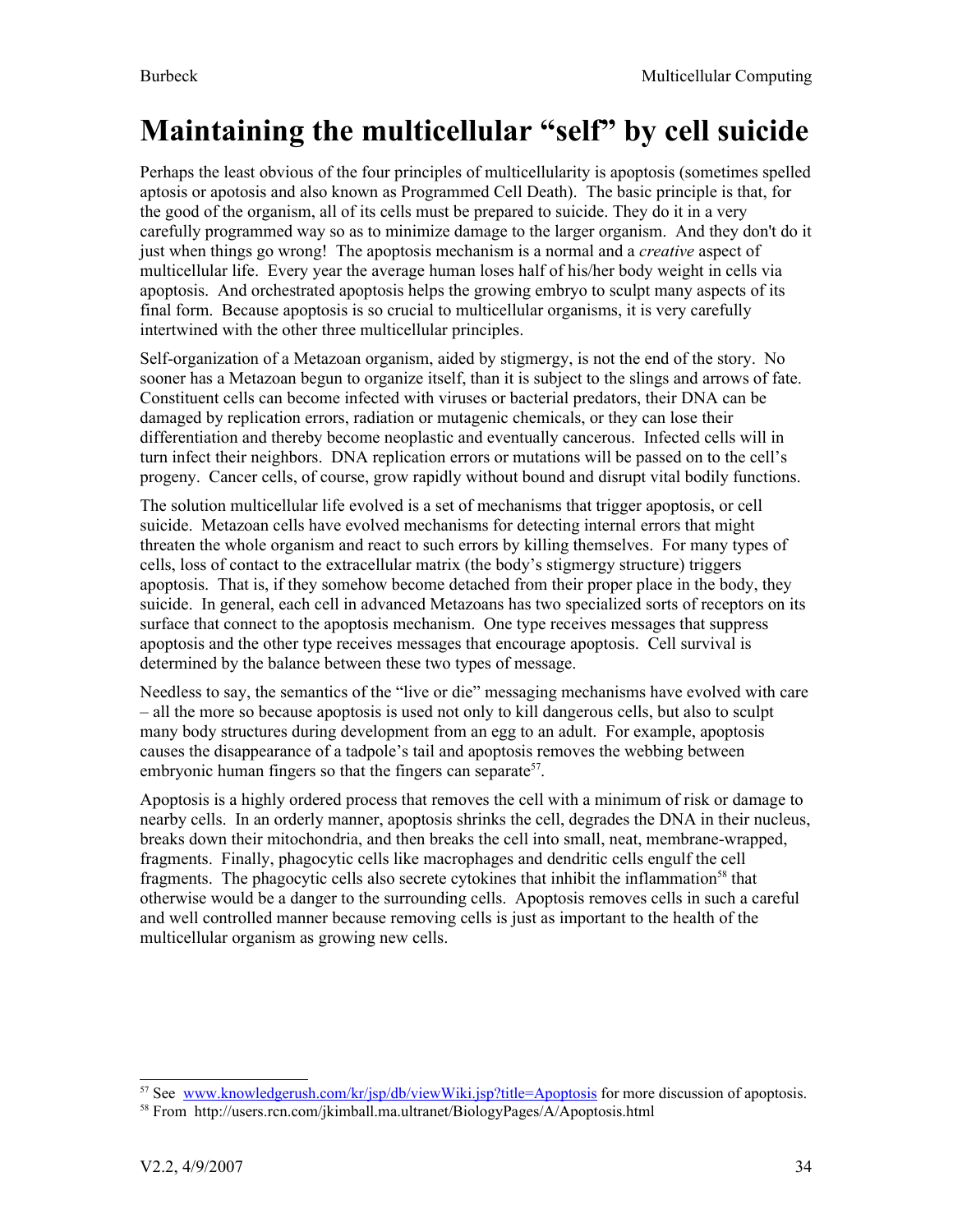Apoptosis evolved coincident with the first types of multicellular life: colonies of bacteria.<sup>[59](#page-34-0)</sup> "...the invention of apoptosis was an essential feature of the evolution of multicellular animals."<sup>[60](#page-34-1)</sup> Today all multicellular organisms, both plant and animal, rely on some form of PCD. It clearly evolved to deal with the sorts of issues that face multicellular organisms but not single cell organisms: initial development of the body, and after development, the maintenance of the organism against threats of DNA damage, viral infection, and loss of differentiation. Most importantly, it solves those issues from a *multicellular* perspective: sacrificing the individual cell for the good of the multicellular organism.

Computing could benefit from the two central lessons of apoptosis: first, the system is architected so that no cell is indispensable, and second, it is not a top-down system. The task of protecting the system is given to every part of the system, including the very cells that may represent the threat.

### **Apoptosis in computing**

Of the four architectural principles discussed in this paper, apoptosis seems most foreign to the world of computing. But the principle is used in some mission critical military or avionics systems (e.g., the space shuttle or fly-by-wire controls for jets). Redundant computers, working in parallel, monitor each other. If one computer goes astray, it is shut down. In critical corporate applications and databases we have hot backup systems that detect an imminent breakdown and switch to a backup. Those examples are characterized by a strong awareness that the larger system *must* survive. In less mission-critical situations, our old "single-cell" attitudes tend to dominate. We strive to make each individual computer as robust as possible and assume that the robustness of the system is somehow the sum of the robustness of its parts. Of course, when put that way, most of us will recognize that a better metaphor is probably that of a chain, which is no more robust than its weakest link; the more links the more likely one will fail. Still, the idea of cutting out the weakest link seems foreign to most computing professionals. We would rather redouble our efforts to strengthen it. That reflects a fundamental misconception about our ability to *control* complexity. In multicellular computing systems, we seldom have control of every participating computer, let alone have the ability to strengthen every one of them.

Apoptosis mechanisms evolved along with multicellular life and multicellular life could not have evolved without apoptosis. Multicellular organisms assumed, and exploited, the fact that all cells are expendable. Multicellular computing systems, in contrast, evolved without assuming cell suicide. Instead, our default assumption was, and still is, that each and every computer is valuable and must be protected. That was acceptable in early multicellular computing systems, e.g., clientserver systems, only because they did not have to face today's onslaught of viruses and worms.

As the value of each and every computer diminishes and the threat of viruses and worms increases, our attitudes must adjust to the new reality. If we are to make use of the example set by biological evolution, we should architect our computing systems so that we can sacrifice any individual machine in order to protect the larger organism.

<span id="page-34-0"></span><sup>&</sup>lt;sup>59</sup> For example, modern cyanobacteria, the descendants of the earliest bacterial colonies, have a PCD pathway. "The demise of the marine cyanobacteria, Trichodesmium spp., via an autocatalyzed cell death pathway, Berman-Frank, I., Bidle, K.D., & Falkowski, P.G. Limnology and Oceanography, 49(4), pp. 997- 1005, 2004

<span id="page-34-1"></span><sup>60</sup> See: "Identification of caspases and apoptosis in the simple metazoan Hydra," Cikala M, Wilm B, Hobmayer E, Bottger A, David CN, *Curr Biol.*, Sep 9;9(17):959-62, 1999.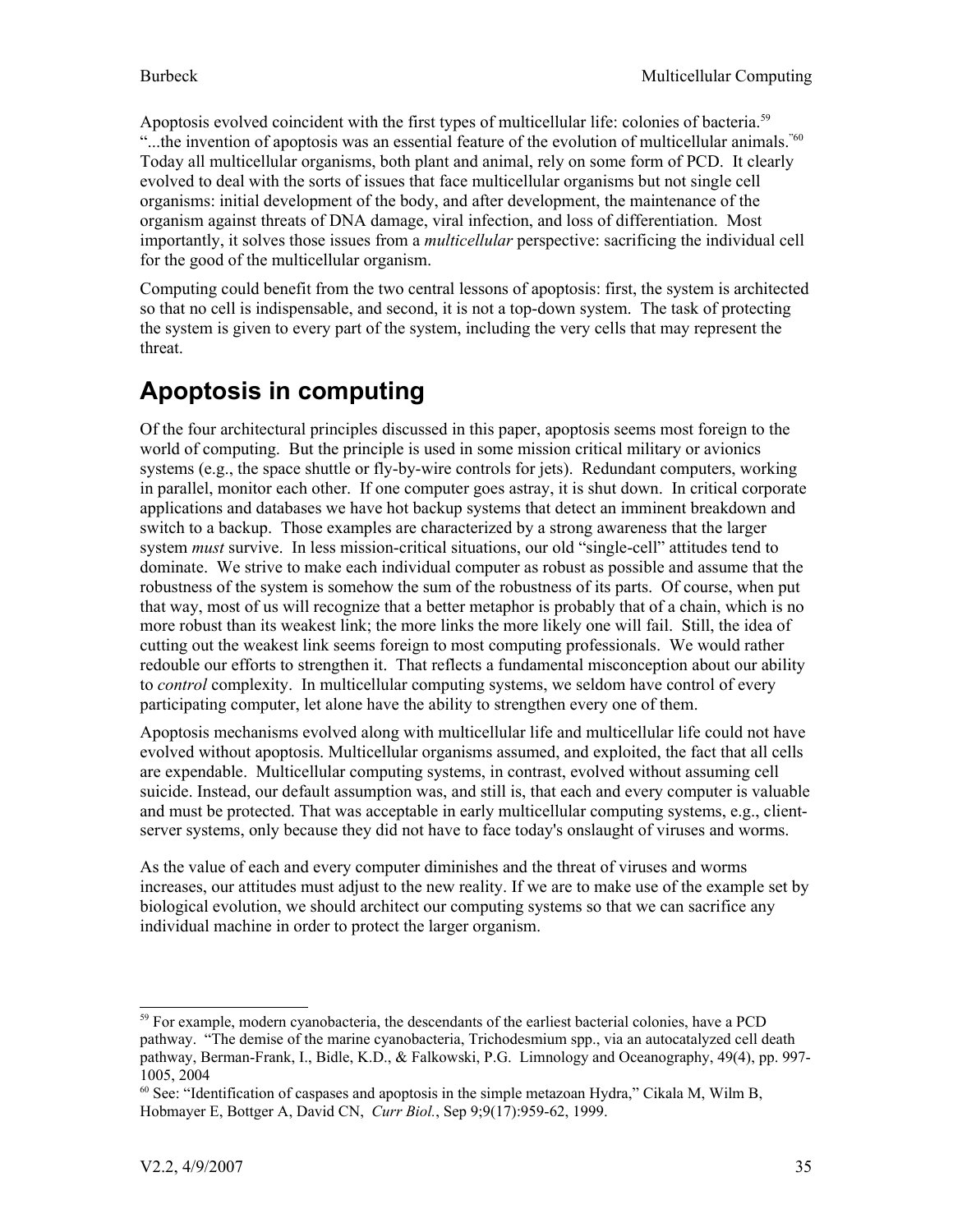## **Digital analogs of cell suicide**

As we contemplate the adoption of a computing equivalent of cell suicide we must first recognize that the digital world differs in several important ways from the biological world:

- Since multicellular computing is about virtual interaction rather than physical interaction, a computer that is isolated from communication with any other computer is effectively dead. Thus, in computing, we may only be talking about ostracizing an errant computer (cutting it off from the net) and keeping it ostracized until it is cleaned or rebuilt rather than shutting it down completely.
- In biological systems, all cells share the same apoptosis mechanism hence cell suicide is essentially the same process no matter what kind of cell it is. Computers, however, play very different roles in the IT structure that will require different ways of dealing with the need to sacrifice a particular computer for the good of the system as a whole. Dealing with an infection in a key database server is far more delicate than dealing with an infected perimeter machine, especially an employee's PC.
- Cells are replaceable. Kill one and another soon takes its place. Employees, at least knowledge workers who depend almost totally on their computers, are not only far less replaceable, but have their own opinions about being cut off from the corporate system. IT administrators would face a revolt if they routinely ostracized employee's machines first and asked questions later. Moreover, the detection of wayward behavior may be fallible – it could be spoofed, perhaps by an unscrupulous competitor or disgruntled customer or exemployee. That opens the way to a new kind of denial-of-service attack: spoof the corporate system into cutting off all the employees. This would be a computing version of the Ebola virus. Note that the machines in the Internet backbone and peer-to-peer networks are more similar to the biological systems in that removing any machine, or even many machines, may slow the whole system a bit, but no machine is irreplaceable. That is because these systems were designed from the beginning to be multicellular.
- Finally, sacrificing a cell to save the whole organism begs the question of just what we are trying to save in the IT system. While we want to save the stigmergy structure, saving it at the expense of cutting off large numbers of individual employee's machines may kill the company. The IT infrastructure is like the skeleton of the organism. It makes no sense to kill all the perimeter cells just to save the skeleton. We need a better understanding of what we can sacrifice and what we are protecting by doing so. Are we seeking to save the majority of machines, save the "most important" first, save the CEO's PC at all costs, or perhaps save customer facing machines?

### **Approaches to programmed suicide in computing**

The lesson from apoptosis tells us that the first level defense should be the individual computer, especially those attached at the perimeter of the network. They should be able to recognize their own anti-social behavior and detach themselves from the network. The second stage should be based on specialized computers designed to recognize infected computers that, for one reason or another, have not triggered their own suicide mechanism. The second stage system then tells the infected or otherwise wayward machine to ostracize itself. Modern anti-virus detection could serve in both roles. But we must also consider the tradeoffs in the amount of CPU and/or disk access power we want to expend detecting infections. As with biological systems, multicellular computing systems exist to provide a better offence, not the perfect defense.

Ideally, the systems on the periphery could change the degree of defensiveness as they run according to "threat-level" messages from a more global detection mechanism. Think of this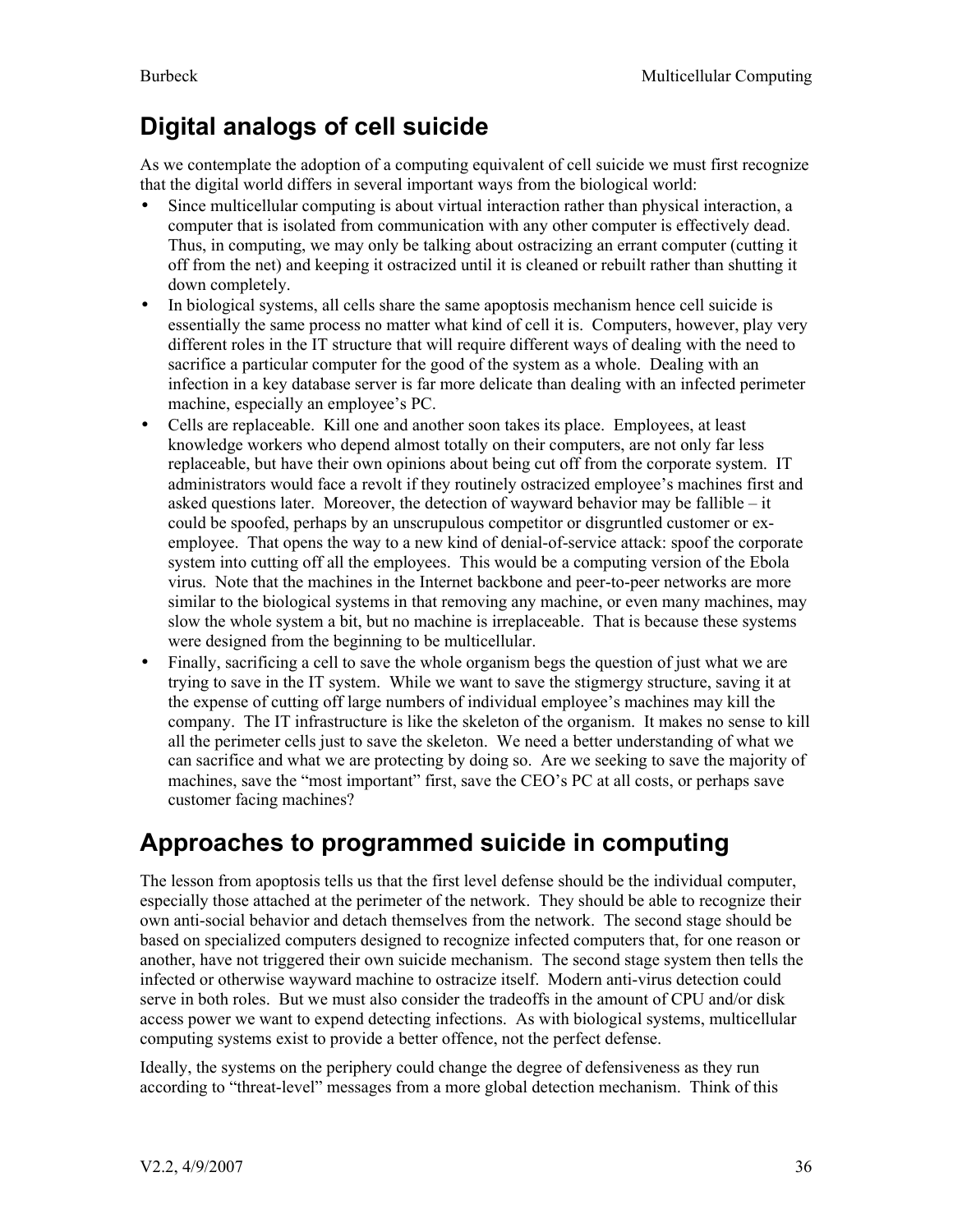central system as a special immune-system organ. It could be based upon honeypots<sup>[61](#page-36-0)</sup>, or on sniffing and analyzing network packets for signs of unusual activity, or any of the many other approaches to network security. The value, however, comes from each computer being able to devote more of its time to detecting possible infections if warned about an elevated threat level. That is, the central system would, in effect, warn every machine in the network of an ongoing infection, perhaps in a way analogous to the biological inflammation response or fever.

All the detection approaches ultimately depend upon how effectively and reliably the peripheral machines can ostracize themselves. A router can "kill" a misbehaving computer by disconnecting it. However, the computer may have other connections, e.g., by WiFi, BlueTooth or other wireless means. The router managing the Ethernet connection may well be different from ones managing wireless connections. The most reliable mechanism is for the computer itself to disconnect completely from any network access. But it has to do so in a way that cannot be defeated by the infecting virus. It may be sufficient to enforce network suicide at the low-level OS, perhaps in the drivers so that a virus cannot circumvent the cut off. Yet even that may not work if buffer overflow exploits can modify a driver.

It may turn out that we cannot trust any software-only solution. We may need one-way hardware shut offs, i.e., the software can shut down all networking devices in a way that cannot be reversed without active human intervention. This might be comparable to the level at which CTRL/ALT/DEL is wired into the keyboard of a Wintel machine.

In the final analysis, however, we must remember that cell suicide can be at least as much a threat as the viral infection itself if the multi-cellular system cannot tolerate the loss of infected computers. So, above all, we need to begin by architecting the system so that it can treat all computers as expendable.

<span id="page-36-0"></span><sup>61</sup> Systems set up specifically to attract attacks. See www.securityfocus.com/infocus/1659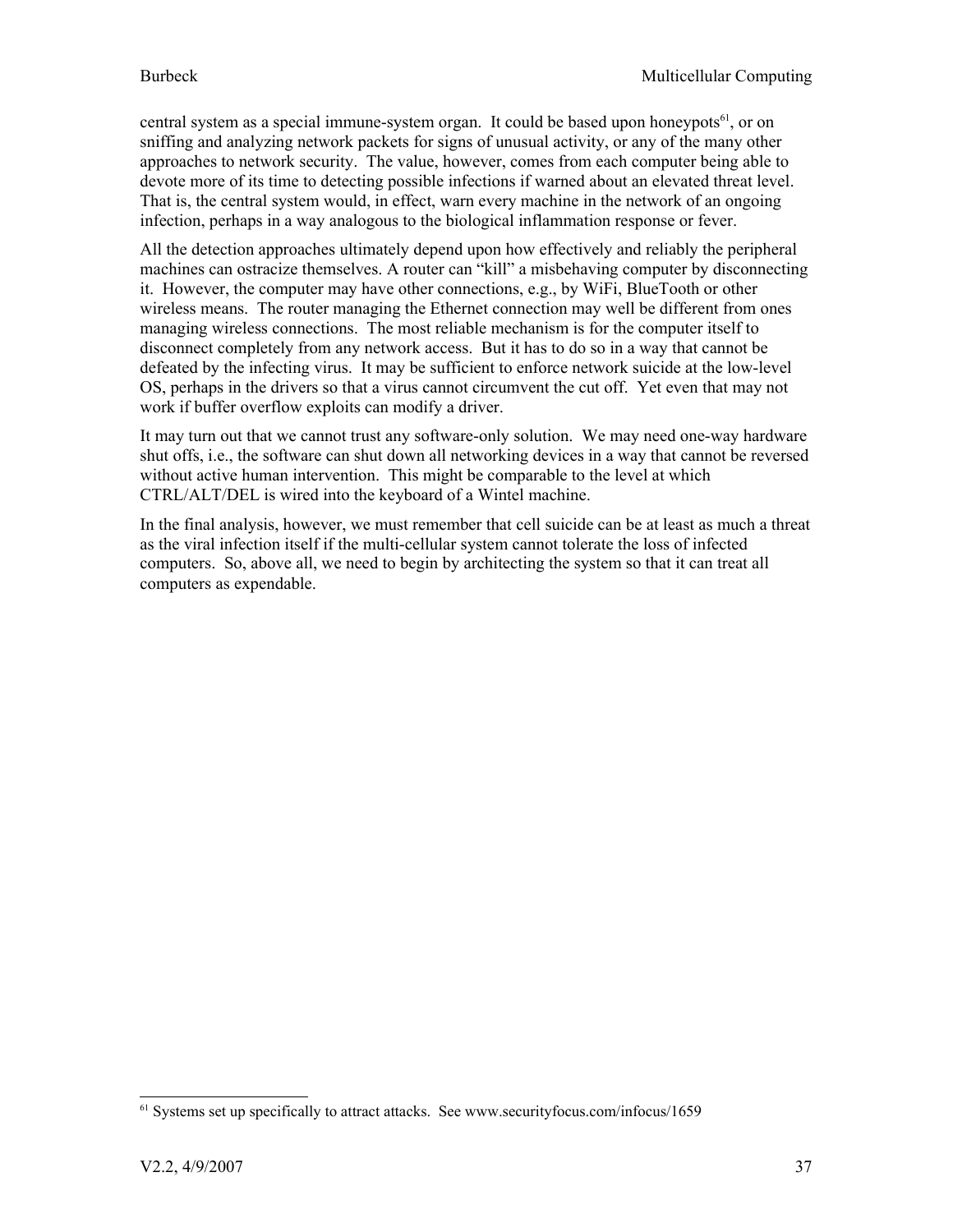# <span id="page-37-0"></span>*How the four principles are intertwined*

In multicellular organisms each differentiated cell functions in a specialized way as part of a coherent larger system. The ways they specialize and collaborate with other specialized cells in the same organism evolved together. That is, the specializations coevolved – one specialization supports and depends upon another. Similarly, the four principles coevolved during this process so that virtually all cells participate in *all four* architectural realms at once.

*Specialization* –All healthy Metazoan cells are specialized. Even adult stem cells are partially specialized. What is perhaps the most specialized aspect of the cells, other than their unique shape and function, is their unique repertoire of functional (polymorphic) message receptors. Yet they all share common behaviors too. Included in the common behavior are participation in the cues and signals of their stigmergy relationship with the rest of the body, and obedience to apoptosis messages. That is, as multicellular organisms evolved specialized behaviors, they had to also evolve appropriate messaging, stigmergy and apoptosis behaviors.

*Polymorphic Messaging* – Complex messenger proteins often act as "bundles" of messages. That is, one messenger protein may have separate domains, each with a different messaging function.<sup>[62](#page-37-1)</sup> And often, the different message domains address separate architectural principles. For example, one domain initiates signal cascades specific to the unique function of that type of cell (i.e., specialized messaging), another facilitates or verifies physical attachment to the extracellular matrix (i.e., deals explicitly with the stigmergy structure), and yet another provides signals that either suppress or encourage apoptosis! The existence of these multi-part messages shows not only that the organisms evolved along with the four principles, but also how fundamental these principles are. A single multi-part message speaks to the functional relationship of the cell *to the whole organism/tissue/organ* rather than to just a single cell function.

Stigmergy –Virtually all cells other than some simple floating cells such as red blood cells are affected by stigmergy cues and/or signals. Cells that are attached to the Extracellular Matrix (ECM), i.e., the stigmergy structure, leave long-lasting cues (persistent messages) in those structures that affect other cells. In turn, the cells respond to such cues in ways that cause them to modify the physical structures; that's how the structures are built in the first place. Cells that are normally attached or in direct contact with the ECM require constant feedback from the ECM. Absent the appropriate attachment cues, they suicide (undergo apoptosis).

Apoptosis –almost all cells except cancerous cells participate in apoptosis signaling all the time. Most cells must receive "you're OK" messages sufficiently often to prevent their suicide. Even very simple interchangeable and disposable cells such as red blood cells undergo apoptosis.

Not only do cells reflect all four principles at once, the principles themselves are interdependent in the sense that each one relies on the others.

• Specialization requires a stigmergy structure (a body) to nurture and protect the specialized cells. They would not survive long in isolation. In turn, the stigmergy structure, i.e., the whole organism, benefits from their specialized activity. A stigmergic body makes no sense without specialization; Even cells in biofilms specialize. So, too, do ants and termites. The more complex their stigmergic social interactions, the more

<span id="page-37-1"></span><sup>&</sup>lt;sup>62</sup> See "Exploring and Engineering the Cell Surface Interface" [abstract](http://www.sciencemag.org/cgi/content/abstract/310/5751/1135) (Stevens, M. M. & George, J. H., Science, vol 310, Nov. 18, 2005, pp. 1135-1138)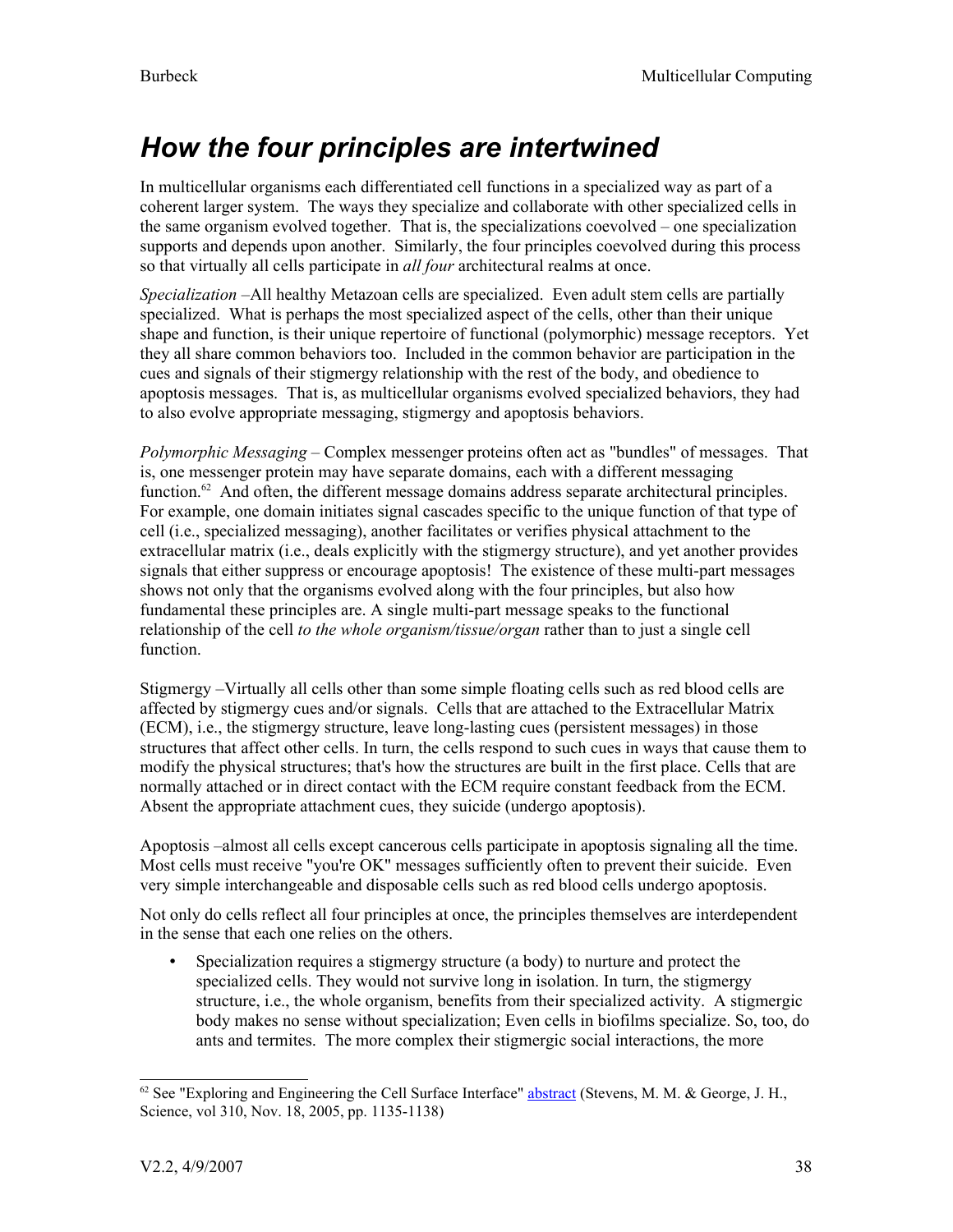specialized are their roles in the insect colony.<sup>[63](#page-38-1)</sup> Thus specialization and stigmergy are interdependent at a fundamental biological level.

- Once cells specialize, they must interpret messages accordingly. That's how a collaborating group with various specializations can respond in an orchestrated way to some common stimulus. There is no orchestra conductor telling each one what to do. A common message signals the situation and each specialized cell with a receptor for that message responds in accordance with its specialized role. Similarly, specialized ants and termites must interpret messages from the perspective of their special abilities. So specialization and polymorphic messaging are strongly interdependent.
- Since apoptosis exists to sculpt and protect a (stigmergic) body, clearly stigmergy and apoptosis are interdependent. But also, the apoptotic messaging pathways depend upon polymorphic messaging and the cellular response to apoptosis messages differs according to the specialized function of the cell. Thus apoptosis and specialization are interdependent.

# <span id="page-38-0"></span>**Implications for multicellular computing**

As multicellular computing architectures evolve, especially the emerging Service Oriented Architectures (SOA) and the less formal Web Service mashups, we would be wise to adopt and carefully interleave all four principles. Similarly, the architecture of multicellular computing messages should be fully multicellular. Those who "design" multicellular computing systems (or better put, attempt to grow such systems), should not only give thought to the various kinds of specialized "cells" that are needed, but also to how those cells implement the four principles and fit into a *multicellular* message architecture.

In summary, as we develop architectural patterns – both hardware and software – for the use of each of the four principles in computing, we must develop them so that the four patterns can be interwoven. And there must be a meta-pattern that lays out how the interweaving is to happen.

<span id="page-38-1"></span><sup>63</sup> See http://www2.isye.gatech.edu/%7Ecarl/papers/AndersonMcShea.pdf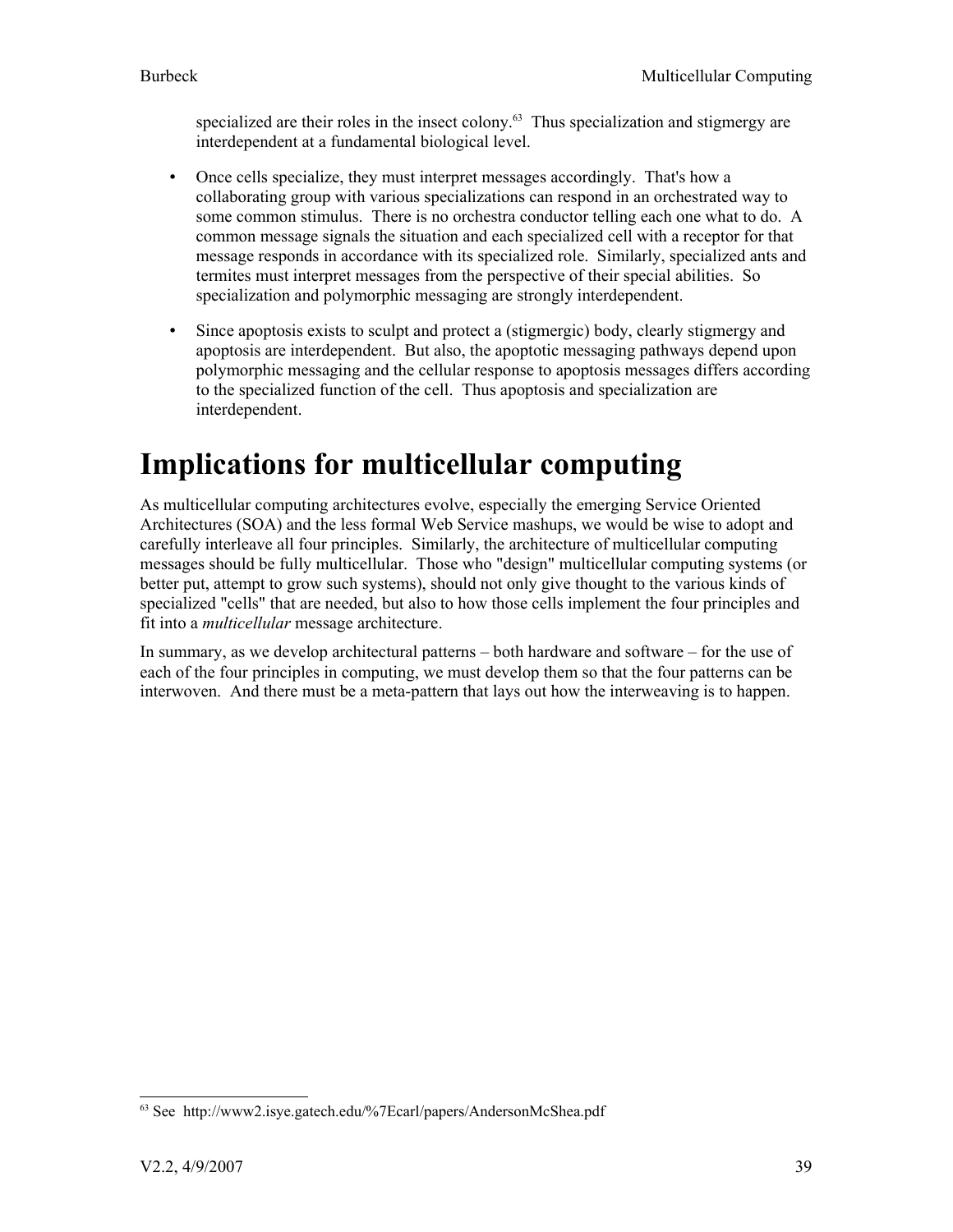# <span id="page-39-0"></span>*Conclusions*

The dynamic complex interactions that drive the evolution of computing toward multicellularity have a life of their own. Yet they are amenable to some steering. The question is: what roadmap should we steer by?

I argue that we should look to biological metaphors such as the four I have proposed to help us make multicellular computing systems more manageable. The fact that we are already seeing evolution toward at least three of the four principles (apoptosis is used occasionally but it is not yet common) suggests that they are indeed general enough and useful enough to provide us with good insights. That should come as no surprise since, without them, multicellular biological life would not be possible and the complexities faced by multicellular life are not unlike those faced by multicellular computing.

If we are more explicit and disciplined about making the transition toward multicellular computing and we learn from the lessons of multicellular life, we stand to make the transition smoother and perhaps even quicker. To that end, we need to foster, in our education and in our cultural transmission of received wisdom within the computing community, multicellular attitudes such as:

- What goes on within any given computer is far less important than what goes on between computers.
- Code that is inside a computer may be valuable, but when it is moving between computers it must be assumed to be dangerous.
- General purpose computers, especially large monocultures of them, will become ever more troublesome as virus writers continue to seek out their weaknesses. Specialize them.
- The meaning of messages should be determined by the receiver of the messages, not the sender.
- Individual CPUs are, or should be, expendable and be prepared to commit suicide (or disconnect) neatly and safely when compromised.
- The multicellular computing organism is paramount. When a single computer offends, cut it off. Better yet, empower the individual computers to sense problems within themselves that cause them to cut themselves off.
- If you want to create a new multicellular computing organism, think about what its stigmergy structures might be. Conversely, if you see the emergence of a new kind of stigmergy structure, e.g., a public data base wrapped in a Web Service interface, think about what multicellular organism(s) will emerge around it.

The stakes are high. We are at the *beginning* of the computing equivalent of the Cambrian explosion<sup>[64](#page-39-1)</sup> – the period of roughly forty million years ending about 500 million years ago in which there was a fantastic flourishing of new types of multicellular biological organism. Most of these experiments exist today, if at all, only as fossils that happened to be preserved in the Cambrian mud. Given how rapidly we have recapitulated a couple billion years of single cell evolution, perhaps we can recapitulate the forty million year Cambrian period in the next couple of decades. If so, it behooves us to pay close attention to how multicellular computing is progressing. Forward-looking businesses and technologists will have much to do as multicellular computing evolves. Great opportunities will be available for those who anticipate (or lead) the successful architectures and great peril for those who back the wrong horse. They face a choice between winning and being a fossil in the mud.

<span id="page-39-1"></span><sup>64</sup> See, for example, www.palaeos.com/Ecology/Radiations/CambrianExplosion.html